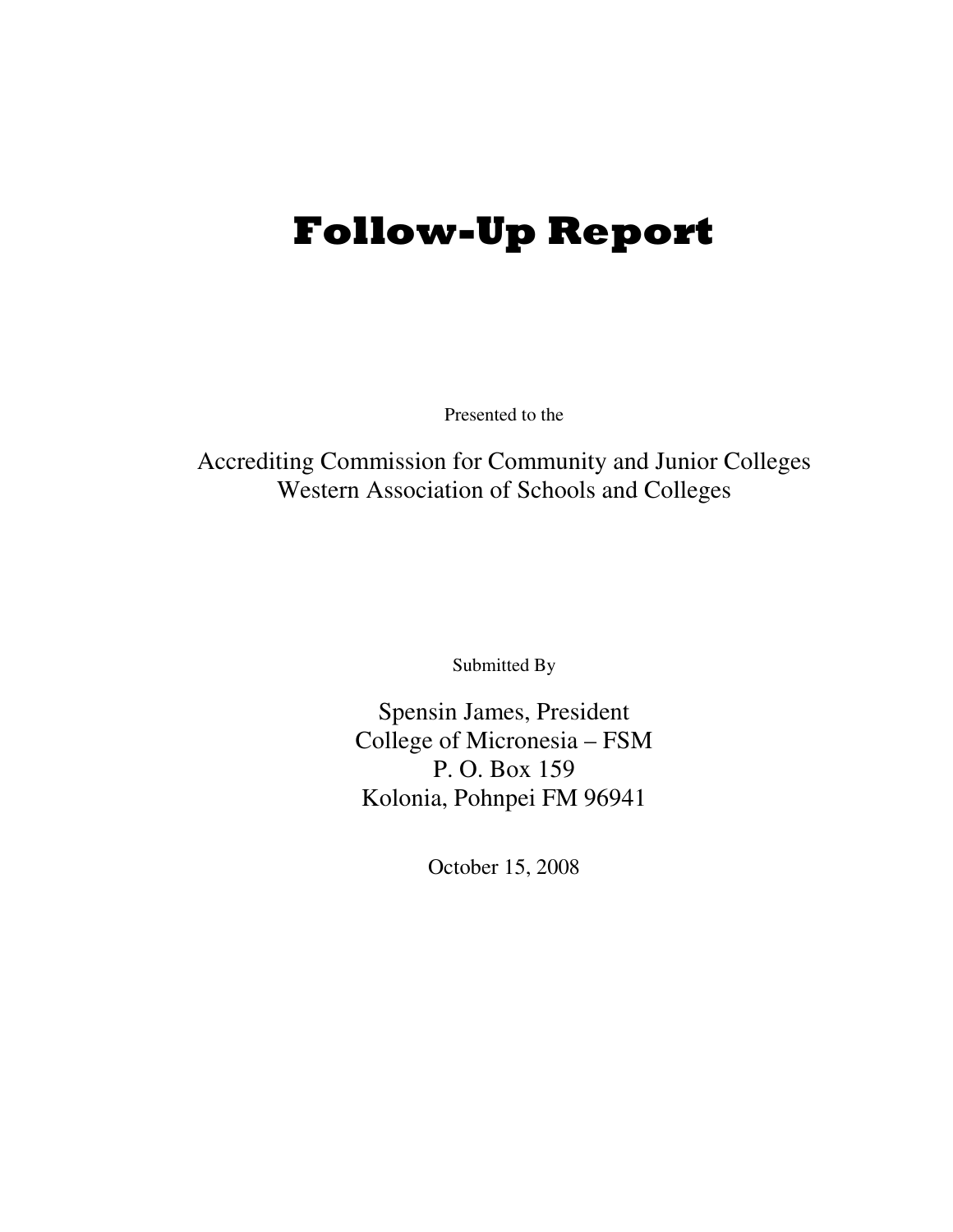#### Table of Contents

| Recommendations: |
|------------------|
|                  |
|                  |
|                  |
|                  |
|                  |
| Appendices       |
|                  |
|                  |
|                  |
|                  |
|                  |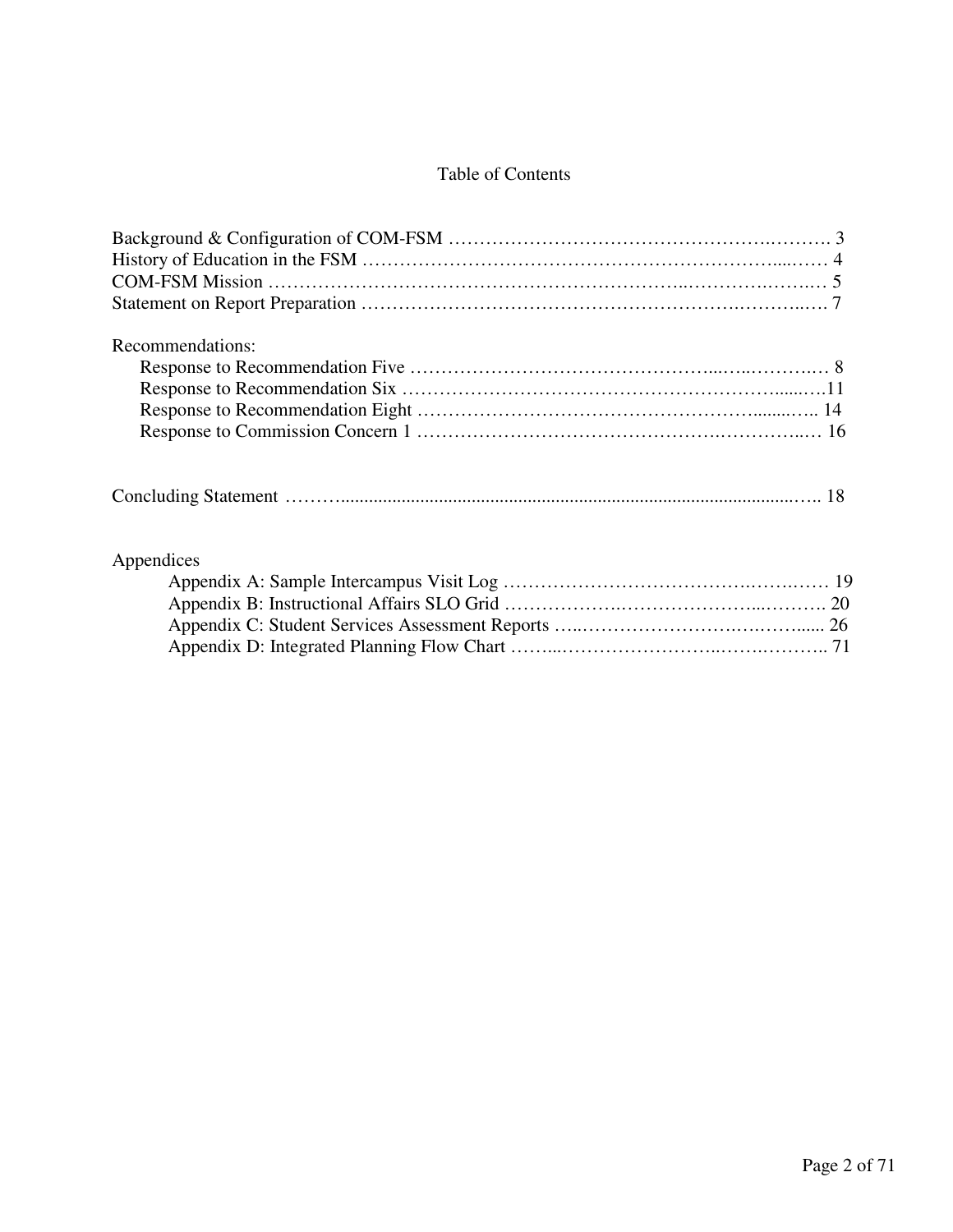#### **Background**

The College of Micronesia-FSM (COM-FSM) is located in the Federated States of Micronesia. This former trust territory is comprised of 607 islands covering almost 2 million square miles of the Western Pacific Ocean and is populated by approximately 120,000 residents from fifteen different and distinct traditional cultures and languages. The COM-FSM is a two-year, English language speaking institution offering 38 certificates and degrees.



*Figure 2. Details of the Federated States of Micronesia* 



#### **Configuration of the college**

Structured to serve the needs of a developing nation, COM-FSM is one college located at six sites which are functionally referred to as campuses in the four island states of the Federated States of Micronesia. The administrative center is located at the National campus in Palikir, Pohnpei, and where students from the four FSM states who are interested in the course offerings of the National campus are served. Besides the National campus, Pohnpei is also home to another campus referred to as Pohnpei campus which is located in Kolonia Town. Each of the other three states also has a state campus. Kosrae has a state campus in Tofol, Chuuk has a state campus in Weno, and Yap has a state campus in Colonia. The FSM Fisheries and Maritime Institute is also located on the island of Yap.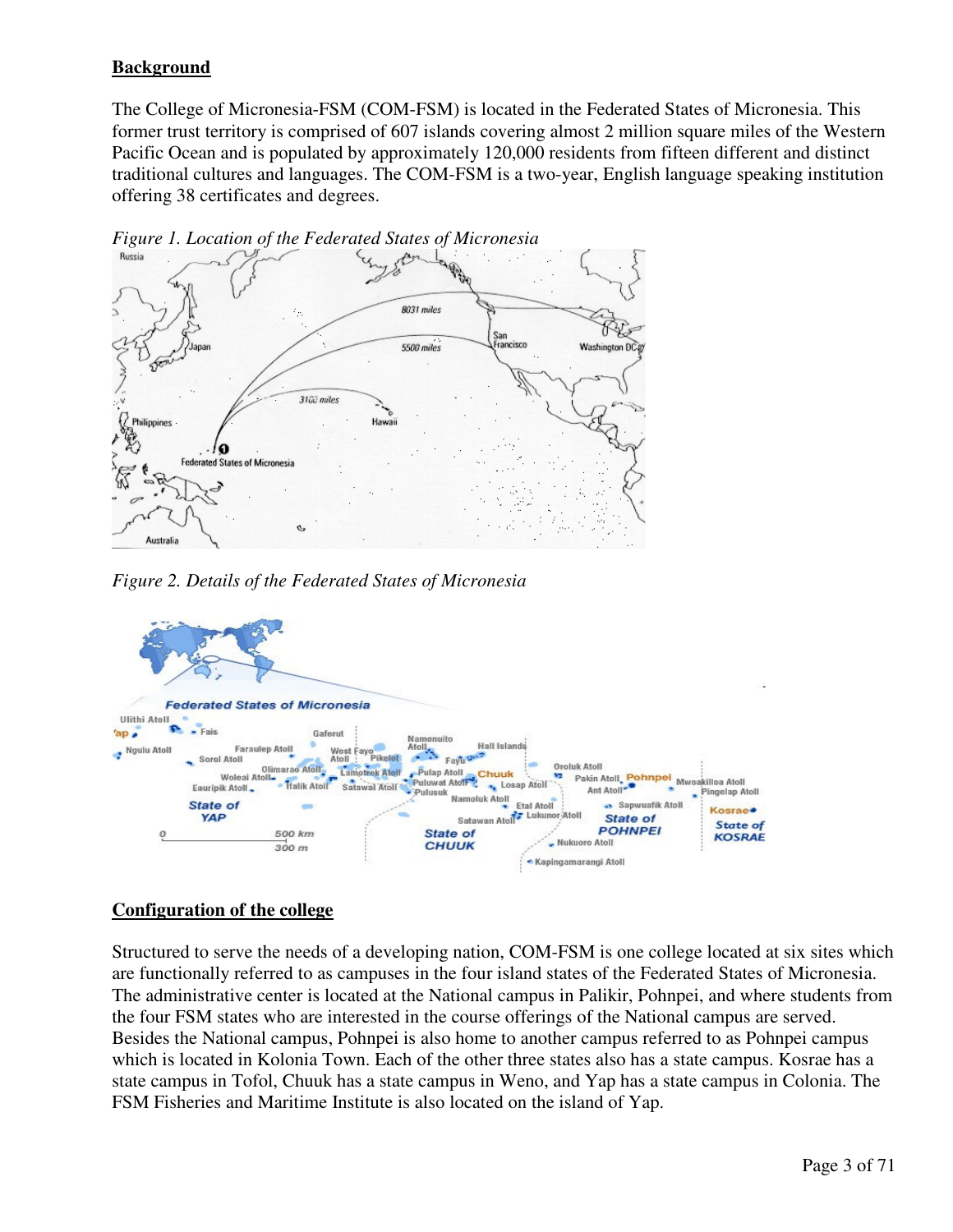*Figure 3. The College of Micronesia-FSM six campuses on four islands* 

#### **History of education in the FSM**

Higher education was first established for this developing nation in 1963 when the United Nations Strategic Trust Territory of the Pacific Islands (TTPI) and the University of Hawaii created the Micronesian Teacher Education Center (MTEC) to provide in-service teacher training opportunities. When the focus of MTEC changed from in-service to pre-service teacher education, the center was renamed Community College of Micronesia (CCM). CCM expanded into additional areas, such as business management, liberal arts, and continuing education, and was first accredited by the Accrediting Commission for Community and Junior Colleges (ACCJC) of the Western Association of Schools and Colleges (WASC) in 1978.

In each TTPI district, teacher education centers provided in-service teacher education closer to home. When CCM was united with other postsecondary institutions in the TTPI under the College of Micronesia (COM) system, administration of the EC centers was placed under the COM main office and became known as continuing education centers (CE). After the TTPI split into three independent nations—the Republic of Palau, the Republic of the Marshall Islands, and the Federated States of Micronesia—the three institutions in the COM system also separated. In April 1993, the College of Micronesia-FSM separated from the larger system and became an autonomous college with the mission of exclusively serving students in the Federated States of Micronesia. This move included placing the CE centers located in the FSM under COM-FSM.

Once autonomous from the larger College of Micronesia, the COM-FSM board of regents created an ambitious vision for higher education as a strategy to develop the employment capacity of Micronesian citizens. In the 1994 - 1998 strategic plan it was envisioned that the four continuing education centers on Pohnpei, Chuuk, Yap, and Kosrae would each become comprehensive community colleges and the former Community College of Micronesia located in Pohnpei would become a baccalaureate degreegranting institution for the FSM. The board renamed the CE centers to state campuses to reflect this new mission. As a result, each state campus operated practically independently, a reflection of the strong powers of the states granted under the constitution of the Federated States of Micronesia.

In response to FSM President Manny Mori's 2007 inaugural speech, where he mentioned his interest in the long term future of the college, the college underwent a review of three future options: 1) community college (2 year college with not more than one 4-year program); 2) community college (2 year college with not more than one 4-year programs, but with an extensive network of degree offerings with other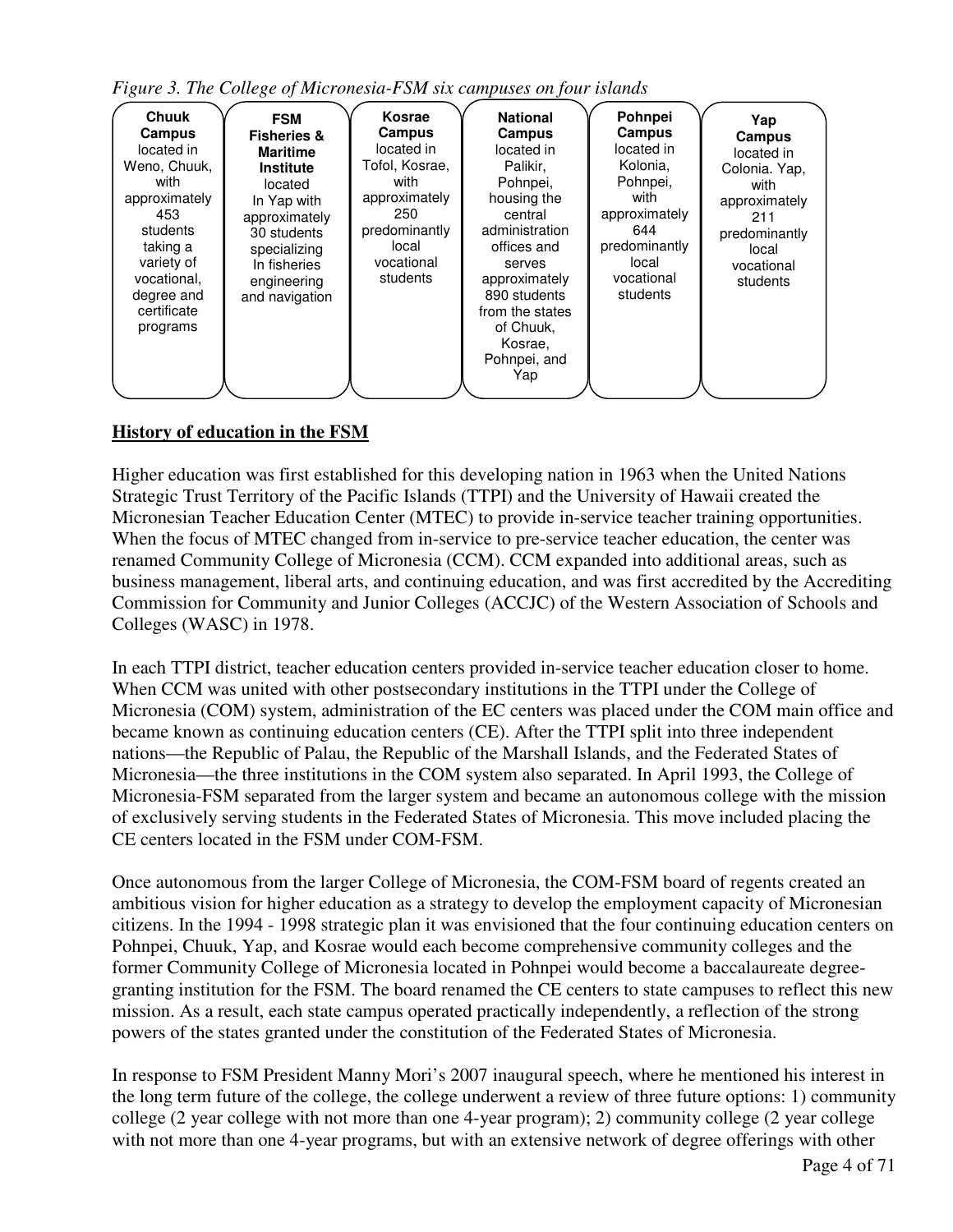Institutions of Higher Education (IHE)) and 3) full 4-year university. The review of all three options was submitted to the FSM President on November of 2007. The college was requested by the FSM president to further study option 2 as the likely option for the college. The political will still supports the current status of one college – the College of Micronesia-FSM with six campuses located on four islands: a comprehensive community college campus with the National campus focusing on degree and professional certificate programs, four state campuses focusing on developmental vocational and training, and the specialized FSM Fisheries and Maritime Institute.

#### **COM-FSM mission**

Under the leadership of President Spensin James, during the past years the college community has revised the mission statement, added vision and values statements, and tied the goals to the strategic plan. The college's mission is evaluated by the college community annually and it continues to be directly tied to the nation's challenge of uniting disparate cultures and languages. This is a living document that has a remarkable presence for all members of the college community. It is frequently cited in institutional plans and is read before meetings of the Board of Regents (BOR).

#### **Vision statement**

The College of Micronesia-FSM will assist the citizens of the Federated States of Micronesia to be welleducated, prosperous, globally-connected, accountable, healthy and able to live in harmony with the environment and the world community.

#### **Mission statement**

Historically diverse, uniquely Micronesian and globally connected, the College of Micronesia-FSM is a continuously improving and student centered institute of higher education. The college is committed to assisting in the development of the Federated States of Micronesia by providing academic, career and technical educational opportunities for student learning.

#### **College's values**

In order for us to achieve our vision, mission, and goals we agree to uphold the following core values and behaviors. We value:

#### **Learner-centeredness**

Learners are our primary focus and we provide quality instruction and services in a nurturing and safe environment.

#### **Professional behavior**

We are competent, service-oriented professionals with a commitment to life-long learning and a commitment to provide excellent and exemplary service to students, colleagues, and the community.

#### **Innovation**

We provide a dynamic, creative, up-to-date, and innovative environment to allow the college community to function effectively in a global economy.

#### **Honesty and ethical behavior**

We are honest and abide by the COM-FSM Code of Ethics in all our personal and professional interactions to create and maintain trust and unity among ourselves and with our community.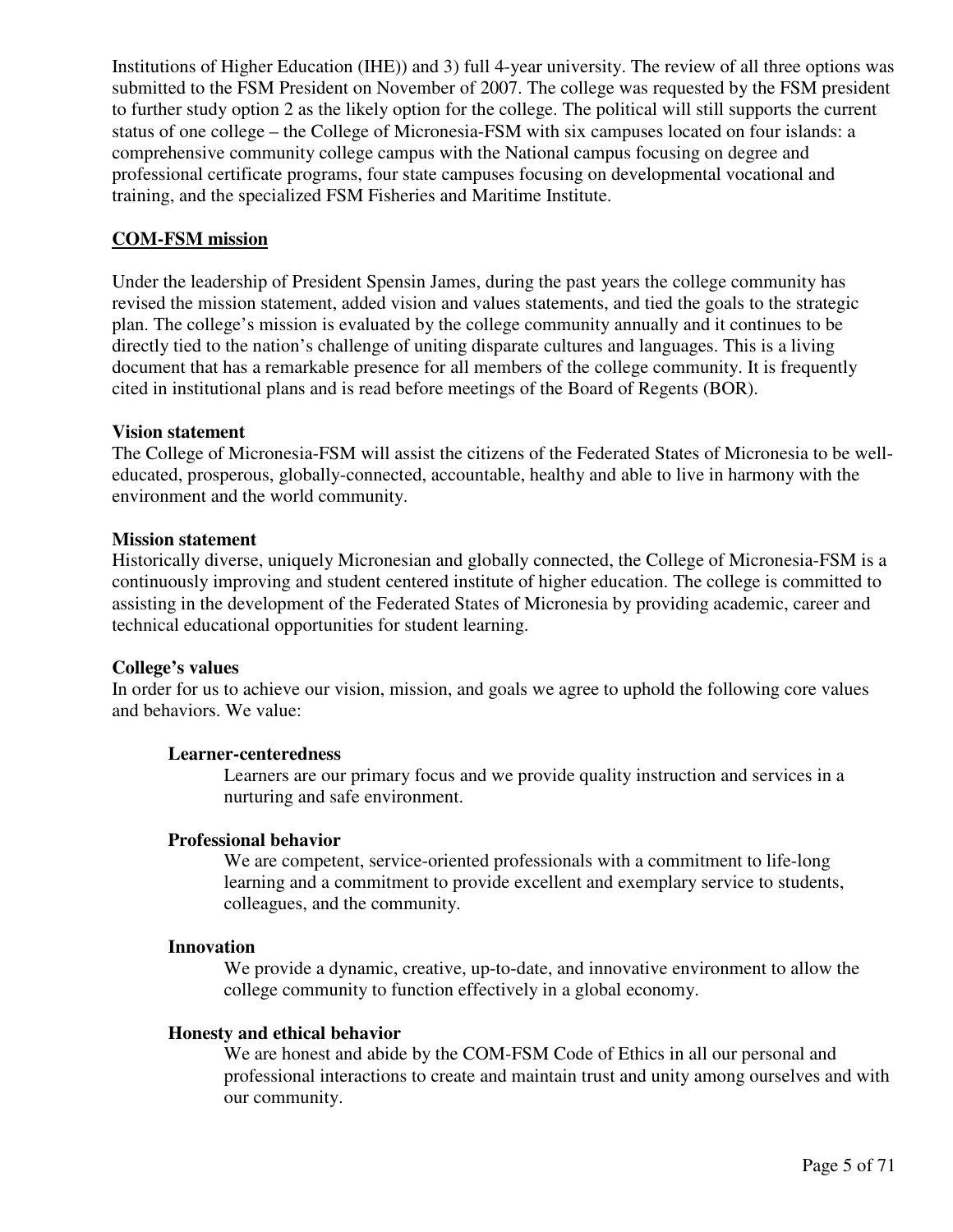#### **Commitment and hard work**

We commit and invest our time, energy and resources to create a rigorous, high quality learning environment.

#### **Teamwork**

We live in a community where collaboration, open-mindedness, respect, and support for each other help us achieve our mission.

#### **Accountability**

We are responsible for and accountable in our daily activities to our partners and the community we serve. We comply with all applicable regulations and use our resources efficiently and effectively to maintain a high level of trust and confidence.

#### **Strategic goals**

The College of Micronesia-FSM, through a cycle of assessment and review, will continuously improve to meet or exceed current accreditation standards and will:

- Promote learning and teaching for knowledge, skills, creativity, intellect, and the abilities to seek and analyze information and to communicate effectively;
- Provide institutional support to foster student success and satisfaction;
- Create an adequate, healthy and functional learning and working environment;
- Foster effective communication;
- Invest in sufficient, qualified, and effective human resources;
- Ensure sufficient and well-managed fiscal resources that maintain financial stability;
- Build a partnering and service network for community, workforce and economic development;
- Promote the uniqueness of our community, cultivate respect for individual differences and champion diversity; and
- Provide for continuous improvement of programs, services and college environment.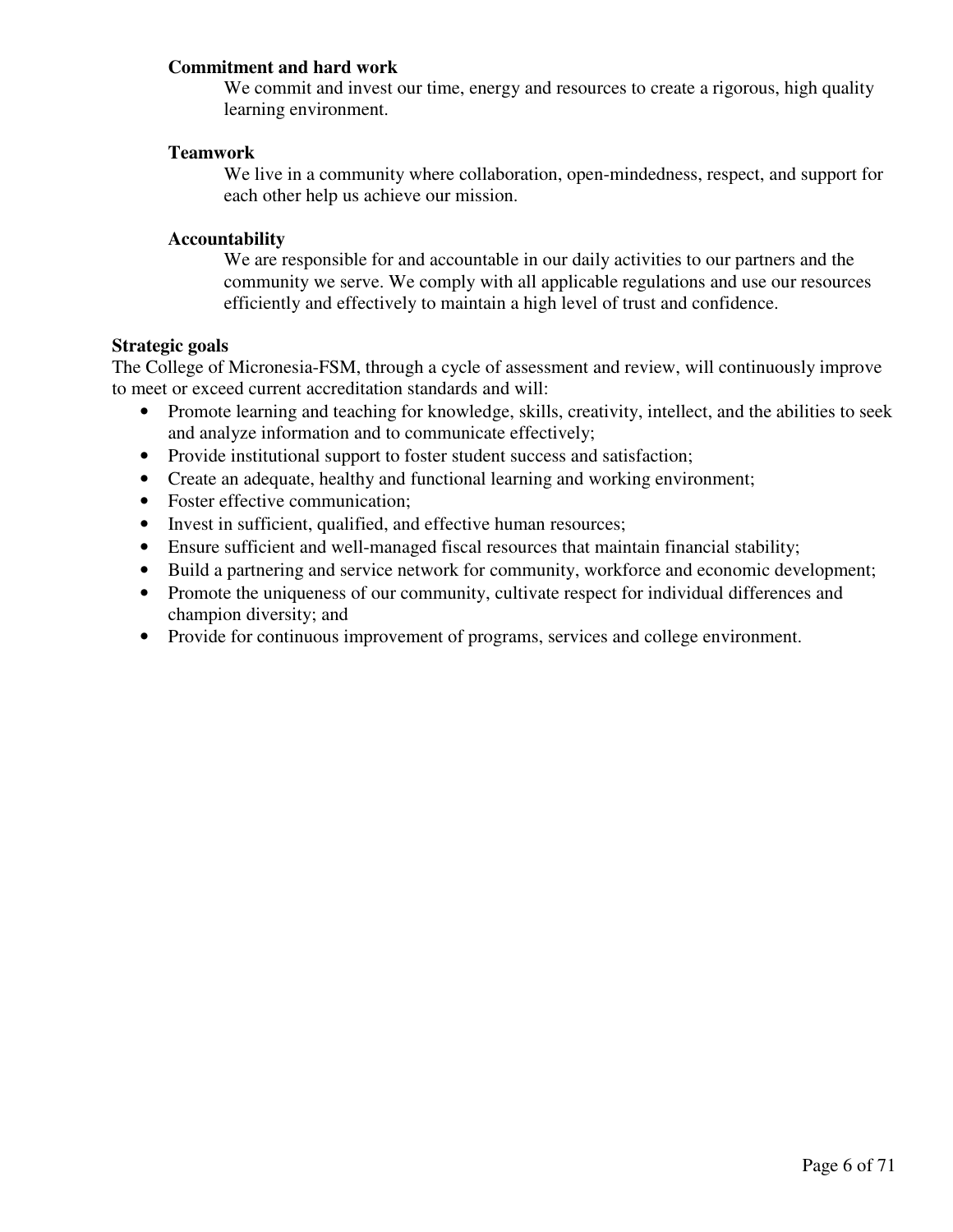#### **Statement on report preparation**

In the ACCJC action letter of June 29, 2007, the Commission accepted the college's Focused Midterm Report and requested the college to submit another progress report by October 15, 2008. The college is requested to provide updates to Recommendation #5: Identify and Assess Student Learning Outcomes, Recommendation #6: Create Continuity, combined Recommendations #8 and #2 which is about permanent site for Chuuk campus, and to provide further updates on the progress to the improvement of the college communication. This communication reached the entire college community on July 11, 2007 by way of the *President's Update* online publication.

By February of 2008, the ALO started sending department, division, and office heads the latest copy of the standards timeline for updating. The standards timeline is the record of all activities which were carried out and were in compliance with the six ACCJC recommendations of 2004 and the three new recommendations of 2006. Updates were entered into the timeline bimonthly according to the major college areas of executive, administration, student services and instructional affairs. The president and vice presidents update the standard timeline by obtaining information from their subordinates. It is from the standards timeline where the ALO documents updated information for reporting to the ACCJC.

Around the same time, the college also began its initial activities leading up to its August 2008 kickoff to officially mark its 2010 self study evaluation. By August 2008, the ALO began his visits to every campus to conduct awareness activities and talks for faculty, staff, and students regarding accreditation in general and the self study process in particular. Four committees were formed to study the four recommendations and everybody was invited sign their names as members of any one of the four committees. A self study steering committee was also created by the college president to ensure the success of the self study report preparation.

With the information collected form the standards timeline and the progress of the work done by each of the four committees, information for this progress report (or follow-up report as it is now called) were identified, data sources cited, individuals responsible for the information notified, and updates for each of the four recommendations and commission concern were provided by the individuals responsible.

As such, those involved in the preparation of this report includes the following: Spensin James, president; Joe Habuchmai, vice president for administrative services; Jean Thoulag, vice president for instructional affairs; Ringlen Ringlen, vice president for student services; Jim Currie, vice president for cooperative research and extension; Jimmy Hicks, director of institutional research and planning/chair of assessment committee; Karen Simion, director of academic affairs; Joey Oducado, registrar; Kalwin Kephas, Kosrae campus director; Penny Weilbacher, Pohnpei campus director; Joakim Peter, Chuuk campus director; Lourdes Roboman, Yap campus director; Matthias Ewarmai, FSM-FMI director; Francisco Mendiola, director of maintenance and security/chair of facilities & campus environment committee and Joseph Saimon, director of development & community relations/ALO. This report was reviewed and approved by the college president and the board of regents.

I certify that this report was prepared as described in the statement on report preparation section:

\_\_\_\_\_\_\_\_\_\_\_\_\_\_\_\_\_\_\_\_\_\_\_\_\_\_\_\_\_\_\_\_\_\_\_\_\_\_\_\_\_\_\_\_ .

President, College of Micronesia – FSM Date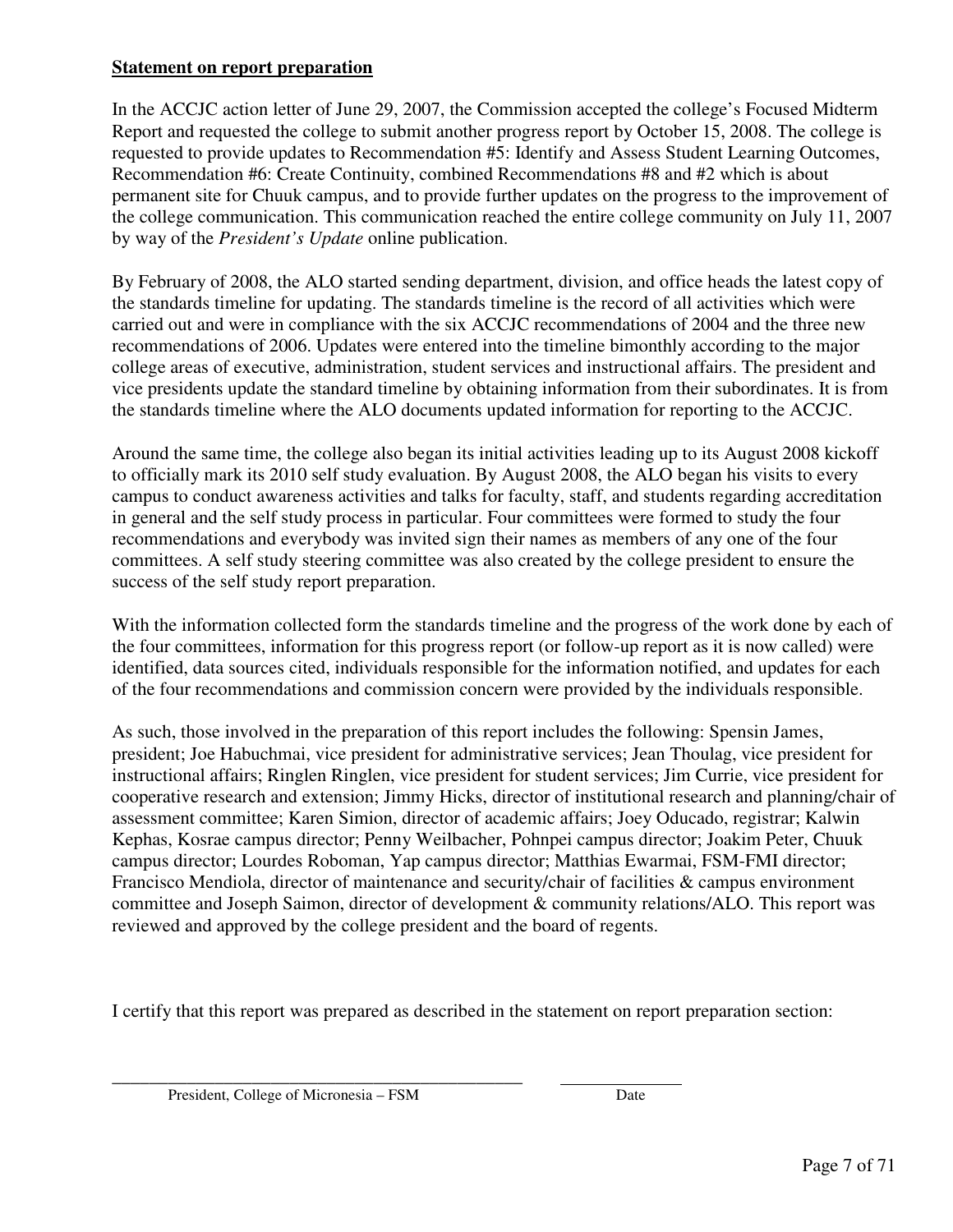#### **Recommendation # 5: Identify and Assess Student Learning Outcomes**

*The college must develop and implement student learning outcomes across the six sites in order to determine the effectiveness of college programs and services on student learning including* 

- *Instructional programs at course, program, degree and certificate levels (Standards IIA.1c, and IIA.2i),*
- *Student services throughout the students' matriculation at the college (Standards IIB, IIB.3, and IIB.4),*
- *Links between student learning outcomes and the planning process (Standard IB),*
- *Mechanisms for measuring student learning outcomes (Standard IIA.2a), and*
- *Mechanisms for using those measurements to improve courses, programs, and services (Standards IIA.1c, IIA.2e, and IIA.2f).*

The following evidence and documentation in support of this section of the report will be found in the team room during the accreditation visit:

- $\triangleright$  Student services committee meeting minutes;
- $\triangleright$  Trip reports;
- *COM-FSM General Catalog 2007-2009*;
- $\triangleright$  Student handbook:
- $\triangleright$  Financial aid handbook;
- $\triangleright$  Vice President for Instructional Affairs website;
- > Institutional Assessment Plan Handbook;
- $\triangleright$  Institutional Assessment Plan Working Group minutes;
- $\triangleright$  Institutional Research and Planning website;
- $\triangleright$  Assessment committee minutes;
- $\triangleright$  Student Information System; and
- $\triangleright$  Course and program assessment reports.

#### **Introduction**

SLO and program assessment are gradually becoming part of college's common vocabulary. Other words like closing the loop and triangulation are also being used and were often discussed during assessment workshops which were held at all COM-FSM sites. Under the guidance of the assessment committee a handbook has been created to provide guidelines for assessment at course, program, and institutional level.

#### **Moving beyond SLO identification**

The college has identified SLO's for course certificate and degree programs. The general catalog was updated to reflect this development. Most academic programs are conducting program assessments. Program outcomes are revised based on results of initial assessments and feedbacks. Program outcomes are being revised or developed for programs like the health career opportunity program, Micronesian studies, agriculture, teacher preparation, elementary education – special education, and many others. SLO assessment for programs and course are being conduced per college's continuous improvement cycle. Instructional programs are now conducting assessment at both course and program levels. A timeline for assessment has been developed to ensure inclusion of improvement plans in the planning, budget, and resource allocation process.

Student services and administrative services have identified program missions and outcomes or objectives. As noted in the institutional assessment handbook, programs are engaged in assessing the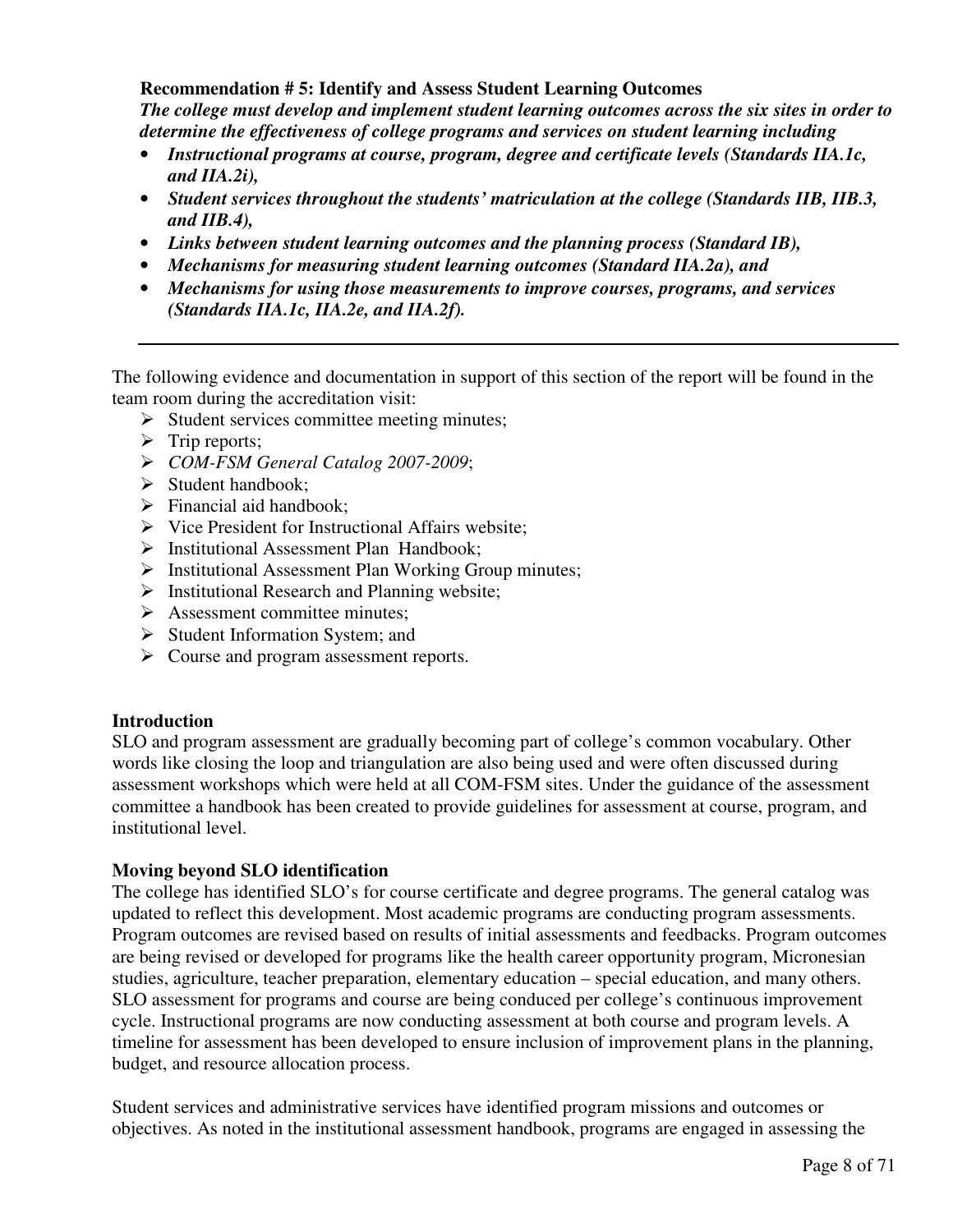services they provide and reports are being generated for program improvement and for consideration in overall planning, budget, and resources allocation process. Assessment reports are being documented for services like counseling, financial aid, admissions & records, health, residential life, recreation/sports, student services program, peer counseling program, and the office of the vice president for student services. Yap and Pohnpei campuses have also completed assessment plans and have generated reports for student services.

The college has also developed annual institutional priorities to guide the planning, budgeting, and resources allocation priorities of the college. Using the annual institutional priorities, the instructional department has researched, collected data on academic, vocabulary, and reading comprehension levels of enrolled students and incoming freshmen. The study was conducted to identify the readability level of textbooks currently being used at the college. The result of the study was shared with the student services department to be used for planning a developmental education program for bridging the English comprehension gap between incoming high school graduates and expected first year college-level competencies. Information from the study is also considered in program evaluation and assessment efforts.

#### **Institutionalization of student learning outcomes**

The college has in place student learning outcomes for all course, programs, degrees and certificate programs. As noted above, student services department's efforts are directed at review and use of evaluation plans and reports to improve services.

To assist with overall impact of evaluation and its linkages to planning and resource allocation the college has been moving on two fronts. First is the formalization of the program assessment and program review process thought the institutional assessment plan (IAP) and its companion handbook. Second is the implementation of an expanded governance policy and standing committee structure that further defines the role and responsibilities of standing committees in the planning, evaluation and resource allocation process. Critical committees such as curriculum and student services review and make recommendations for improvement of curriculum, course and programs and student services. A newly created assessment committee complies and ensures that all program assessment plans and reports meet standards of quality and will compile information into an annual assessment report. The committees consolidate recommendations and priorities and transmit that information to the college's planning and resources committee that has the specific responsibility to:

- - Provide oversight to ensure linking of planning, evaluation and resource allocation through strategic planning, annual budget preparation, implementation of the institutional assessment plan, sponsored programs, and other planning and resource allocation activities; and
- -Provide oversight for coordination of assessment of institutional effectiveness.

The IAP process also requires development of outcomes/objectives and evaluation of administrative services, policies, etc. that feeds into the planning and resources committee. The IAP process sets specific timelines for improvement plans, assessment plans and reports for instructional services, student services, administrative services and sponsored programs. The process also established the timelines for institutional level surveys of instructional services, student services, administrative services and sponsored programs and employer surveys. Extensive training has been conducted at all college sites on both the IAP process and the revised governance structure.

To support improved assessment and evaluation in addition to improvement of services to students the college developed and implemented in spring 2008 a web based student information system (SIS) that allows direct entry and access to student data and records across the college's sites. A phase two for SIS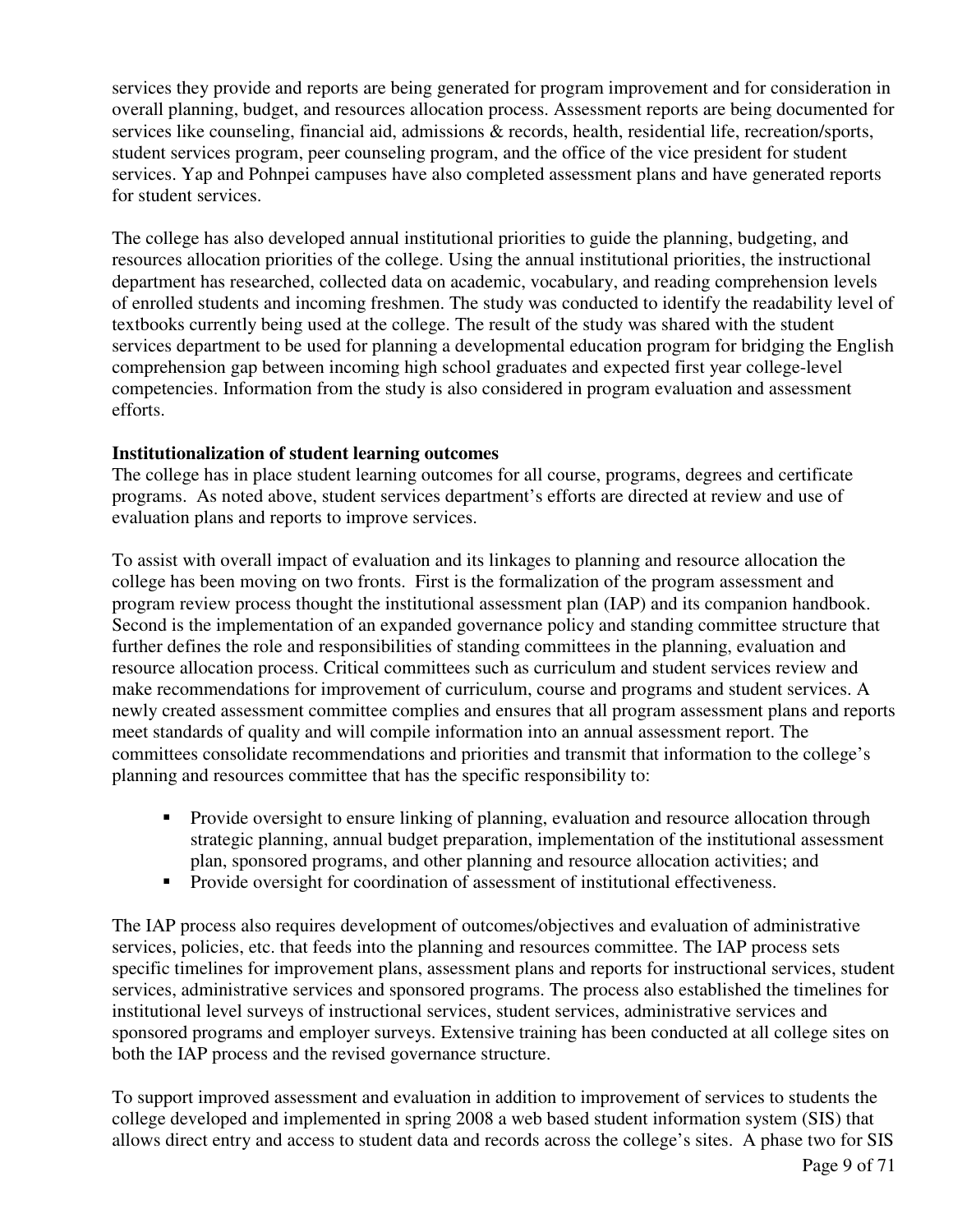development is to include direct student and faculty access to student records and data. The SIS is enhancing the quality and quantity of information available for program assessment and program review.

The IAP process is coordinated with the overall continuous improvement cycle that is defined in the college's strategic plan 2006 - 2011 and further specified in the IAP Handbook. While the institutionalization of the Continuous Improvement Cycle is put in place, continued action on the Student Learning Outcomes has taken place such as:

- Program outcomes were developed and/or revised for degree programs: AA in HCOP, Micronesian Studies, AS in Agriculture, AA in Teacher Preparation, 3<sup>rd</sup> year certificate in Teacher Preparation; AS in Elementary Education – Special Education and  $3<sup>rd</sup>$  year certificate in Teacher Education/Special Education
- **Institutional level assessment for the revised organizational structure with the focus on the Vice** President for Administration (previous institutional assessment had been conducted for the organizational structure for Instructional and Student Services)
- **Institutional level assessment was conducted for the college's FSM Fisheries and Maritime** Institute.
- **Instructional and students service program assessment and program review reports are being** review to allow incorporation of findings into the budget development process for 2010.
- Finding from instructional and student services program assessment and program review reports are being feed into the development of an Enrollment Management Plan for the college.
- - The development education program for the college has been enhanced based on research of various development education programs, readability level of textbooks and assisting with developing bridging programs with FSM State Departments of Education to enhance the readiness of students entering the college.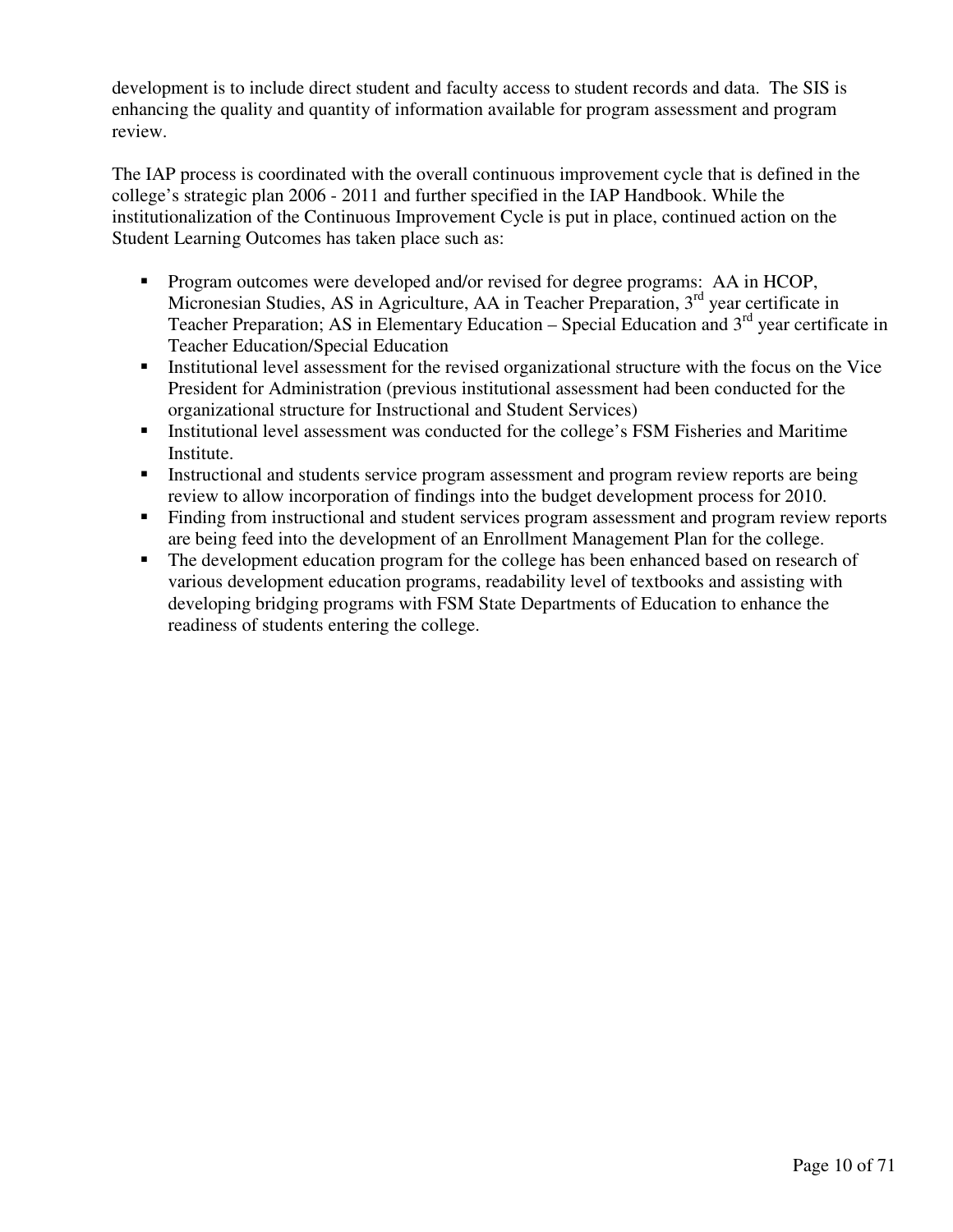#### **Recommendation # 6: Create Continuity**

*The college needs to standardize instruction, student services, learning environments, and quality of instruction across the college's six sites. Specific areas that require greater continuity at this time are:* 

- *The delivery of comprehensive and consistent student services at each of the college's sites (Standards IIB.1, and IIB.3a), and*
- *The provision of adequate facilities for instruction at all sites; at this time, the college must immediately provide an adequate facility for student learning at the Chuuk site (Standards IIIB.1 and IIIB.1b).*
- *All issues related to continuity at the college's sites are to be regularly evaluated to establish a cycle of improvement.*

The following evidence and documentation in support of this recommendation will be found in the team room during the accreditation visit:

- $\triangleright$  Institutional research and planning website;
- $\triangleright$  Assessment committee minutes;
- $\triangleright$  Institutional Assessment Plan working group minutes;
- $\triangleright$  Institutional Assessment Plan Handbook:
- March 15, 2007 Focused Mid Term Report;
- $\blacktriangleright$  Annual institutional priorities 2008, 2009, 2010;
- $\triangleright$  Chuuk campus photo CD;
- $\triangleright$  Facilities and campus environment committee minutes;
- $\triangleright$  Campus master plans and updates;
- $\triangleright$  Clery Report; and
- $\triangleright$  Strategic Development Plan.

#### **Introduction**

The college has embraced a cycle of continuous improvement as part of its efforts to ensure the quality of programs and services at all sites. Through the same cycle, the college integrates its planning and budgeting to ensure the quality and consistency of student learning and support services at all sites and for long term and short term planning.

#### **Continuous improvement cycle and institutional assessment plan (IAP)**

As discussed in the response to recommendation #5 the college has moved to institutionalize all aspects of its continuous improvement cycle that provides program assessment and program review for all instructional services, student services, administrative services, policies and sponsored programs. The results of the program assessment and program review feed into the revised governance and standing committee structure where formal review and recommendations for improvement are channeled into the college's planning and resources committee to ensure linkage of planning, evaluation and resource allocation. The program assessment and program review and its relation to planning and resource allocation is detailed in the college IAP handbook. The IAP process also allows the college to document quality of services across all its sites.

#### **Institutional level surveys**

The college is also moving in the direction of evaluation at institutional level. A set of institutional level surveys ensuring quality of instructional services, student services and administrative services across all college sites is detailed in the IAP. The institutional level surveys also include an employer survey to assist in triangulation of information on college graduates.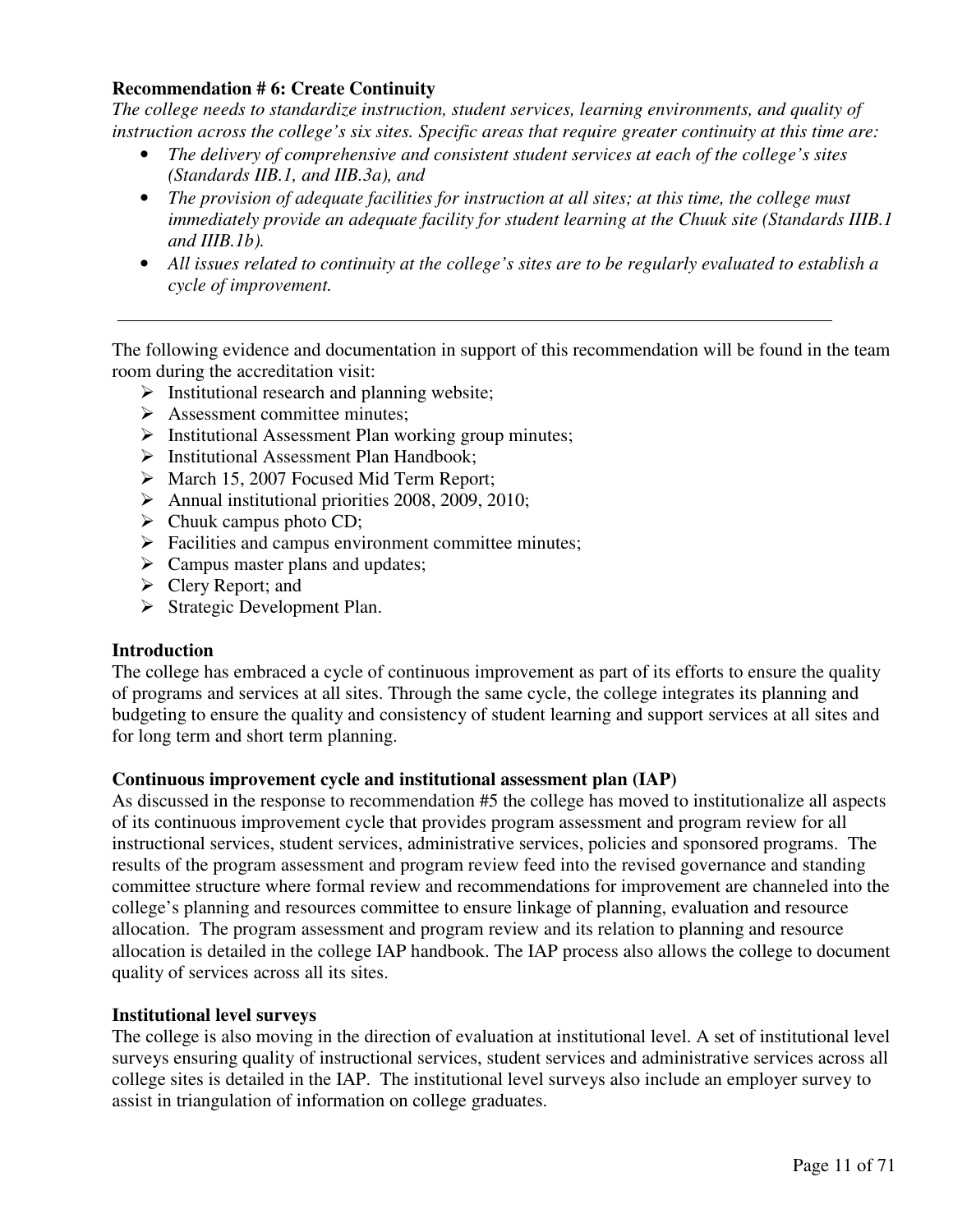The college is fortunate to have its very own president, Mr. Spensin James, as the chair of the Pacific Postsecondary Education Council (PPEC). Through PPEC, information regarding transfer of students across PPEC institutions and how students are fairing is shared with the college and is used by the college to monitor the effectiveness of programs and services it provides.

#### **Enrollment management indicators**

Institutional enrollment management indicators are being complied each fall and spring semester to track improvement in equity of services and programs provided across all college sites. With this reference tool, the college is able to determine the number of students it can accommodate at each site while not undermining the quality of program and services. The indicators are also used when determining the need to construct new facilities or hire new employees. Through information feedback every fall and spring semester, each site contributes information toward the formulation of the indicators.

#### **Revised governance policy**

Implementation of the revised governance policy has focused on standing committees being responsible for review of program assessment and program review and recommending action steps and priorities to the planning and resources committee for inclusion in college wide decision making. The newly created assessment committee reviews assessment plans and reports to ensure that those plans and reports meet quality standards of the college.

The facilities committee has been expand into a facilities and campus environment committee to address not just of physical facilities issues at the sites but also the campus environment.

#### **Assessment of re-organization**

An institutional level assessment of the organizational structure for administrative services was completed. The assessment was a companion assessment to the organizational assessment completed for the re-organization of instructional services and student services. Results of the assessment were reviewed by the cabinet and incorporated into the college's plans for decision making.

#### **Campus master plan**

The college has stepped up its efforts to develop building master plans for each site. This is part of the college's efforts to ensure the consistency of services and environment at all sites. The college has completed the Yap campus master plan which is currently being used to guide long term planning at that particular site. The National and Pohnpei campuses have completed topographic surveys which will be used for updating of mater plans and development for these two sites. A master plan has been developed for Chuuk campus and more information is available in the succeeding recommendation (#8 and #2 combined). Kosrae master plan is currently being developed and will be used to guide planning at that site. The college is currently holding negotiations with Kosrae state government regarding additional land boundaries and a revised lease agreement with the state government.

The college has also standardized its crime reporting procedures as mandated by the Clery Act. The chief of security has visited all sites and gave training to security officers on how to properly document the reporting of crimes and on how to directly upload their reports online.

#### **Issues related to campus sites**

The following is a summary of issues related to facilities

- **Enrollment Management Indicators provided each fall and spring semester track available** classrooms, staffing, and personnel issues in addition to other quality indicators
- Yap campus completed its master plan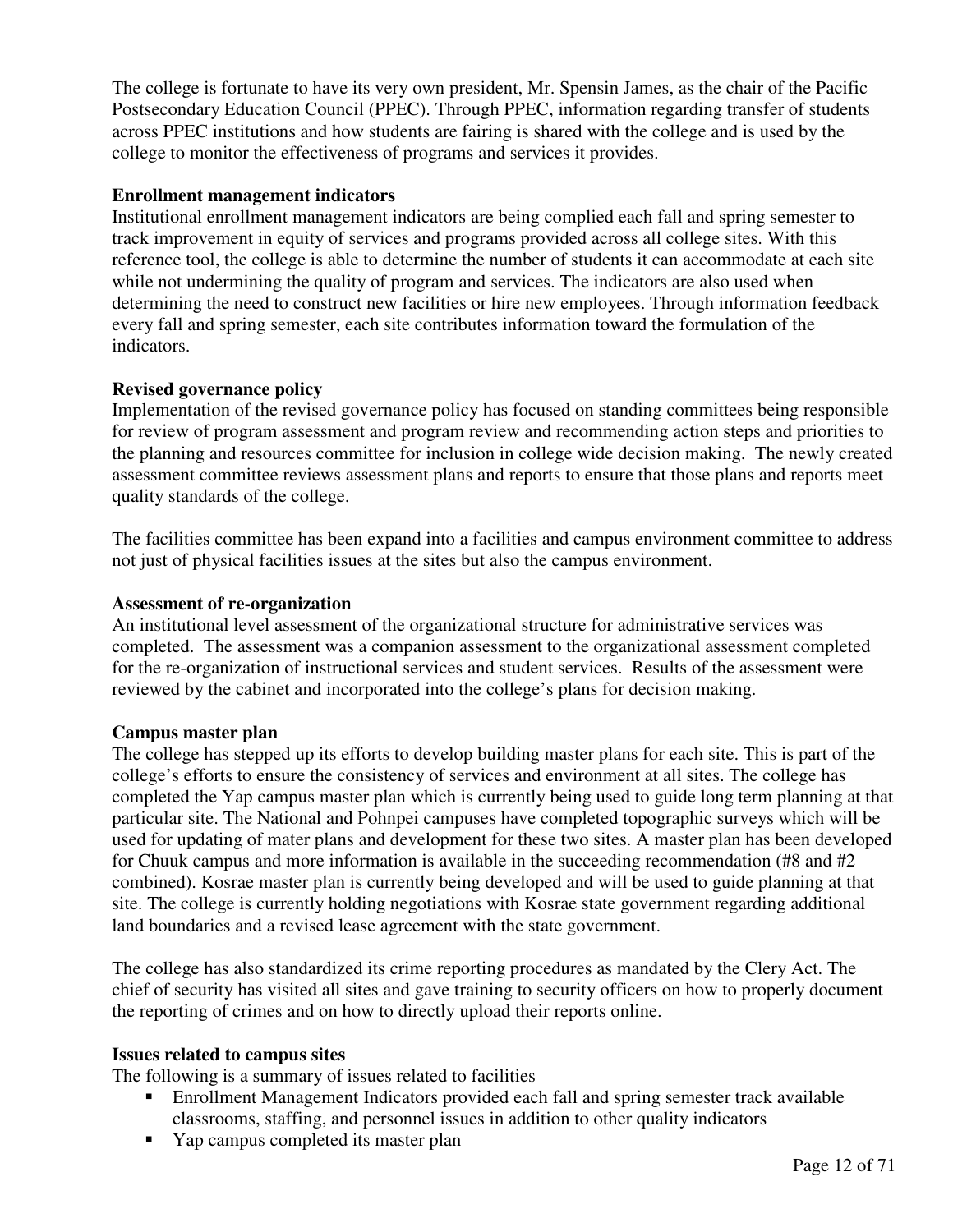- National campus topographic survey has been updated for master plan development
- Pohnpei campus topographic survey has been updated for master plan development
- **EXECUTE:** Negotiations on Kosrae campus expansion and revised lease agreement are continuing between the Kosrae state government and the college
- 2008 crime survey reports from all campuses have been compiled and is available for review by the college community
- Policy on campus environment and reporting is under development for BOR approval.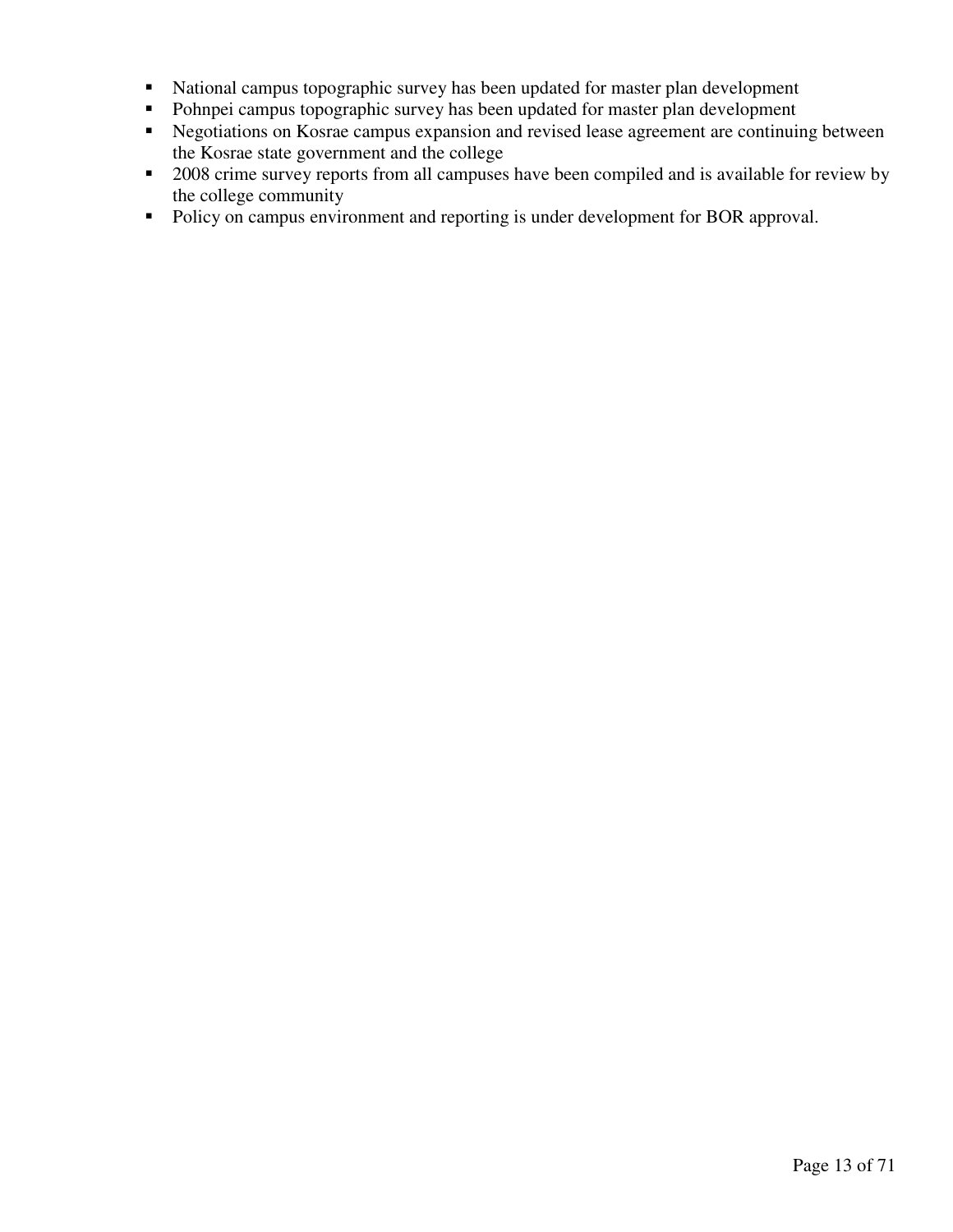#### **Recommendation # 8 (from Focused Midterm Report) and Recommendation # 2 (From June 2006 Commission Action Letter): Secure Permanent Campus for Chuuk**

*The college must make significant progress in securing the Chuuk High School campus as the site for COM-FSM's permanent Chuuk state campus or, if it is unable to within its deadline of 2008, find another acceptable site.* 

The following evidence and documentation in support of this section of the report will be found in the team room during the accreditation visit:

- *President's Update*;
- *COM*-FSM Board of Regents minutes;
- $\triangleright$  Trip reports;
- $\triangleright$  Reports by college attorney;
- $\triangleright$  Facilities and campus environment committee minutes;
- $\triangleright$  Campus master plan;
- $\triangleright$  Cabinet minutes;
- $\triangleright$  Letters by Chuuk state governor; and
- Communication from House of Senate of the Chuuk State Legislator.

#### **Introduction**

The college administration has over the years impressed on the Chuuk state government that without a permanent site, the Chuuk campus would adversely affect the college's accreditation. The Chuuk state government leadership understood the gravity of the situation and promised to secure a permanent site for the Chuuk campus by 2008. They identified the current Chuuk High School as the most suitable site. Several meetings have been held with various government officials and a task force has been created by the Chuuk state governor to work on the transfer of the Chuuk High school site to COM-FSM. With the requirement to secure a permanent site for Chuuk campus and the self-mandated deadline of December 2008, the college leadership has finally abandoned its original intention of securing Chuuk High School campus as its permanent site. At its August 27-30, 2008, third quarter meeting at the college site in Yap, the board designated the college's Nantaku property to be the permanent site for Chuuk campus. The board arrived at its decision after a collective political will failed to materialize as evidenced by conflicting messages received from the Chuuk state leadership.

#### **Nantaku property**

Since 1994, the college is the owner of a property located at Mechitew village on Chuuk's main island of Weno. The property was purchased from Redley Killion on February 3, 1994, and spans an area of three acres. A certificate of title was issued to the college on April 12, 2000. The college abandoned their intentions to build on that property after a hasty geological testing to the site concluded that it is not safe to erect structures on the property. On November of 1999, GEO-Engineering and Testing Inc. based in Guam conducted a subsurface soil study and concluded that the site is suitable for development as planned by college.

#### **Access Road**

The property where access road will be constructed was purchased by the Chuuk state government to provide easement for road and utilities to the college property. The purchase was made between the Chuck State Government and Alven Alivan in April 1999. The property was also the subject of an April 2002 lawsuit filed by Akuo Eas alleging a wrongful transaction between Aliven and the Chuuk government. After consultations with the Chuuk attorney general's office, the college has been cleared to commence construction of the access road. Plans are in place and funding has been identified to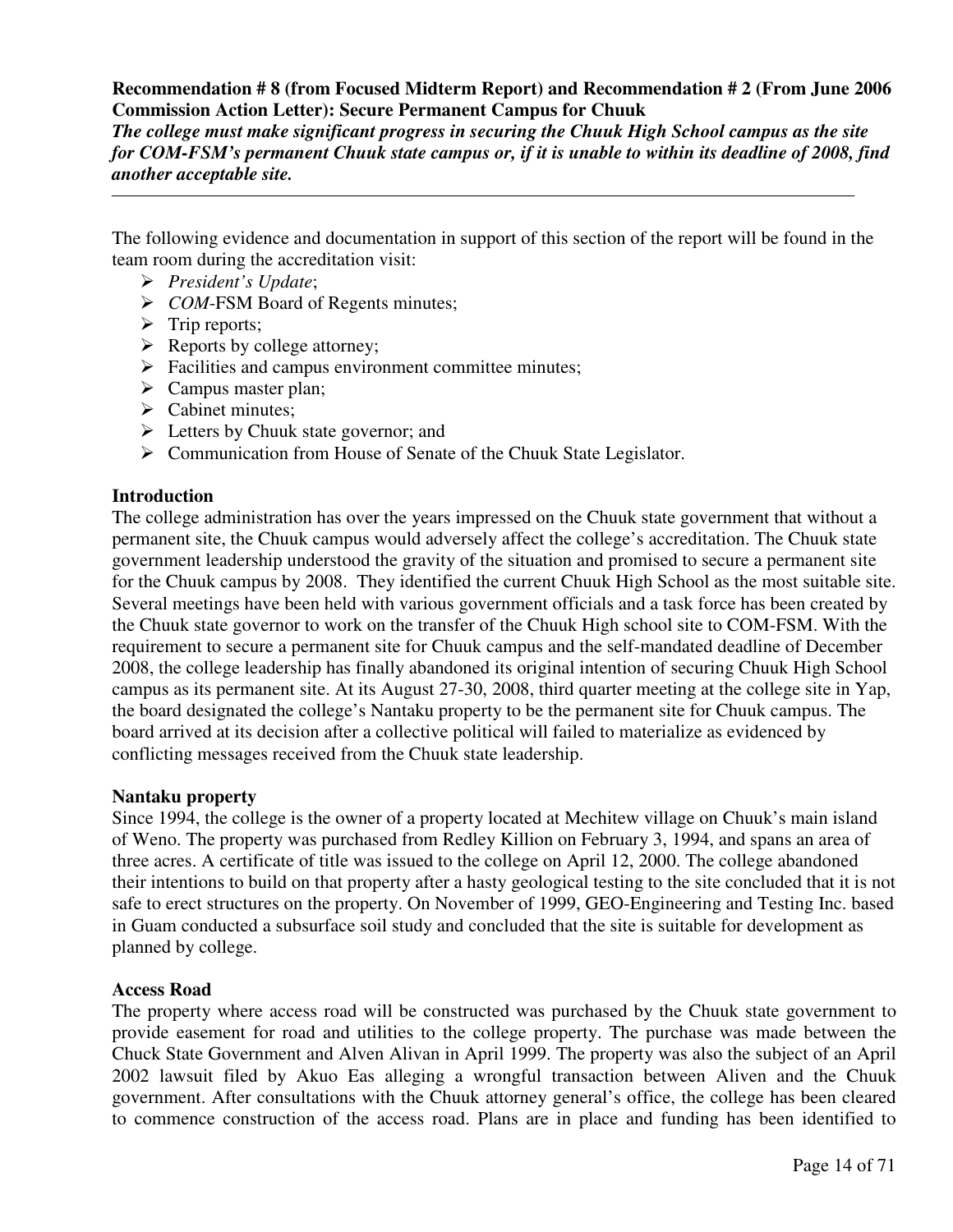commence the construction. The college has made arrangements for the construction of the access road to the Nantaku property.

#### **Master plan**

The college completed a master plan for Chuuk after it purchased the Nantaku property in 1994 and secured it legally by 2000. The initial geological survey contributed to the college's decision to abandon any intentions to erect structures on the land therefore abandoning the master plan altogether. Since the property has passed geological and top soil testing and surveying and since the board has identified the property as the site for the permanent site for Chuuk campus, the college has referred back to its original master plan for Chuuk campus and is formalizing plans to begin constructions.

#### **Moratorium on expansion at current site**

The college has received invitation from private property owners on Chuuk to lease facilities and properties from them. However the college president has placed a moratorium on acquiring of other properties in Chuuk using tuition revenue. The intention of the president is to direct the attention of the college to the development of the permanent site at Nantaku. If more facilities are needed before the permanent campus is ready, temporary structures can be built on the current.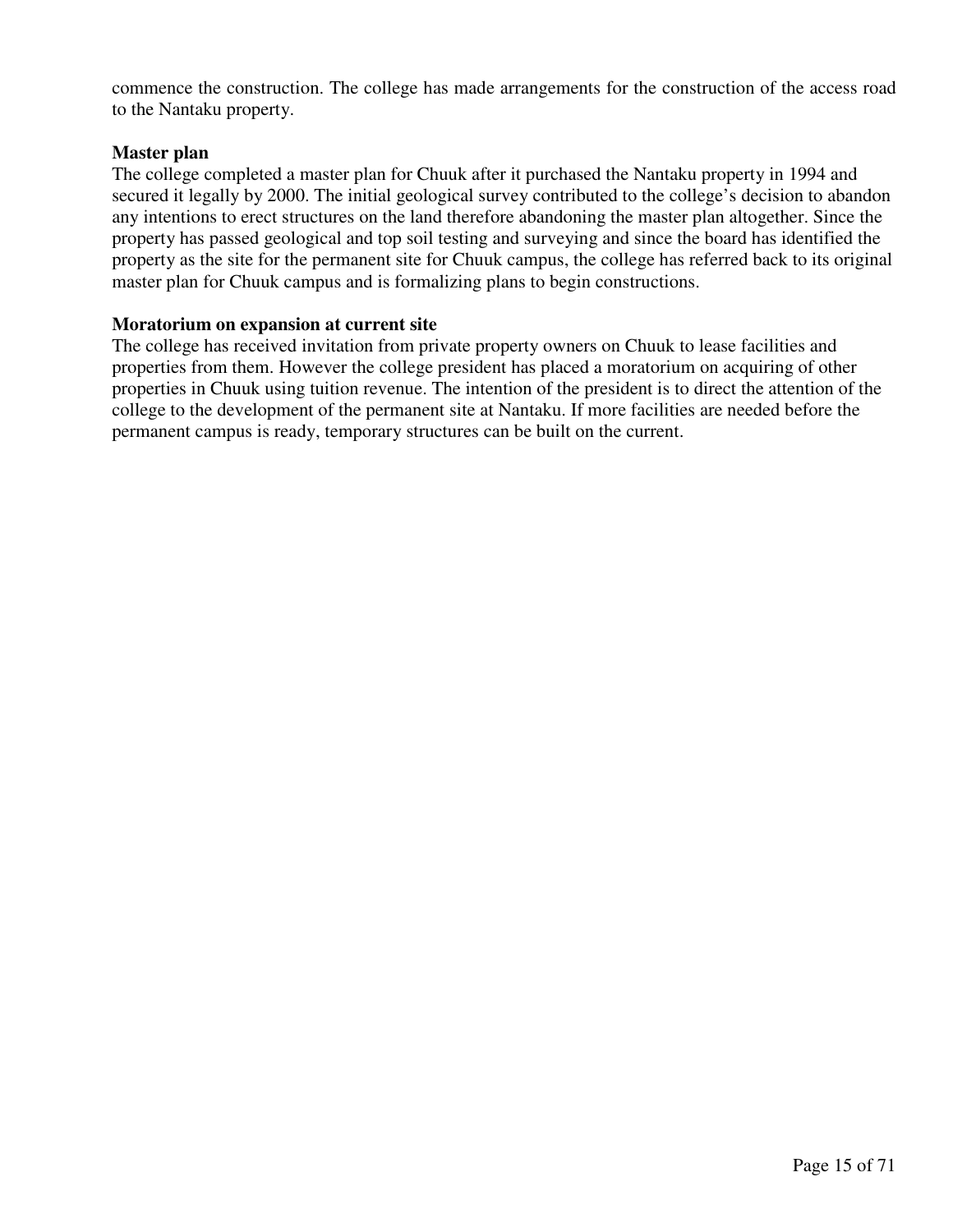#### **Commission Concern 1: Communication**

*The college should update the Commission on all work done since the Focused Midterm Report to continue to improve communication, providing evidence of those efforts. The college should systematically evaluate the effectiveness of the measures taken in order to facilitate a cycle of continued improvement of communication.*

The following evidence and documentation in support of this section of the report will be found in the team room during the accreditation visit:

- $\triangleright$  Communications working group minutes;
- $\triangleright$  Decision grids;
- $\triangleright$  Vice president for administrative services evaluation;
- $\triangleright$  Governance policy;
- $\triangleright$  Organizational chart evaluation; and
- $\triangleright$  Institutional research and planning website: www.comfsm.fm/national/administration/VPA/researchdocs/irpo.html

#### **Introduction**

Ensuring the flow of communication will always be a challenge for an institution such as the College of Micronesia – FSM which has its sites situated over miles of the vast Pacific Ocean. Another challenge is one which is shared by other educational institutions which is an institution's ability to ensure continuous follow of communication among its many parts. From these challenges, the college is faced with another opportunity for improvement.

#### **Governance policy**

The college has adopted a governance policy which calls for the involvement of all campus constituencies and is guided by the college's value statements in the development of policies and procedures. The purpose of the policy is to ensure participatory decision-making at the college whether it be in committees, subcommittees, ad hoc committees, and the college community at large. The college president has appointed an ad hoc committee to ensure the proper and timely implementation of the policy. The college took on a further step by establishing terms of reference for all standing and subcommittees at the college. The standing and sub committees advise the president on decisions relating to each committee's competencies. When internalized by members of the college community, the governance policy will serve to clarify roles of committees and groups in the overall decision making at the college.

#### **Communications working group**

A communications working group was created at the college with the responsibility to review and discuss communications issues and concerns, and to assist with the identification of critical communication issues and interventions to address the issues. The committee members have been meeting for many months and the results of their work are documented on the IRPO website. The final work of the communications working group will be the establishment of the necessary background for the development of the college's communication plan.

#### **Organizational chart evaluation**

The current organizational chart resulted from the college's effort to improve communication through identifying clear lines of authority as recommended by the visiting team that visited the college in 2004. As such, the organizational chart serves to improve communications at the college. To ensure that communication has improved, the college had conducted a series of evaluations of its organizational structure in order to assess the impact of the organizational chart implementation on improving decision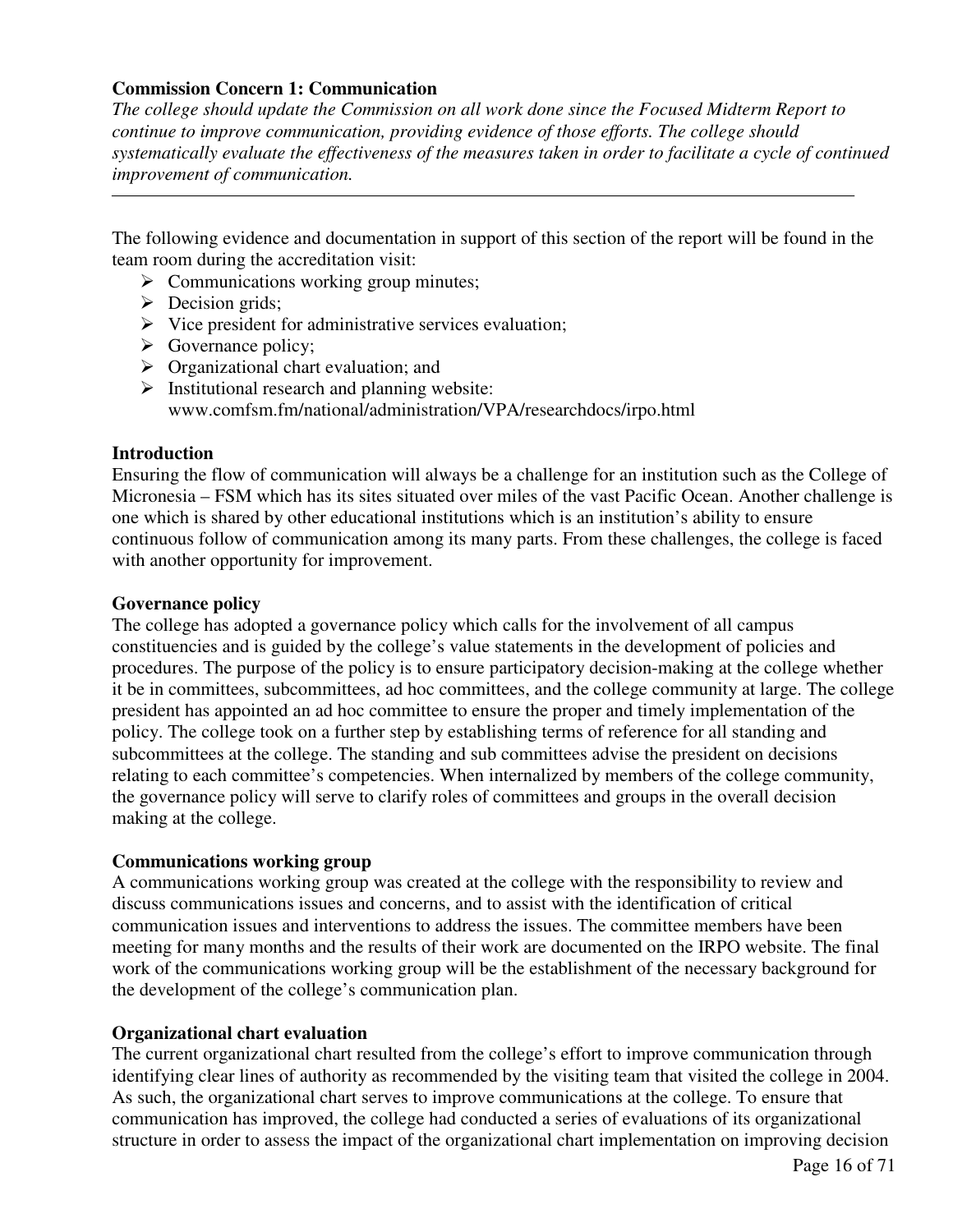making and communications. It made specific recommendations on strategies to assist with improvement of communications. Such strategies include the adoption and use of decision and communications grids and the use of matrix management techniques. The decision and communication grid was discussed and recommended for use by the wider college community. This decision making tools helps to ensure the flow of information between offices and positions by clarifying the process of information flow and who is responsible at each stage of the process. With the implementation and proliferation of decisions grids at all departments and sites, responsibilities and information flow will be further enhanced.

#### **Communication technologies**

Given the limitations of resources for the college and the great distances between the college's six sites, the college continually relies on the availability of the limited communications technologies it can lay its hands on. The college has now installed and have proliferated the use of voice-over-IP phone systems at all sites. Anybody can literally pick up any of these internet-based telephone systems and speak with other college community members at any site without any additional cost to the college. Committee meetings are now being held where members call in from any site to participate. Private meeting numbers and pin numbers are also made available for committee chairs to request. The system sometimes encounters reduction of audio quality especially when the college internet use is at its peak. Nevertheless, the system has greatly contributed to the ability of committee members from all sites to actively participate in committee discussions.

The vice president for instructional affairs has purchased a software called Elluminate for intercampus communication. The system was pilot tested at all sites. The full use of this communication technology has not been reached since further training will be required at each site. In the meantime, thirteen smart boards are on order for conference rooms and distance learning classrooms across all sites. The instructional affairs department will also be utilizing this tool in its distance education efforts.

For the first time, the college has established an online forum which can be accessed from all sites. The purpose of online forum is to create an opportunity for faculty, staff, and students at sites to communicate with each other freely. The forum is mostly dominated by students where they share information on topics ranging from educational issues to issues of personal concerns. From the discussions generated on the forum, the student services, administration, and faculty have extracted information to improve their services to the students.

Anther great communication tool which is also another major development in the college's efforts to assure consistency of programs and services is the student information system (SIS). The SIS is designed specifically for use by the college. This in-house and web-based tool is designed to provide accurate and timely information on students, courses, grades, progression, persistence, retention and graduation rates, etc. to the college community. The SIS provides a foundation for evidence based decision making at the college. In phase two of the SIS, students and faculty will have direct access to student records and data. Advisors be able to access the academic record of their students.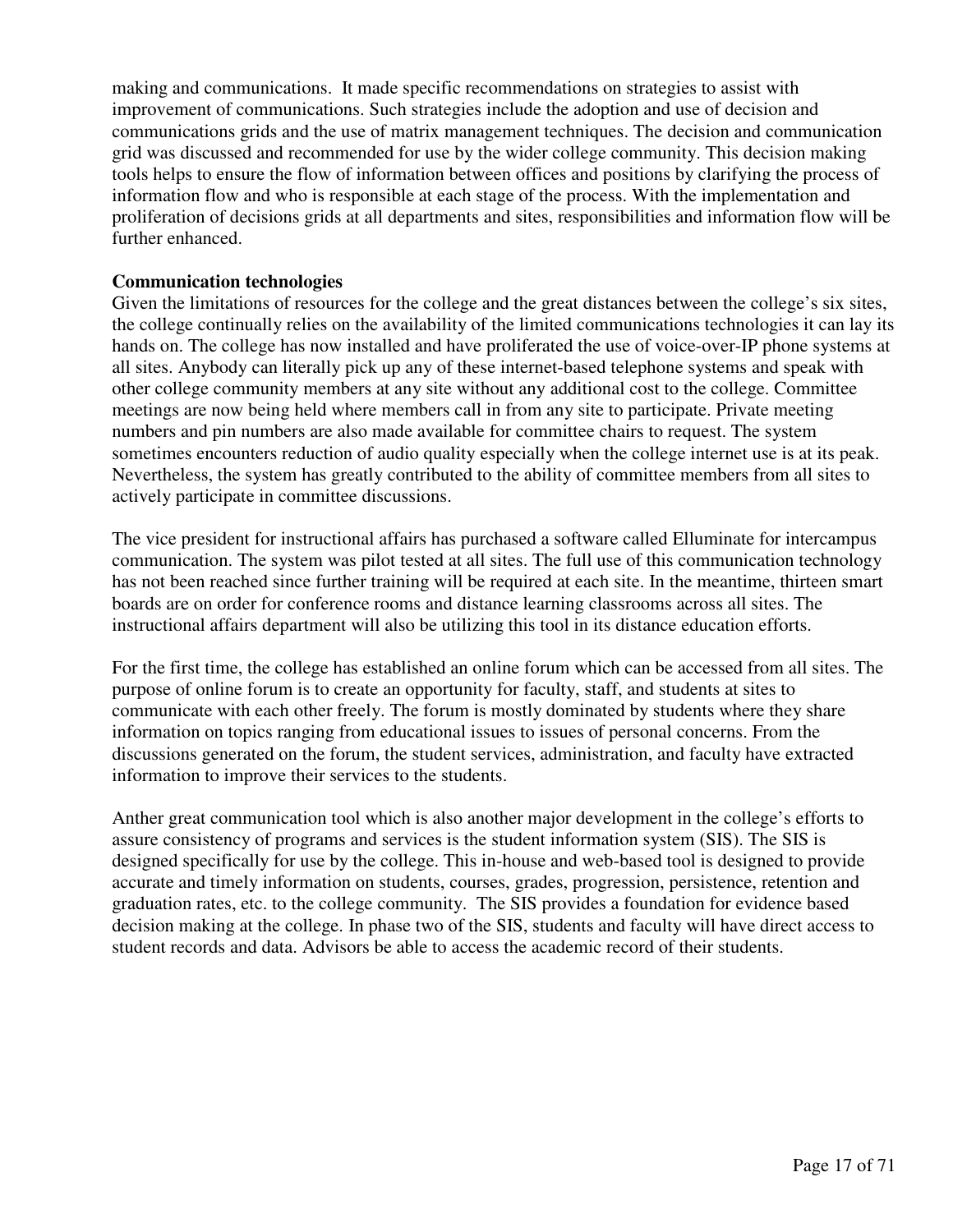#### **Concluding statement**

This report addresses the progress made since the March 15, 2007, submission of the college's Focused Midterm Report under the three recommendations and one commission concern as discussed above. Since the 2007 report, the college has gone through further developments especially in the area of SLO assessment at course, program and now moving into institutional level as part of its commitment to providing quality education that this linked to its mission. The college has incorporated all these developments into its continuous improvement cycle with the intention to continuously improve its programs and services. These efforts are now directly linked into the college planning and resource allocation schemes.

The college can also note some developments in its commitment to institutional dialogue and integrity through the implementation of its governance policy. This policy as discussed in the recommendations above has led to the standardization of committee functions which is a major step toward identifying the scope of roles and authority allotted to offices, committees and positions at all sites. The college is also developing a recruitment, enrollment, and retention plan which will also focus on honestly communicating the services the college provides and the benefits of the college to the nation.

It is worthy of attention to also note that the college is also committed against all odds to ensure an environment where dialogue is engaged as a basis for decision making. It is this aim that the college under the leadership of the institutional research and planning office to formulate a coherent communication plan. As with other plans, individuals will need to be motivated to buy into its suggestions. Those who have taken the extra step to engage in this institutional effort are benefiting and college is striving to share this benefit with everybody.

The college has been fortunate to have taken this opportunity to critically look at itself thorough this follow-up report. Further developments will be documented in the college's self study report of 2010.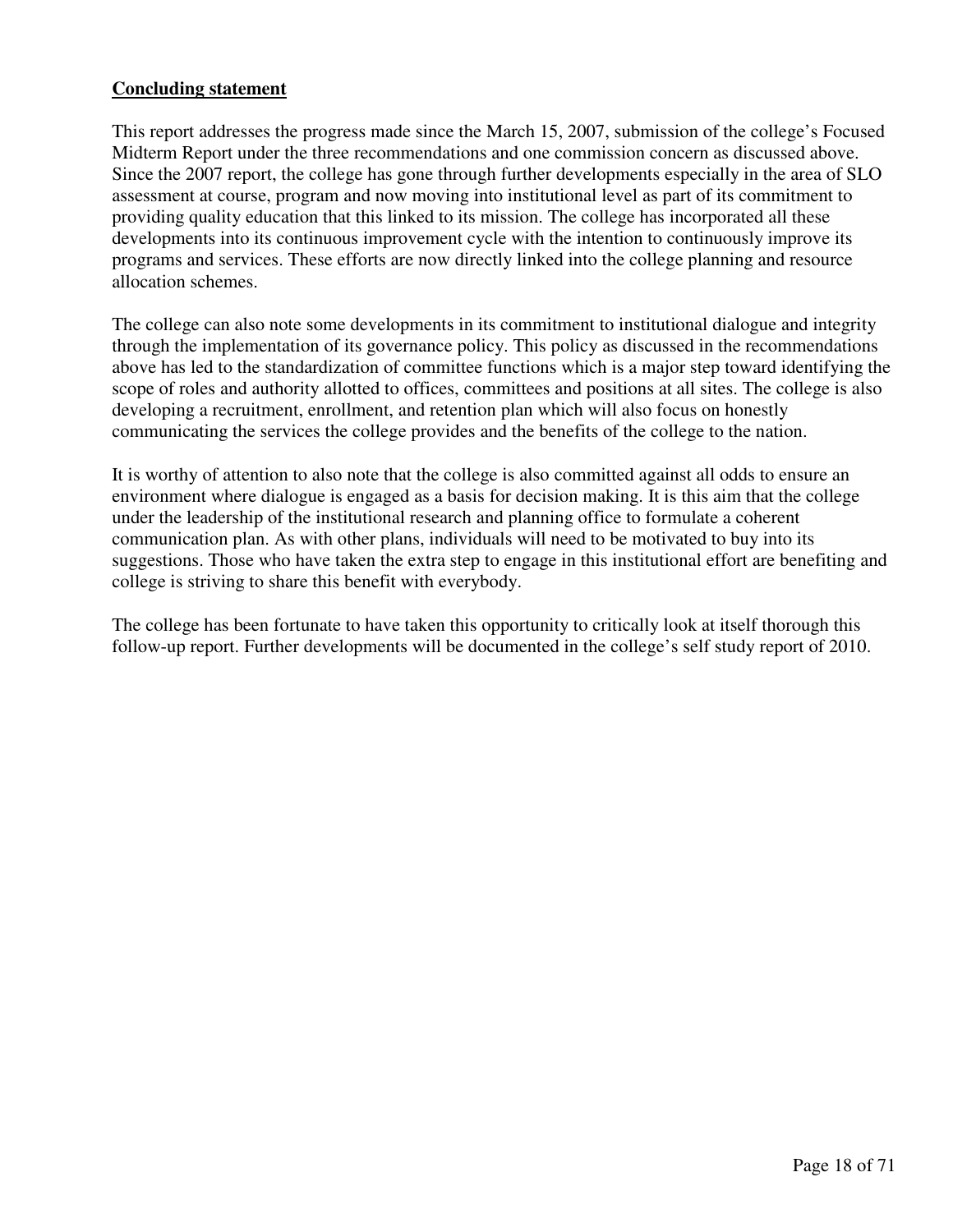Appendix A: Sample intercampus visit log in support of the recommendations and commission concerns

| Date of travel and    | Name of                      | <b>Purpose of travel</b>                                                                         |
|-----------------------|------------------------------|--------------------------------------------------------------------------------------------------|
| destination           | traveler                     |                                                                                                  |
| 9/14-9/19/08          | Marilyn Bisalen              | Staff development Committee meeting                                                              |
| Pohnpei               | Santos                       |                                                                                                  |
|                       | Sarongelfeg                  | Recommendation #6                                                                                |
|                       | Rosalind Bueno               |                                                                                                  |
| 9/08-9/11/08          | Sernihda                     | Site visit and training on the SIS                                                               |
| Kosrae                | Eperiam                      | Recommendation #6,                                                                               |
| 8/30-9/03/08          | Francisco                    | Assist with the generator problem at chuuk campus                                                |
| Chuuk                 | Mendiola                     | Recommendation #6                                                                                |
| 8/30-919/08           | Jimmy Hicks                  | Provide training and presentation on governance and enrollment management                        |
| Kosrae, Chuuk and Yap |                              | and working with faculty and staff to develop assessment plans                                   |
|                       |                              | Recommendation #5,6                                                                              |
| 8/16-8/24/08          | Jean Thoulag                 | Provide direction, recommendation for improvement in curriculum issues,                          |
| Yap                   |                              | course assessment etc.                                                                           |
|                       |                              | Recommendation #5                                                                                |
| 8/9-8/22/08           | Arbel Ben                    | Assistance in the Chuuk registration of the Fall 08 using the SIS and do                         |
| Chuuk and Yap         |                              | follow up on SIS training in Yap<br>Recommendation #2,6                                          |
| 6/23-6/27/08          | Spensin James                |                                                                                                  |
| Chuuk                 | Francisco                    | To meet Governor Simina for Chuuk Campus permanent site and negotiate<br>road access to the site |
|                       | Mendiola                     | Recommendation #6                                                                                |
| $6/17 - 6/27/08$      | Jimmy Hicks                  | Training on assessment plan and governance and development of assessment                         |
| Chuuk and Yap         |                              | plans for chuuk and yap.                                                                         |
|                       |                              |                                                                                                  |
|                       |                              | Recommendation #3,4,5, and 6                                                                     |
| $6/3 - 6/19/08$       | Joey Oducado                 | Provide Training to all the campuses on the Student Information System(SIS)                      |
| Yap, Kosrae and Chuuk | Gordon Segal                 |                                                                                                  |
|                       |                              | Recommendation #6                                                                                |
| 5/10-5/16/08          | Nena Mike                    | President's Retreat                                                                              |
| Pohnpei               | John Berger                  |                                                                                                  |
|                       | Kalwin Kephas                |                                                                                                  |
|                       | Willer Benjamin              |                                                                                                  |
|                       | Alvios William               |                                                                                                  |
|                       | Peter Sisra                  |                                                                                                  |
|                       | Kind Kanto                   |                                                                                                  |
|                       | Alton Higashi<br>Switer Eter |                                                                                                  |
|                       | Marcellus                    |                                                                                                  |
|                       | Akapito                      |                                                                                                  |
|                       | Joakim Peter                 |                                                                                                  |
|                       | Christopher                  |                                                                                                  |
|                       | Igem                         |                                                                                                  |
|                       | Mathias                      |                                                                                                  |
|                       | Ewarmai                      |                                                                                                  |
|                       | Shirley Jackson              |                                                                                                  |
|                       | Benjamin                     | Recommendation #5, 6, and Commission Concern 1                                                   |
|                       | Nailati                      |                                                                                                  |
|                       | Marcellino                   |                                                                                                  |
|                       | Jibemai                      |                                                                                                  |
|                       | Eric de Guzman               |                                                                                                  |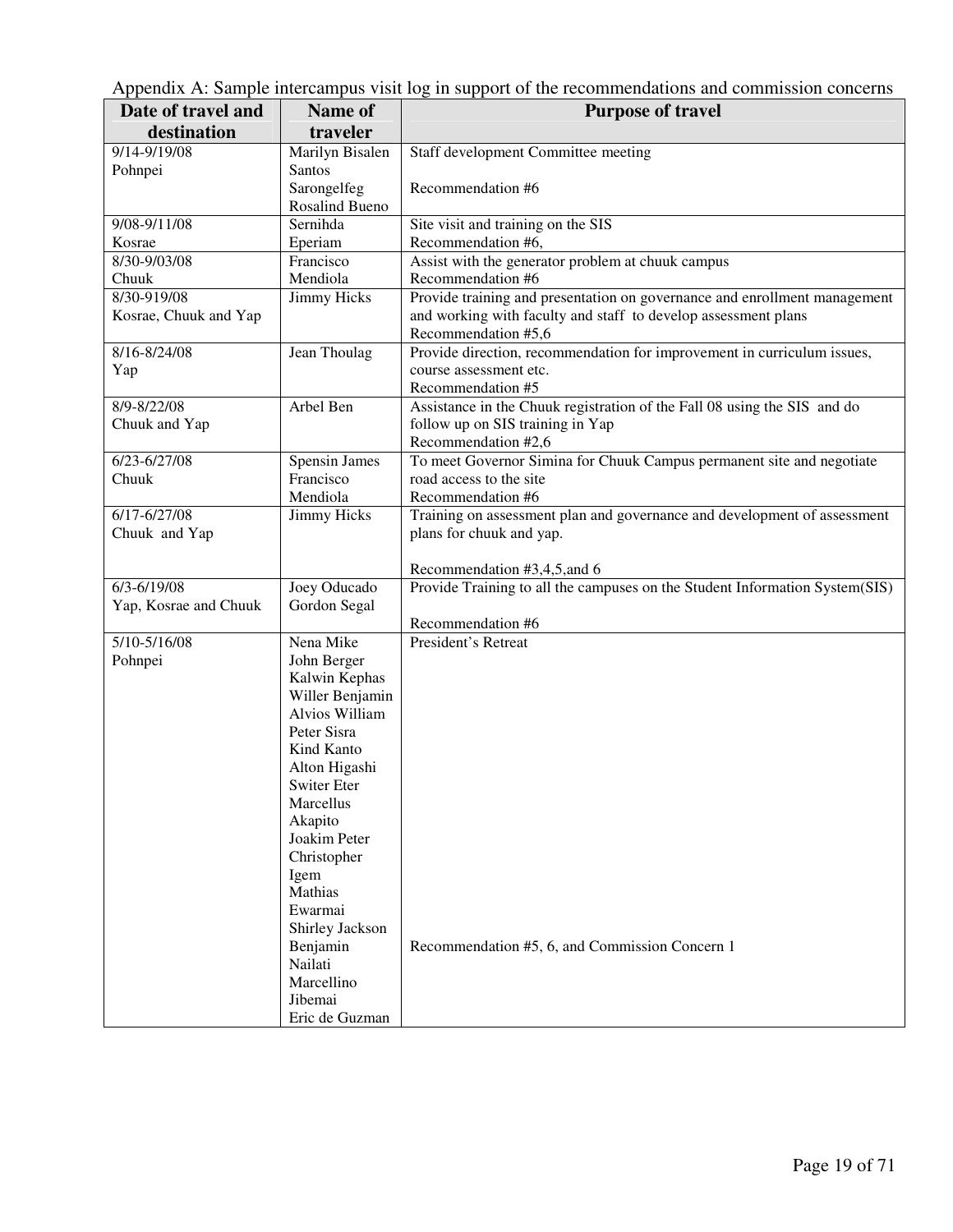| Appendix B: Instructional Affairs SLO Grid |  |  |  |  |
|--------------------------------------------|--|--|--|--|
|--------------------------------------------|--|--|--|--|

| SLO Activity Chart update as of October 2008<br><b>Instructional Programs</b> |                                  |                       |                        |                                                                                                                                                                                                                                                              |                                                                                                                                                                                                                                     |                                                                                                                                                                                                          |                                                                              |
|-------------------------------------------------------------------------------|----------------------------------|-----------------------|------------------------|--------------------------------------------------------------------------------------------------------------------------------------------------------------------------------------------------------------------------------------------------------------|-------------------------------------------------------------------------------------------------------------------------------------------------------------------------------------------------------------------------------------|----------------------------------------------------------------------------------------------------------------------------------------------------------------------------------------------------------|------------------------------------------------------------------------------|
| Program                                                                       | <b>Division</b>                  | <b>Campus</b>         | <b>Semester</b>        | <b>Outcome</b><br><b>Assessed</b>                                                                                                                                                                                                                            | <b>Assessment</b><br><b>Activity</b>                                                                                                                                                                                                | <b>Findings</b>                                                                                                                                                                                          | <b>Closing the</b><br>Loop                                                   |
| General<br>Education<br>Core                                                  | Language &<br>Lit                | National              | Fall 06 &<br>Spring 07 | Communicate<br>effectively in<br>English, both<br>in writing and<br>speaking                                                                                                                                                                                 | Continuing with<br>data collection to<br>examine<br>relationship, if any,<br>between entrance<br>essay score and<br>success in<br>subsequent ESL<br>courses to assess if<br>essay test scores<br>rise after one<br>semester of ESL? | Ongoing                                                                                                                                                                                                  | Ongoing                                                                      |
| General<br>Education<br>Core                                                  | Exercise and<br>Sport<br>Science | National<br>& Pohnpei | Fall 06 &<br>Spring 07 | Describe the<br>value of<br>physical<br>activity to a<br>healthful<br>lifestyle.                                                                                                                                                                             | Imbedded test<br>items.                                                                                                                                                                                                             | Ongoing                                                                                                                                                                                                  | Data will be<br>analyzed in<br>Spring 07 and<br>recommendati<br>on provided. |
| General<br>Education<br>Core                                                  | Math $&$<br>Natural<br>Science   | National              | Fall 06                | Define<br>mathematical<br>concepts,<br>calculate<br>quantities,<br>estimate<br>solutions,<br>solve<br>problems,<br>represent and<br>interpret<br>mathematical<br>information<br>graphically,<br>and<br>communicate<br>mathematical<br>thoughts and<br>ideas. | Item analysis of<br>final exams with<br>course outcomes<br>mapped to program<br>outcome and<br>general education<br>outcome                                                                                                         | A 64% percent<br>pass rate for<br>the general<br>education<br>student<br>learning<br>outcome based<br>on item<br>analysis of<br>final exams<br>where items<br>were mapped<br>back to course<br>outcomes. | Aggregating<br>approach is<br>probably not<br>sustainable.                   |
| <b>SC/SS 115</b><br>Ethnobotan<br>y                                           | Math and<br>Natural<br>Science   | National              | Fall 06 &<br>Spring 07 | All course<br>learning<br>outcomes.                                                                                                                                                                                                                          | Portfolio of tests<br>and material<br>produced during<br>courses. Materials<br>presented on web<br>pages at portal<br>found at<br>http://www.comfs<br>m.fm/~leeling/ethn<br>obotany/scss115_a<br>ssessment63.html.                  | Ongoing                                                                                                                                                                                                  | Forthcoming<br>in spring 07                                                  |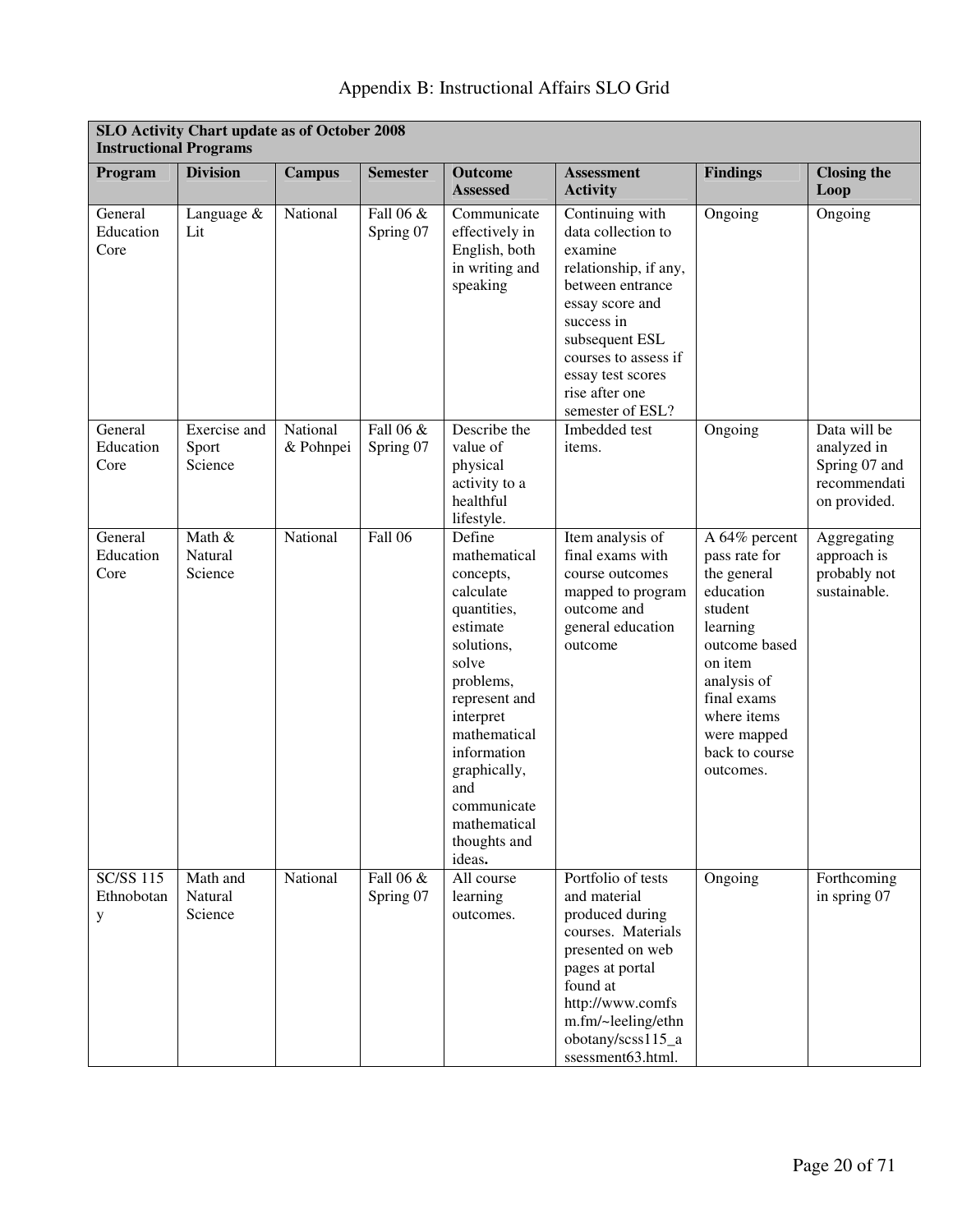| MS 150<br><b>Statistics</b>                                                               | <b>DNSM</b> | National | Fall 06              | All course<br>level outcomes                                | Item analysis of<br>final exams that are<br>based on slo<br>outcomes per<br>course outlines                                                                                           | Student<br>performance<br>on basic<br>statistics<br>remains strong<br>but graphing<br>skills,<br>interpretation<br>of p-values,<br>and making<br>inferences.                                        | Forthcoming<br>in spring 07                                                                                                                                                                                                                                                                                                                                                                              |
|-------------------------------------------------------------------------------------------|-------------|----------|----------------------|-------------------------------------------------------------|---------------------------------------------------------------------------------------------------------------------------------------------------------------------------------------|-----------------------------------------------------------------------------------------------------------------------------------------------------------------------------------------------------|----------------------------------------------------------------------------------------------------------------------------------------------------------------------------------------------------------------------------------------------------------------------------------------------------------------------------------------------------------------------------------------------------------|
| 3 <sup>rd</sup> Year<br>Certificate<br>of<br>Achieveme<br>nt in<br>Teacher<br>Preparation | Education   | National | Fall 06<br>Spring 07 | PLO Outcome<br>#1, 3,5,67,8                                 | Classroom<br>observation using<br>checklist,<br>interviews with<br>principals, survey<br>of elementary<br>students, item<br>analysis of<br><b>Education Testing</b><br><b>Battery</b> | Ongoing                                                                                                                                                                                             | Both AA and<br>$3rd$ year<br>programs<br>under<br>modifications<br>to better align<br>with<br>Partnership<br>BA in<br>Elementary<br>Education<br>program with<br>University of<br>Guam and to<br>provide<br>students with<br>courses rich in<br>both content,<br>theoretical<br>foundations<br>and<br>methodology.<br>Recommendati<br>on made to<br>reduce number<br>of program<br>learning<br>outcomes. |
| AA in<br>Teacher<br>Preparation                                                           | Education   | National | Fall 06<br>Spring 07 | PLO Outcome<br>#3,5,67,8<br>PLO Outcome<br>#2, 4            | Observation,<br>interviews, surveys<br>and testing                                                                                                                                    | Ongoing                                                                                                                                                                                             | See above                                                                                                                                                                                                                                                                                                                                                                                                |
| AS in<br>Elementary<br>Education                                                          | Education   | Chuuk    | July 06              | Check<br>program<br>outcomes and<br>courses for<br>cohesion | Matrix alignment                                                                                                                                                                      | Major<br>requirements<br>include 2<br>required<br>electives and<br>3-5 ed.<br>electives<br>depending on<br>state needs;<br>however, there<br>are no records<br>or policy<br>statements<br>declaring | Ed. Div. of<br>Chuuk<br>Campus to<br>submit to<br>Curriculum<br>Committee for<br>its review and<br>approval a list<br>of courses in<br>fulfillment<br>both of<br>required<br>electives and<br>of ed. electives                                                                                                                                                                                           |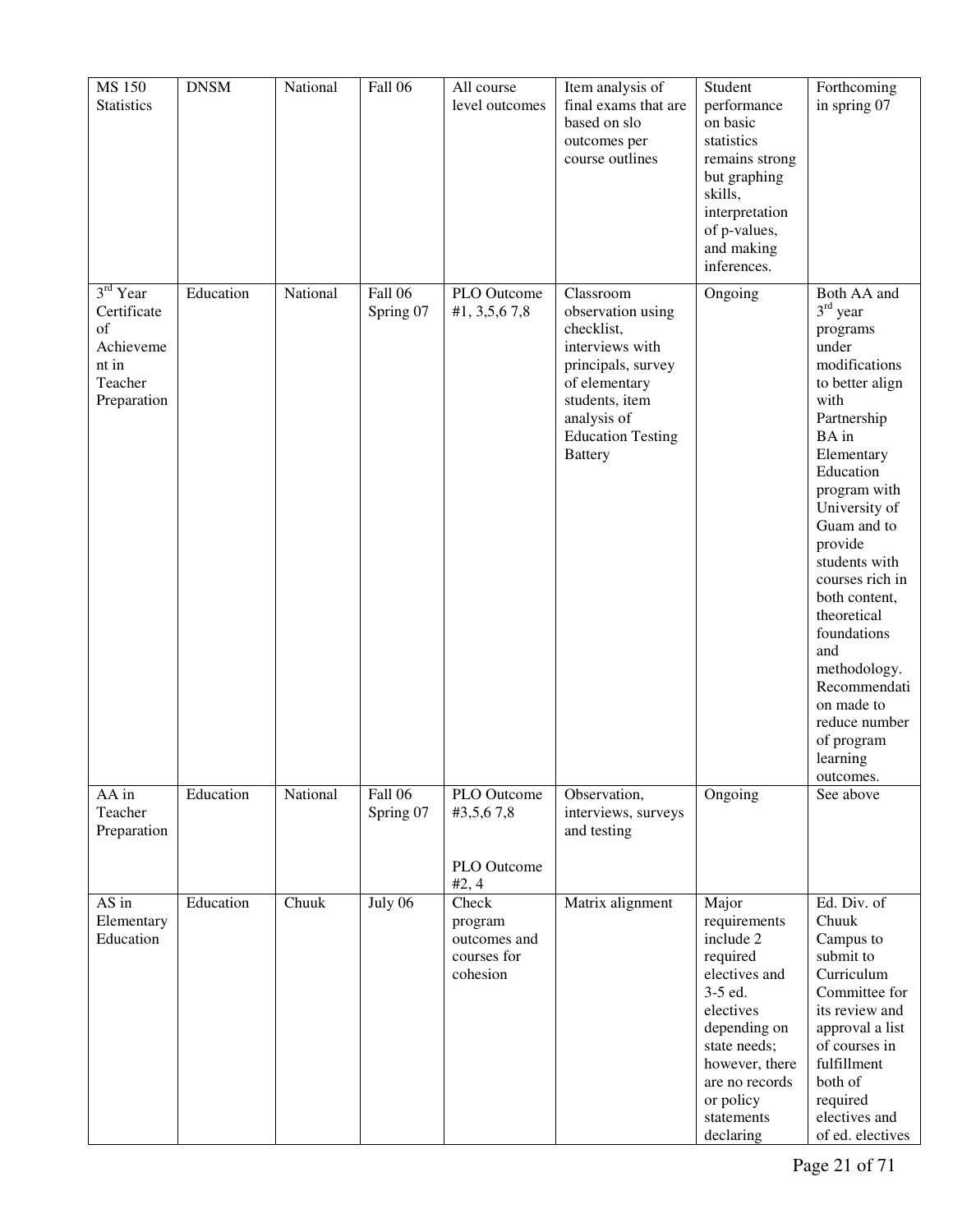|                                                          |                            |     |                             |                                                                                                                                                                                                                                  |                                                                                                                                                                                                                                                  | which courses<br>may be taken<br>to fulfill the<br>electives.<br>Also the<br>assessment<br>matrix reveals<br>that no course<br>assists students<br>in<br>demonstrating<br>mastery of<br>four plo's. | depending on<br>state needs.<br>Such listed<br>courses assist<br>AS degree<br>students<br>toward<br>demonstration<br>of mastery of<br>the plo's;<br>designate SS<br>120 and<br>EN/CO 205 as<br>the 2 required<br>electives in<br>Chuuk's AS<br>degree<br>program. The<br>courses for the<br>3-5 electives<br>will be<br>established as<br>ED 212, ED<br>215, MS/ED<br>110, SC 110a,<br>EN 208 and<br>any ED/CD<br>100 course.<br>Once MS/ED<br>$200$ is<br>approved, it<br>becomes one<br>of the courses<br>to fulfill the 3-<br>5 electives. |
|----------------------------------------------------------|----------------------------|-----|-----------------------------|----------------------------------------------------------------------------------------------------------------------------------------------------------------------------------------------------------------------------------|--------------------------------------------------------------------------------------------------------------------------------------------------------------------------------------------------------------------------------------------------|-----------------------------------------------------------------------------------------------------------------------------------------------------------------------------------------------------|-----------------------------------------------------------------------------------------------------------------------------------------------------------------------------------------------------------------------------------------------------------------------------------------------------------------------------------------------------------------------------------------------------------------------------------------------------------------------------------------------------------------------------------------------|
| All<br>vocational<br>programs                            |                            | PNI | Fall 06<br>and<br>Spring 07 | Practice safety<br>in the<br>workplace                                                                                                                                                                                           | Instructor<br>observation of<br>students using<br>checklist and<br>rubrics for practical<br>activities                                                                                                                                           | Ongoing                                                                                                                                                                                             | Data will be<br>analyzed in<br>Spring 07 and<br>recommendati<br>on provided.                                                                                                                                                                                                                                                                                                                                                                                                                                                                  |
| AS in<br>Hospitality<br>and<br>Tourism<br>Manageme<br>nt | Hospitality<br>and Tourism | PNI | Fall 06 &<br>Spring 07      | Program<br>Evaluation<br>completed<br>using<br>Appendix T<br>Outcome 1<br>Explain the<br>interdependent<br>components of<br>the<br>international<br>hospitality and<br>tourism<br>industry.<br>Program<br>Outcome #5<br>Describe | Students are given<br>an assignment to<br>outline and explain<br>in oral presentation<br>the world wide<br>tourism and<br>hospitality delivery<br>system. Rubric<br>used for<br>presentation.<br>Final exam<br>questions linked to<br>outcome #1 | Ongoing                                                                                                                                                                                             | Based on<br>program<br>evaluation and<br>recommendati<br>ons, HTM<br>program will<br>recruit more<br>aggressively<br>and some of<br>the HTM<br>courses will<br>also be offered<br>at the national<br>campus<br>beginning fall<br>07                                                                                                                                                                                                                                                                                                           |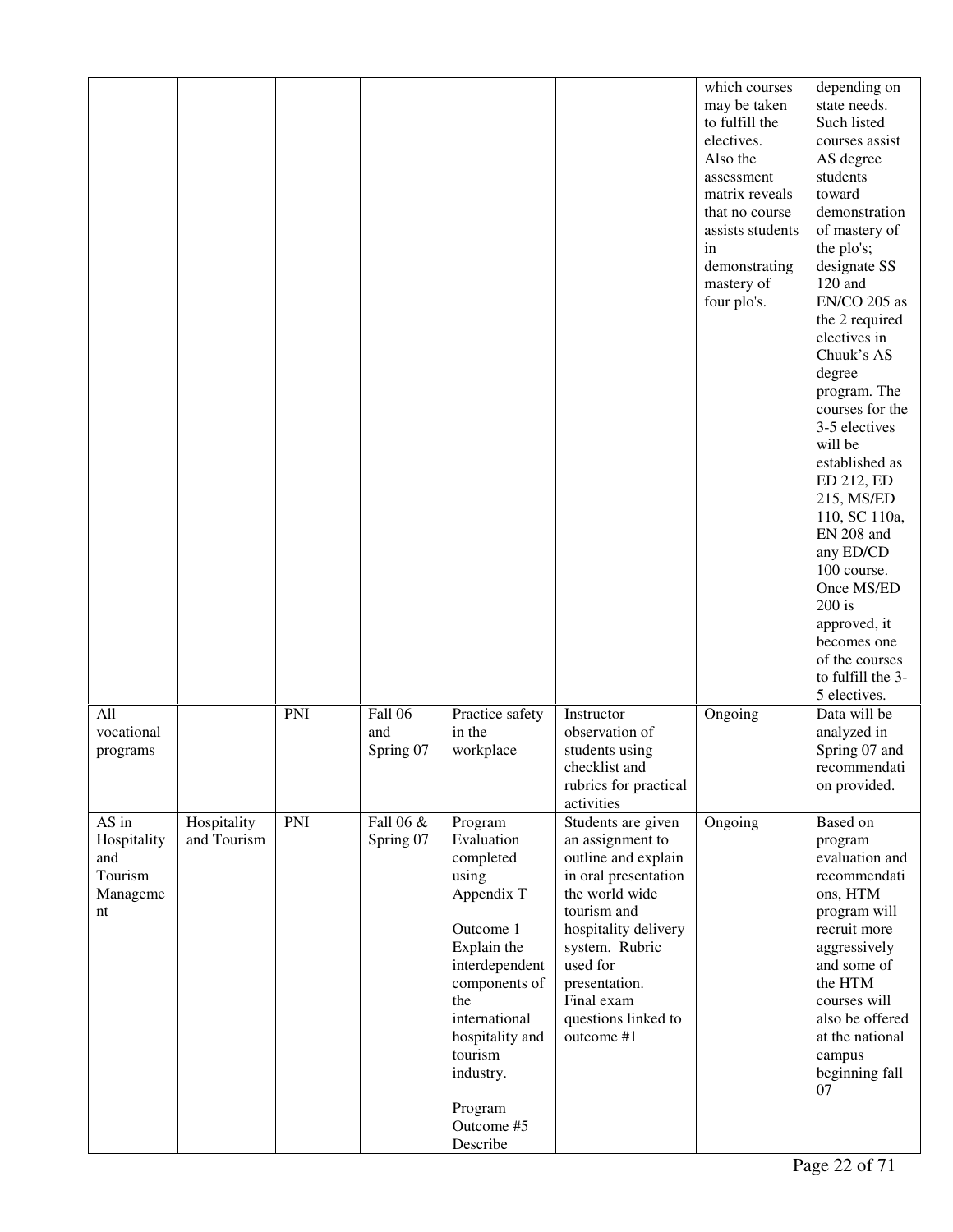|                                                                                      |                         |             |                        | tourism<br>attraction                                                                                                                                                                                                                                                                                       |                                                                                                                                                  |                                                                                                                                                                                                                                                                                 |                                                                                                                                                                                                                                                                                                |
|--------------------------------------------------------------------------------------|-------------------------|-------------|------------------------|-------------------------------------------------------------------------------------------------------------------------------------------------------------------------------------------------------------------------------------------------------------------------------------------------------------|--------------------------------------------------------------------------------------------------------------------------------------------------|---------------------------------------------------------------------------------------------------------------------------------------------------------------------------------------------------------------------------------------------------------------------------------|------------------------------------------------------------------------------------------------------------------------------------------------------------------------------------------------------------------------------------------------------------------------------------------------|
|                                                                                      |                         |             |                        | support                                                                                                                                                                                                                                                                                                     |                                                                                                                                                  |                                                                                                                                                                                                                                                                                 |                                                                                                                                                                                                                                                                                                |
|                                                                                      |                         |             |                        | services and<br>related                                                                                                                                                                                                                                                                                     |                                                                                                                                                  |                                                                                                                                                                                                                                                                                 |                                                                                                                                                                                                                                                                                                |
|                                                                                      |                         |             |                        | business                                                                                                                                                                                                                                                                                                    |                                                                                                                                                  |                                                                                                                                                                                                                                                                                 |                                                                                                                                                                                                                                                                                                |
|                                                                                      |                         |             |                        | opportunities.                                                                                                                                                                                                                                                                                              |                                                                                                                                                  |                                                                                                                                                                                                                                                                                 |                                                                                                                                                                                                                                                                                                |
| AAS in<br>Telecomm<br>unications<br>Telephone<br>Systems                             | Trade and<br>Technology | PNI         | Spring 06<br>& Fall 06 | $PLO#1-$<br>Practice safety<br>in the<br>workplace.<br>Outcome #1<br>being assesses<br>across all<br>vocational<br>courses<br>Fall 06 - VEE<br>100, VEE 110;<br><b>VEE 104:VEE</b><br>223; VEM<br>110; VTE 261;<br>VTE 280;<br>VSM 101;<br>VSM 102;<br><b>VEM 105;</b><br><b>VEM 113;</b><br><b>VEM 110</b> | Observation<br>checklist for safety<br>Developed and<br>revised rubric to<br>Student outcomes<br>for $PLO \# 1$<br>Data for Fall 06<br>collected | Ongoing for<br>Spring 07                                                                                                                                                                                                                                                        | Data will be<br>analyzed in<br>Spring 07 and<br>recommendati<br>on provided                                                                                                                                                                                                                    |
| Certificate<br>in<br>Cabinet<br>Making,<br>and<br><b>Building</b><br>Maintenan<br>ce |                         | ${\rm CHK}$ | Spring 06              | Program<br>Evaluation<br>using<br>Appendix T.                                                                                                                                                                                                                                                               |                                                                                                                                                  | Few students<br>completed all<br>requirements;<br>students in<br>program<br>resisting<br>taking CA 100<br>Computer<br>Literacy and<br>BU 097 Small<br><b>Business to</b><br>complete their<br>program                                                                           | Identified<br>needs for<br>better facilities<br>and funding<br>for tools,<br>equipment and<br>supplies;<br>Consider<br>program<br>modification<br>to address CA<br>100 and BU<br>097 matter.                                                                                                   |
| Certificate<br>of General<br><b>Studies</b>                                          |                         | <b>CHK</b>  | Fall 06                | Check<br>program<br>outcomes and<br>courses for<br>cohesion                                                                                                                                                                                                                                                 | Matrix alignment                                                                                                                                 | Only 5 Gen.<br><b>Studies</b><br>courses<br>encourage<br>student<br>learning in<br>accordance<br>with GS plo's.<br>The certificate<br>program<br>requirements<br>introduce plo's<br>with almost no<br>development<br>and practice<br>with feedback<br>and with<br>absolutely no | Proposed<br>changes in<br>PLO $1, 2, \& 3$ .<br>Curriculum<br>Committee to<br>consider and<br>recommend<br>for approval<br>the 3 proposed<br>changes in<br>plo's to reflect<br>the need of GS<br>students to<br>develop and<br>practice with<br>feedback and,<br>in making such<br>changes, to |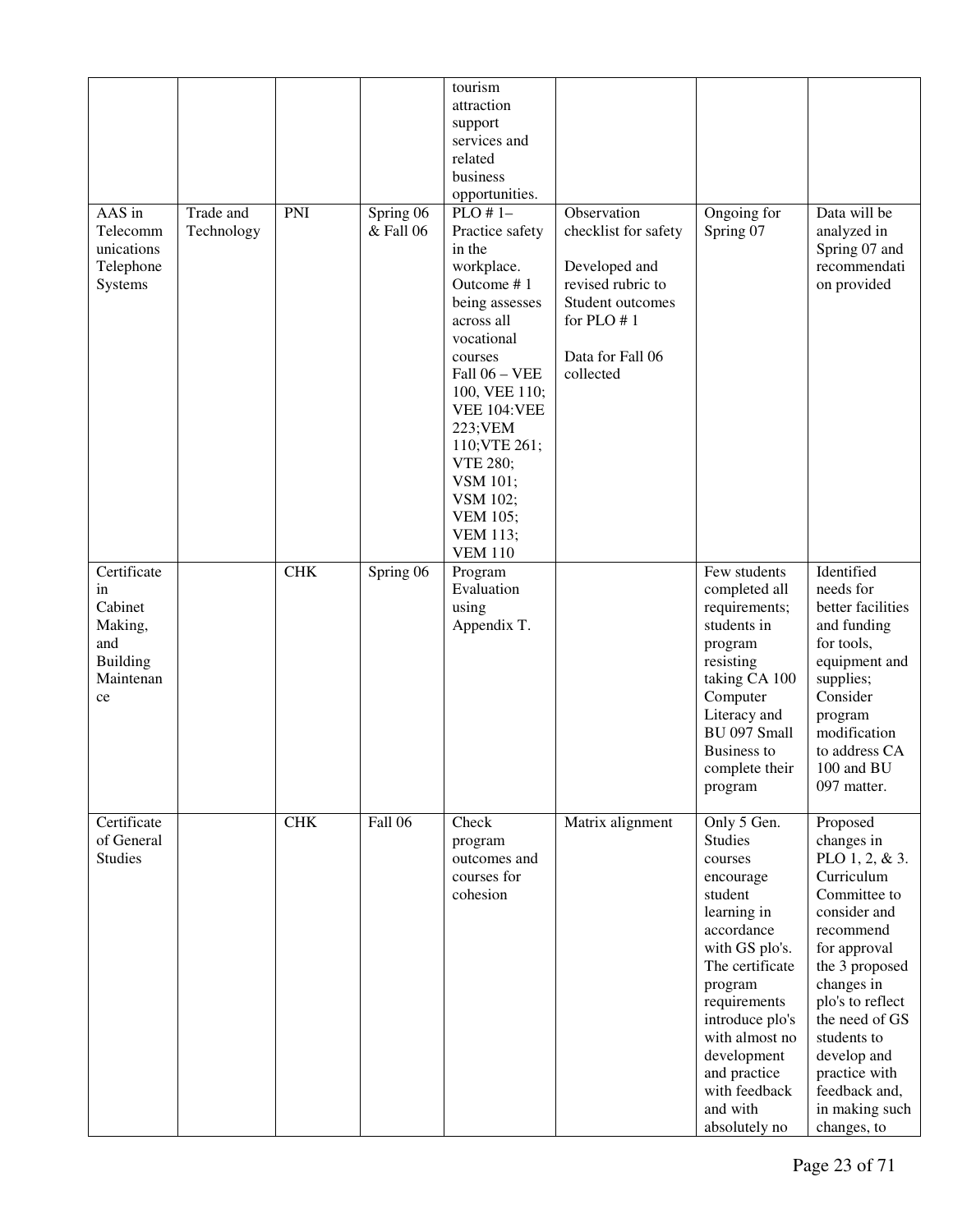|                                      |                 |             |         |                                                             |                  | demonstration<br>of mastery.                                                                                                                                                                                                           | incorporate<br>student<br>learning<br>activities that<br>include M-<br>level activities.<br>Revise course<br>outlines for SS<br>100 and SC<br>094.<br>Replace SS<br>150 with a<br>more<br>appropriate<br>course.                                                                                              |
|--------------------------------------|-----------------|-------------|---------|-------------------------------------------------------------|------------------|----------------------------------------------------------------------------------------------------------------------------------------------------------------------------------------------------------------------------------------|---------------------------------------------------------------------------------------------------------------------------------------------------------------------------------------------------------------------------------------------------------------------------------------------------------------|
| Intensive<br>English<br>initiative   | English         | ${\rm CHK}$ | Fall 06 | Check<br>program<br>outcomes and<br>courses for<br>cohesion | Matrix alignment | No plo's were<br>written for the<br>Intensive<br>English<br>Instruction<br>Report<br>prepared by<br>others and<br>reported in the<br>History of the<br>Program<br>section<br>indicate poor<br>student<br>performance<br>and success.   | That COM-<br>FSM re-assess<br>its intent and<br>purpose for<br>sponsoring<br>Intensive<br>English<br>Instruction;<br>and if IEI is a<br>program, that<br>the Curriculum<br>Committee<br>develop a set<br>of program<br>learning<br>outcomes<br>appropriate at<br>the level of<br>developmental<br>assistance. |
| Certificate<br>of<br>Bookkeepi<br>ng | <b>Business</b> | <b>CHK</b>  | Su 06   | Check<br>program<br>outcomes and<br>courses for<br>cohesion | Matrix alignment | Plo does not<br>achieve<br>demonstration<br>of mastery in<br>any course;<br>PLO2 does not<br>achieve<br>demonstration<br>of mastery in<br>any course.<br>Assessment<br>matrix shows<br>certain courses<br>need to be re-<br>evaluated. | Continue<br>research on<br>what to do<br>with PLO1 and<br>related<br>courses.<br>Add a new<br>course BK 097<br>to help<br>students<br>achieve<br>mastery level<br>with PLO2.<br>Some courses<br>are too narrow<br>in course<br>content.<br>Change BU<br>097 with BU<br>099.                                   |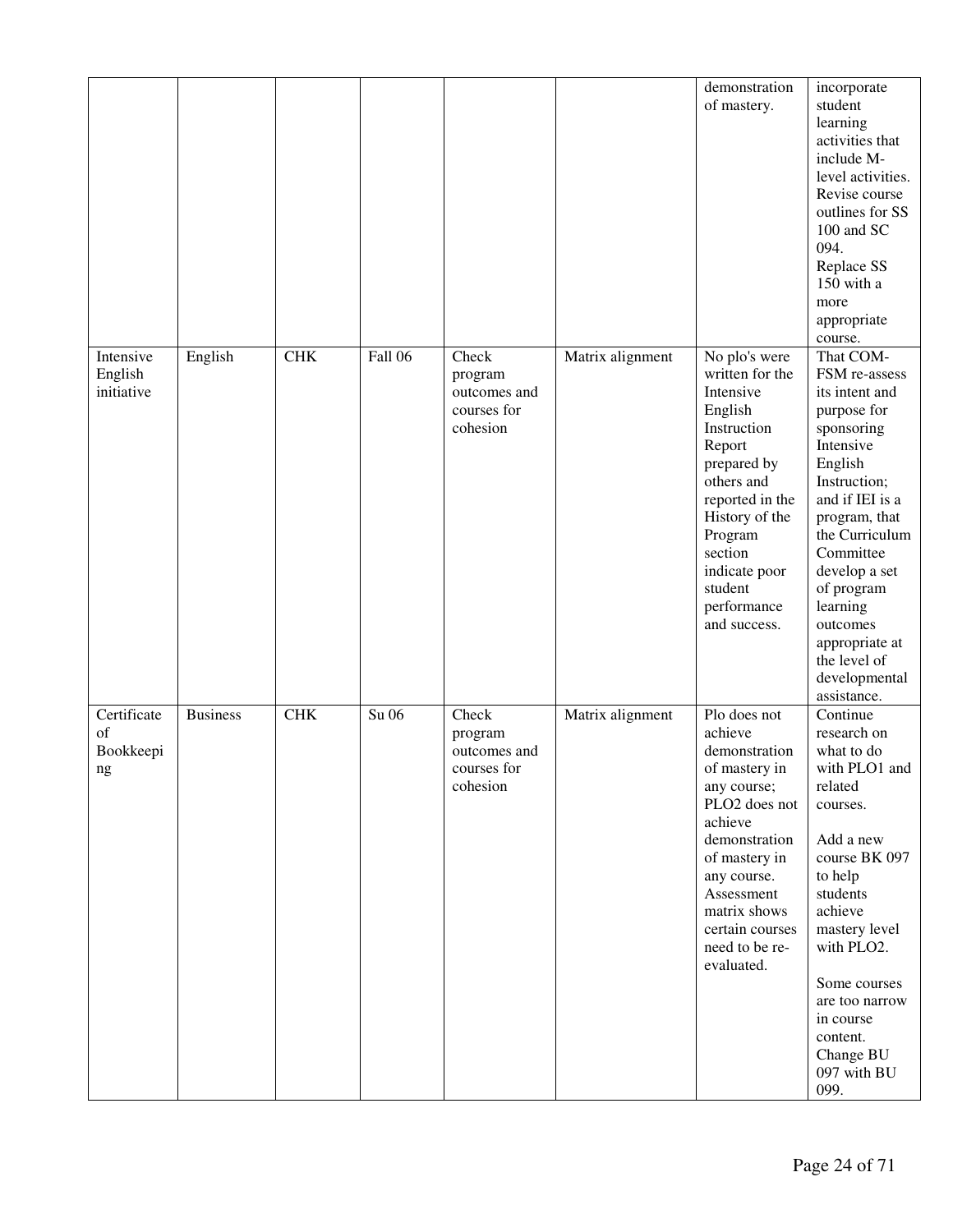| AS in        | Natural     | National | Fall 06   | $PLO \# 5$     | Each test question  | On going       | Program       |
|--------------|-------------|----------|-----------|----------------|---------------------|----------------|---------------|
| Marine       | Science and |          | and       | Demonstrate a  | coded to            |                | modifications |
| Science      | Math        |          | Spring 07 | fundamental    | general/specific    |                | being         |
|              |             |          |           | understanding  | outcomes. Add       |                | considered to |
|              |             |          |           | of the biology | total points        |                | add more      |
| <b>MR120</b> |             |          |           | and ecology of | students earned for |                | internship    |
| Marine       |             |          |           | the major      | each test question  |                | activities to |
| Biology      |             |          |           | marine taxa    | according to the    |                | link course   |
|              |             |          |           |                | weight assigned to  |                | content with  |
|              |             |          |           | MR 120 all     | the test question.  |                | practical     |
|              |             |          |           | course         |                     |                | application.  |
|              |             |          |           | outcomes       |                     |                |               |
| SC 111       | <b>DNSM</b> | National | Fall 06 & | All course     | Test questions      | Reported in Sp | Ongoing       |
| Environme    |             |          | Spring 07 | level outcomes | coded to general or | 07             |               |
| ntal         |             |          |           |                | specific            | *% placed for  |               |
| Science      |             |          |           |                | outcomes. Add       | a given        |               |
|              |             |          |           |                | total points        | outcome        |               |
|              |             |          |           |                | students earned for | *how well      |               |
|              |             |          |           |                | each question       | students       |               |
|              |             |          |           |                | according to the    | understood     |               |
|              |             |          |           |                | weight assigned to  | each outcome.  |               |
|              |             |          |           |                | the test question.  |                |               |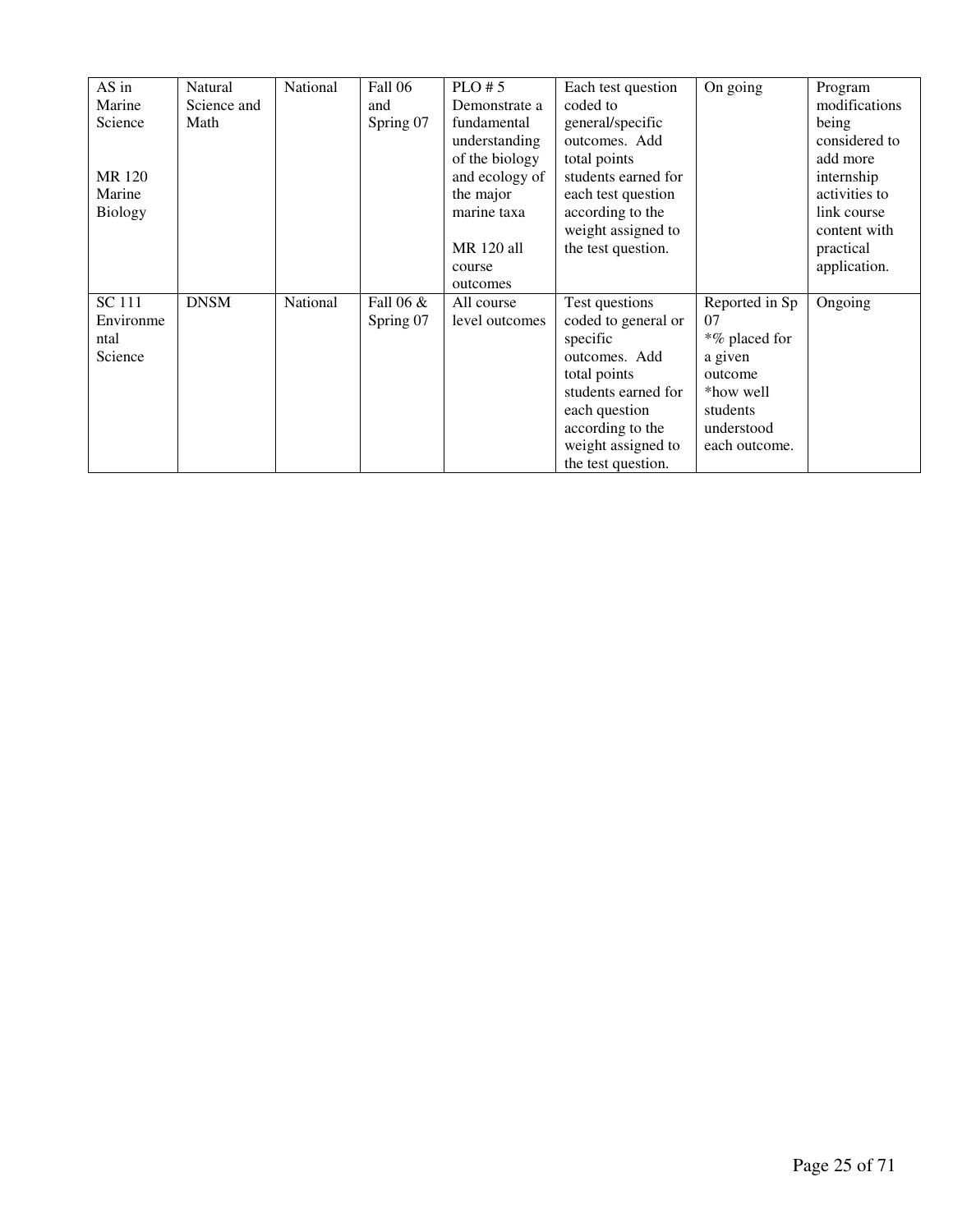#### **Administrative and Support Units Assessment Plan**

Office of the Vice President for Student Services

**( ) Formative Assessment** 

(X) Summative Assessment Date Submitted

#### FY 2008 (10/1/07 – 9/30/2008)

#### **Unit/Office/Program Assessment Period Covered**

#### **Institutional Mission/Strategic Goal:**

**Mission**: Historically diverse, uniquely Micronesian and globally connected, the College of Micronesia-FSM is a continuously improving and student centered institute of higher education. The college is committed to assisting in the development of the Federated States of Micronesia by providing academic, career and technical educational opportunities for student learning.

**Strategic Goal (***which strategic goal(s) most support the services being provided***)**: **SPG2: Provide institutional support to foster student success and satisfaction.** 

- a. Promote strategic enrollment management for the College of Micronesia-FSM
- b. Become more student-centered in the development of specific college system policies and procedures.
- c. Promote timely college tenure and graduation of students with mastery of array of core learning objectives, including civic-mindedness and self-value.
- d. Develop a student-friendly campus environment that encourages and enables student to be health conscious.

**Administrative Unit/Program Mission Statement: The Office of the Vice President for Student Services promotes student success and supports student learning with an increased sense of value and importance it holds for the enhancement of all aspects of student life and learning at the College of Micronesia-FSM** by:

- - Offering high quality and accessible services that facilitate their transition or re-entry to College life and their progress through their studies, and to help them overcome obstacles that may impede their ability to have a successful and enjoyable student experience in a program at COM-FSM;
- - Interacting with the College as a whole and its various levels of governance (e.g., student leadership, [student government and clubs], cabinet, the committees, state campus directors, & student service coordinators) to assure and enhance the quality of student life;
- Educating students to make seasoned and well-informed choices to acclimate students to the campus and surrounding community;
- Providing information and assistance concerning academic policies, procedures, requirements, programs, and registration;
- -Serving as a campus information and referral agent; and
- -Promoting student engagement through student life programs.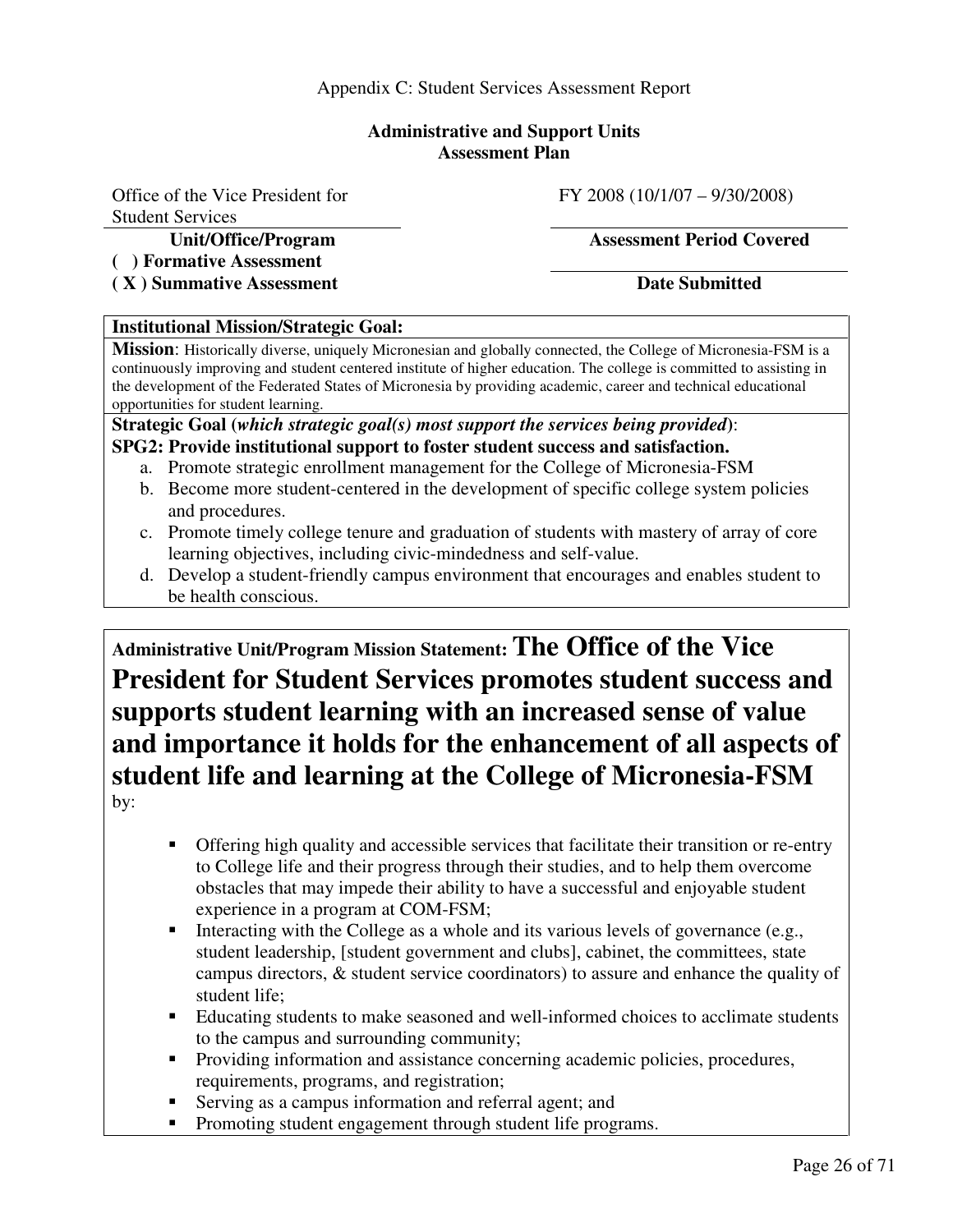#### **Administrative Unite/Program Objectives:**

**Objective 1:** Office of the VPSS will improve implementation and monitoring of the new tutoring program by establishing a set of qualification criteria and guidelines for hiring tutors; developing application forms for tutors and referral forms for tutees, and consulting with the program coordinators (DAP & Lead Counselor/Student Services Coordinators) on the tutoring program progress

**Objective 2:** Office of the VPSS will review, update, strengthen and enforce all student services policies by having routine semester review of all policies; publicizing all policies in student handbook and the catalog; educating the college community; and work with staff to enhance the enforcement of the student services policies.

**Objective 3:** Office of the VPSS will develop and implement the enrollment management and recruitment plan by using the Noel Levitz framework for developing Enrollment Management Plan; reviewing SIS for data, and using the Noel Levitz retention funnel approach.

| <b>Evaluation questions</b>             | Data sources           | <b>Sampling</b>  | <b>Analysis</b> |
|-----------------------------------------|------------------------|------------------|-----------------|
| 1. Did VPSS implement and monitor the   | Log sheets time        | All intake       | Descriptive     |
| new tutoring program?                   | sheets                 | and contact      | statistics      |
|                                         | Instructors referral   | sheets in        |                 |
|                                         | forms                  | <b>FY08</b>      |                 |
|                                         | Contact hours          |                  |                 |
| 2. Did VPSS review, update, and enforce | Printed                | Student          | Descriptive     |
| the student services policies?          | pamphlets/brochures    | records          | statistics      |
|                                         | <b>Surveys</b>         | Counseling       |                 |
|                                         | Records of             | logs             |                 |
|                                         | disciplinary memos     | <b>Citations</b> |                 |
|                                         | to students            |                  |                 |
|                                         | Disciplinary action    |                  |                 |
|                                         | memos                  |                  |                 |
|                                         | <b>Campus Security</b> |                  |                 |
|                                         | Policy Violation       |                  |                 |
|                                         | <b>Citations</b>       |                  |                 |
|                                         | Counseling records     |                  |                 |
| 3. Did VPSS develop and implement the   | Enrollment plan        | All contact      | Descriptive     |
| enrollment and recruitment plan?        | Recruitment            | records          | statistics      |
|                                         | records/visits to      | <b>Minutes</b>   |                 |
|                                         | schools/community      | Trip             |                 |
|                                         | Meeting minutes        | Reports          |                 |

#### **Timeline**

| <b>Activity</b> | Who is              | Date     |
|-----------------|---------------------|----------|
|                 | <b>Responsible?</b> |          |
| Data collection | VPSSO,              | On going |
|                 | Counselors, IRPO,   |          |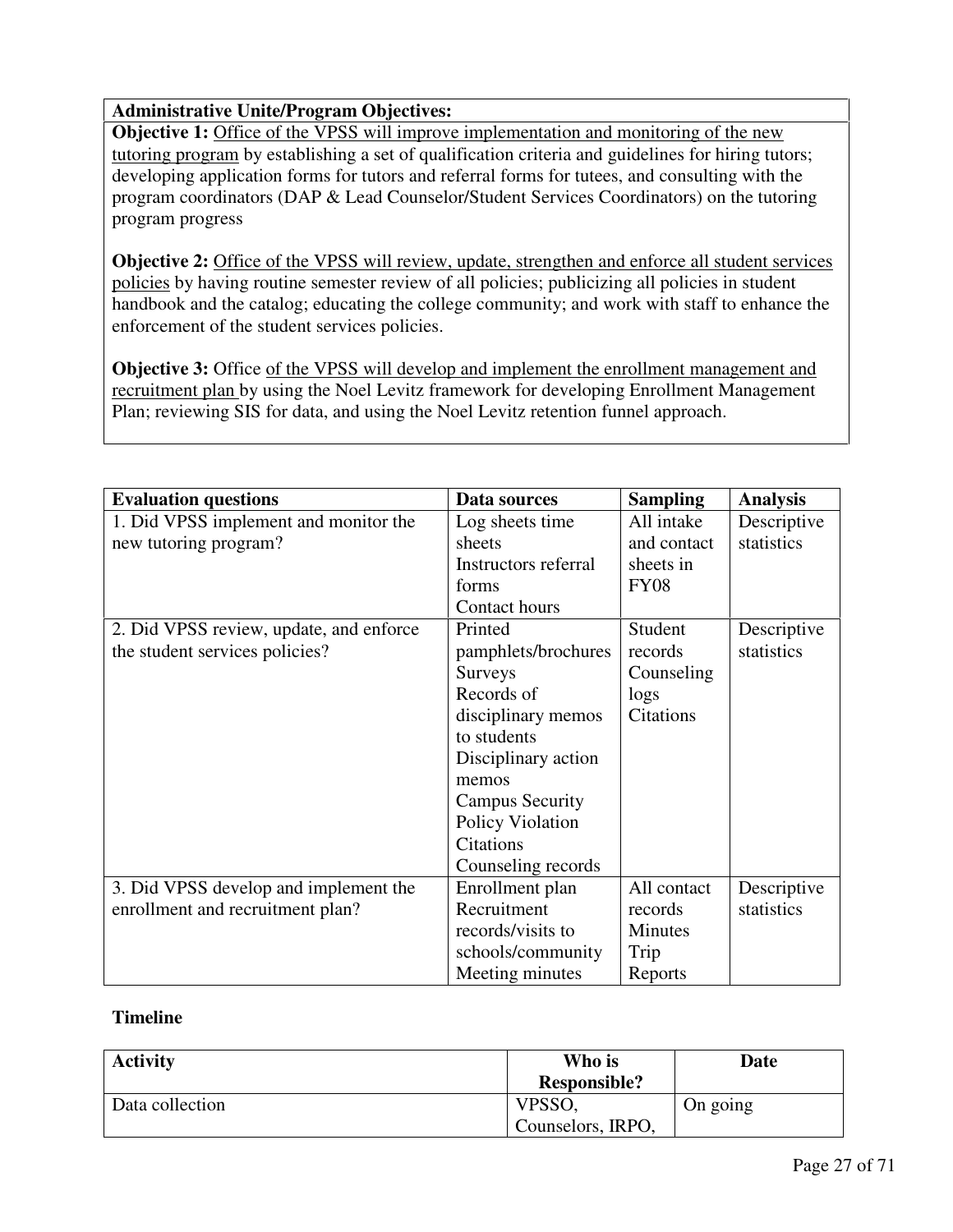|                                                    | <b>DAP</b>       |                     |
|----------------------------------------------------|------------------|---------------------|
| <b>Information Dissemination</b>                   | VPSSO, SSC, DSL, | After completion of |
|                                                    | Campus security, | data collection,    |
|                                                    | Counselors       | assessment plan     |
| Alcohol & betel nut, Admission Policies, Financial | VPSS, College    | On going            |
| Aid Policies,                                      | community, FAO,  |                     |
|                                                    | OAR, Admissions  |                     |
|                                                    | Board            |                     |
|                                                    |                  |                     |
| Enrollment/Recruitment Plan                        | VPSS, VPIA, IRPO | September 2008      |

**Comments:** 

#### **Administrative and Support Units Assessment Report**

VPSS Fiscal Year 2008

**Unit/Office/Program Assessment Period Covered** 

**( ) Formative Assessment** 

(X) Summative Assessment Date Submitted **Date Submitted** 

**Administrative Evaluation Question (Use a different form for each evaluation question):**  Did Vice President of Student Services review and update all student services policies?

**First Means of Assessment for Evaluation Question Identified Above (from your approved assessment plan):**  *1a. Means of Unit Assessment & Criteria for Success*:

Printed materials: College of Micronesia-FSM General Catalog (2007-2009). All student services policies are itemized and illustrated.

Student Service Handbook/Planner (2008-2009) All student services policies are summarized in the handbook.

*1a. Summary of Assessment Data Collected:* 

*The current catalog (2,000 copies) was distributed to all campuses and given to all students during the orientation week.* 

*The current handbook (500 copies) was distributed to all incoming freshmen during fall 2008 orientation.* 

*1a: Use of Results to Improve Unit Services:* 

*Plans to print more handbooks to be given to all campuses to be distributed to all students The handbook are printed in color this year to make it more appealing to students to use.* 

*The Student Services Committee is currently reviewing the Alcohol, Betel Nut, Drug, and*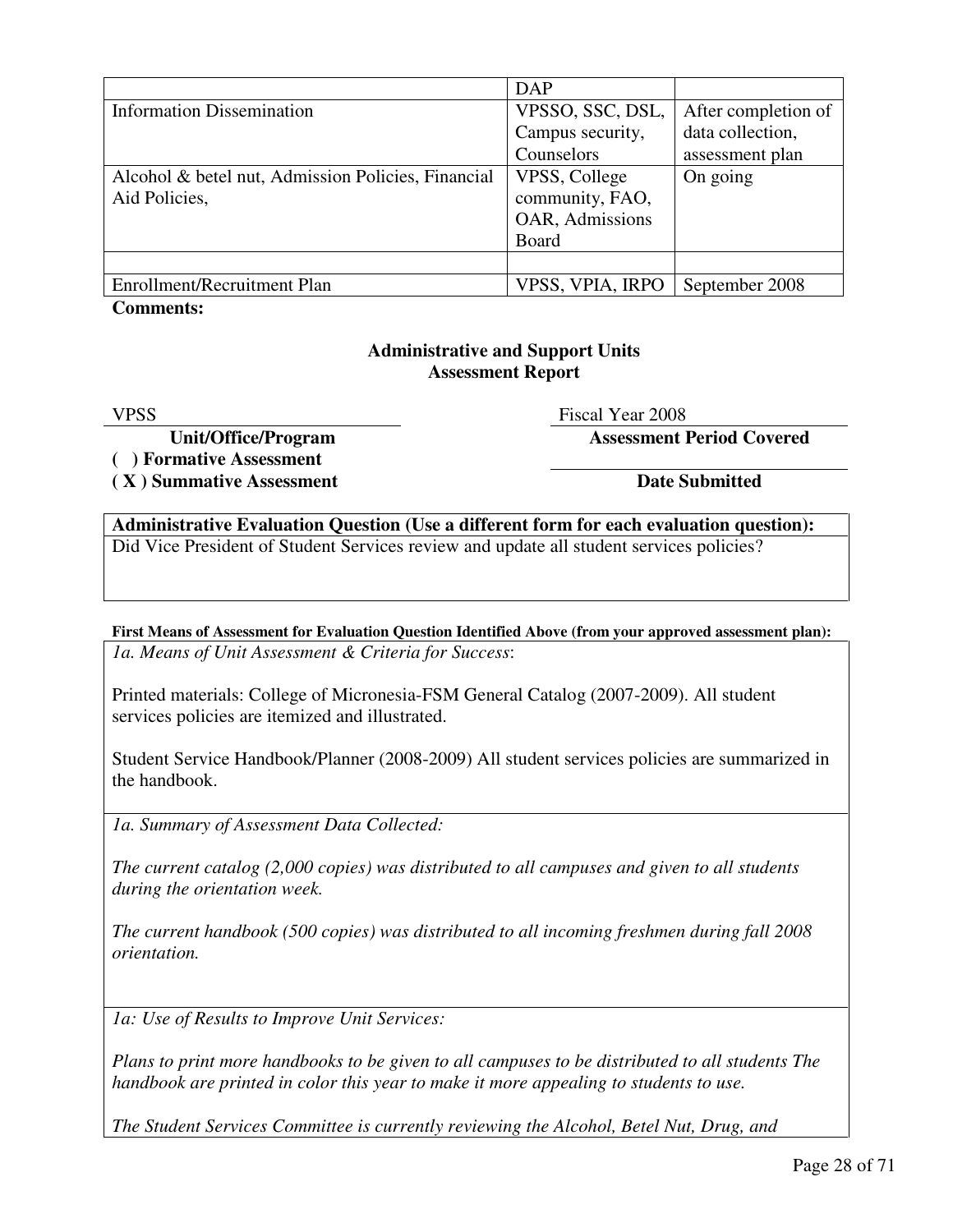#### **Second Means of Assessment for Evaluation Question Identified Above (from your approved assessment plan):**

*1b. Means of Unit Assessment & Criteria for Success*: Surveys

*1b. Summary of Assessment Data Collected:*  No data

*1b: Use of Results to Improve Unit Services:*  Begin collecting data

#### **Third Means of Assessment for Evaluation Question Identified Above (from your approved assessment plan):**

*1c. Means of Unit Assessment & Criteria for Success*: Records of disciplinary actions to students

*1c. Summary of Assessment Data Collected:* 

Collection of data is on going

*1c: Use of Results to Improve Unit Services:* 

Colleting and analyzing data

#### **Administrative and Support Units Assessment Report**

**( ) Formative Assessment** July 31, 2008

**(X) Summative Assessment Date Submitted** 

VPSS Fiscal Year 2008

**Unit/Office/Program Assessment Period Covered** 

#### **Administrative Evaluation Question (Use a different form for each evaluation question):**

Did VPSS implement and monitor the new tutoring program?

**First Means of Assessment for Evaluation Question Identified Above (from your approved assessment plan):** 

*1a. Means of Unit Assessment & Criteria for Success*: Log sheets/time sheets are used to keep track of the hours students being tutored

Instructors' referral forms are used to determine that the student is an at-risk student in the verge of being dropped out of the class and also to determine the classes or courses the student needs tutoring services.

Contact hours are the total number of hours the tutors spent in preparation for each tutoring session.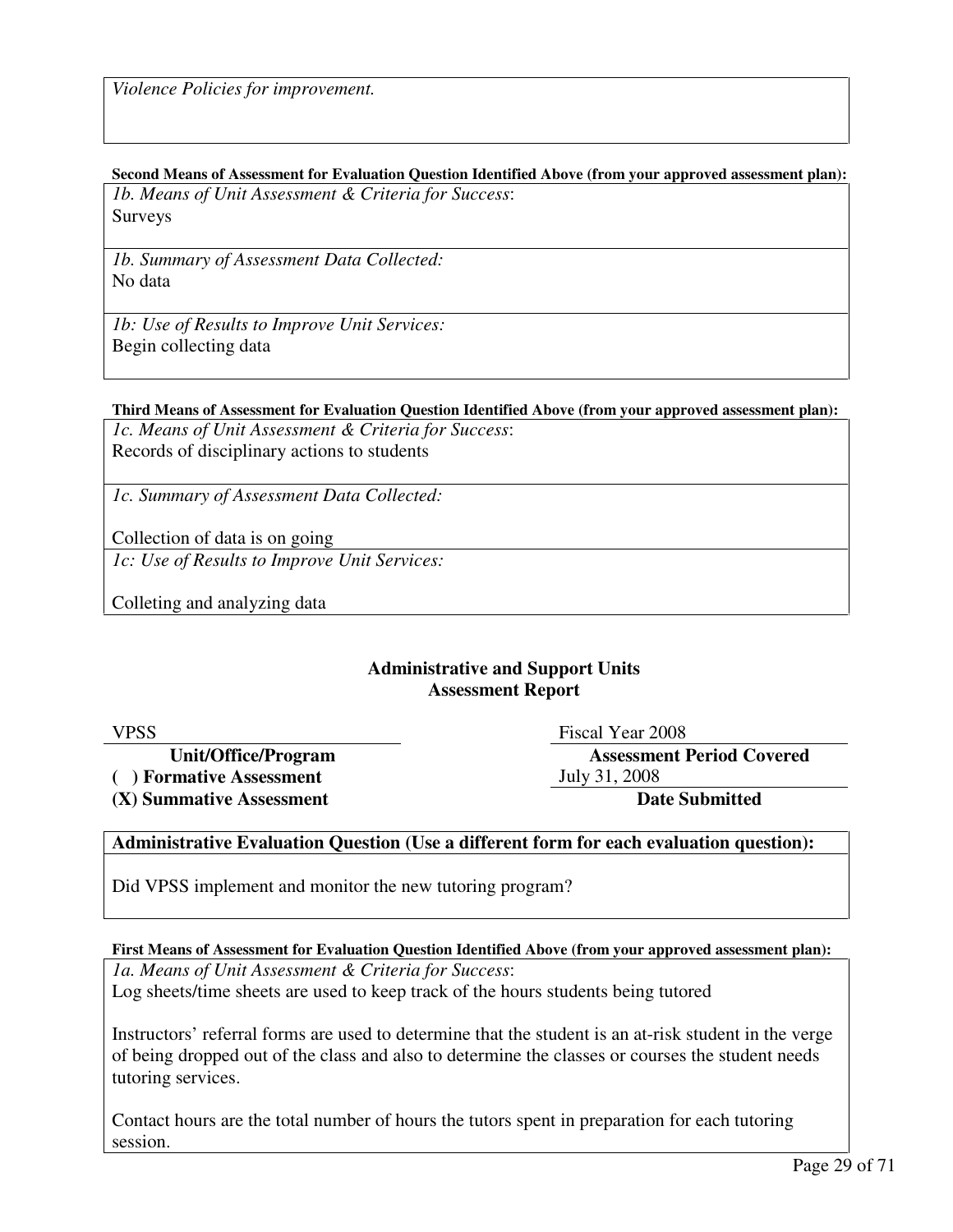*1a. Summary of Assessment Data Collected:* 

*There were 14 tutors that tutored 173 students with 1,470 contact hours. The total number of instructors referred students was only 10. This means that we need to have more instructors referring students.* 

*Additionally, there were two tutoring groups in MS096. Instructor conducted group tutoring in his classroom.* 

*The following data shows the number of students being tutored from each state:* 

| Date                      | <i>State</i> | # of <i>T</i> |
|---------------------------|--------------|---------------|
| Oct 30-Dec 12, 2007       | Pohnpei      |               |
| Jan 27, 2008-May 3, 2008  | Pohnpei      |               |
|                           | Chuuk        |               |
|                           | Kosrae       |               |
| Jun 02, 2008-Jul 12, 2008 | Pohnpei      |               |
|                           |              |               |

*The data below is from the National Campus. At this time, only Pohnpei Campus has implemented the tutoring program beside National Campus.* 

| Date          | # of Tutors | # of Tutees | # of Contact      | # of Instructor |
|---------------|-------------|-------------|-------------------|-----------------|
|               |             |             | Hours             | Referrals       |
| 10/30/07 to   |             | 36          | 77 hrs. & 57      |                 |
| 12/12/07      |             |             | min.              |                 |
| $01/27/08$ to |             | 86          | 925 hrs. & 55     |                 |
| 05/03/08      |             |             | min.              |                 |
| 06/02/08 to   |             | 51          | 466 hrs. & 10     |                 |
| 07/12/08      |             |             | min.              |                 |
| Total         | 14          | 173         | 1,470 hours $& 2$ | 10              |
|               |             |             | min.              |                 |

*1a: Use of Results to Improve Unit Services:* 

*Plans to work with instructors to refer more at-risk students. Plans to do more advertising of the tutoring program on campus to attract more walk-in students.* 

*Plans to implement the tutoring program at Yap, Chuuk, and Kosrae Campuses.* 

**Second Means of Assessment for Evaluation Question Identified Above (from your approved assessment plan):**  *1b. Means of Unit Assessment & Criteria for Success*:

*1b. Summary of Assessment Data Collected:*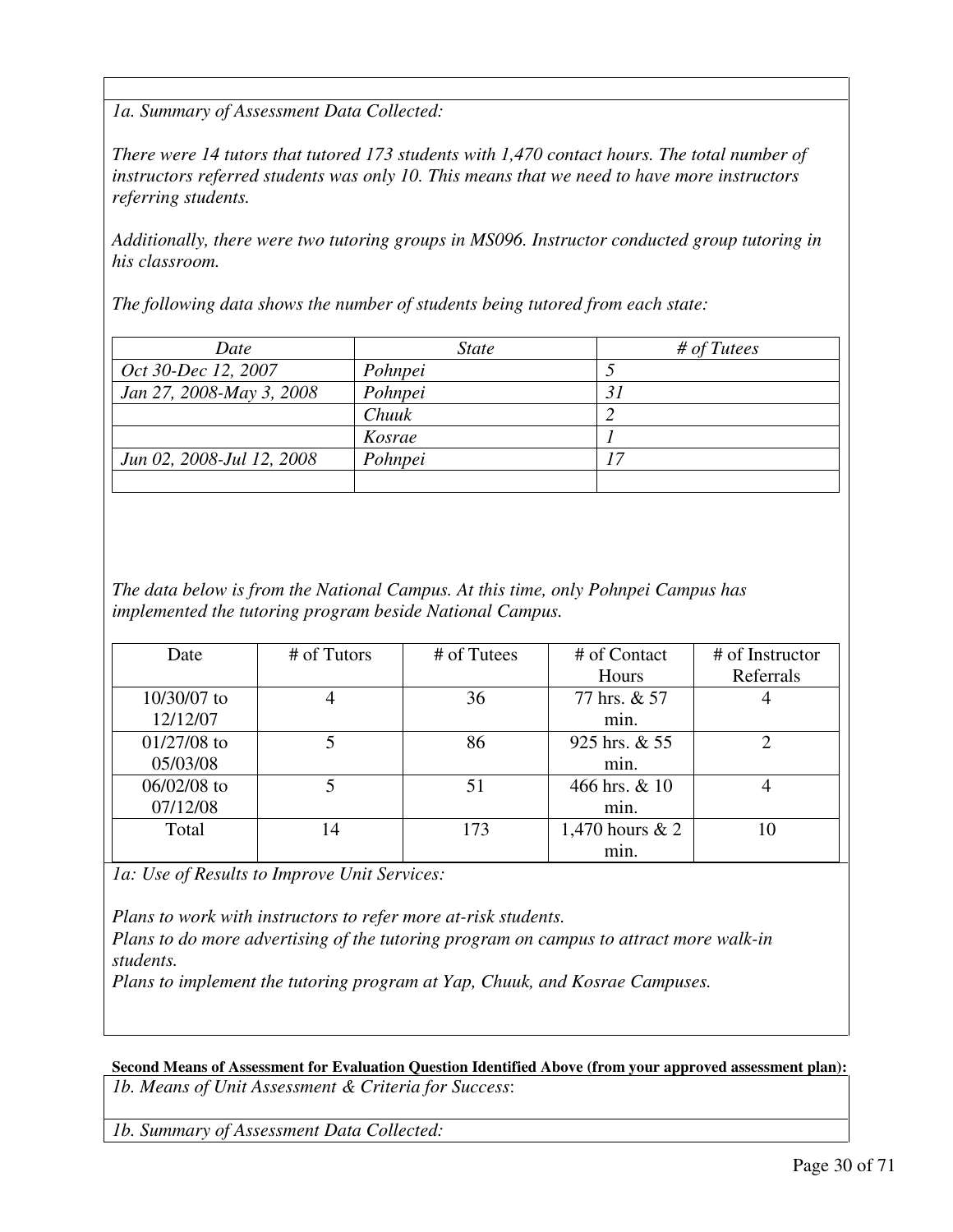*1b: Use of Results to Improve Unit Services:* 

#### **Third Means of Assessment for Evaluation Question Identified Above (from your approved assessment plan):**  *1c. Means of Unit Assessment & Criteria for Success*:

*1c. Summary of Assessment Data Collected:* 

*1c: Use of Results to Improve Unit Services:* 

#### **Administrative and Support Units Assessment Report**

VPSS Fiscal Year 2008

**Unit/Office/Program Assessment Period Covered** 

**( ) Formative Assessment** 

(X) Summative Assessment Date Submitted

#### **Administrative Evaluation Question (Use a different form for each evaluation question):**

Did Vice President of Student Services develop and implement the enrollment & recruitment plan?

**First Means of Assessment for Evaluation Question Identified Above (from your approved assessment plan):**  *1a. Means of Unit Assessment & Criteria for Success*:

Enrollment Management Plan – The Enrollment Management Plan Working Group was tasked to develop and implement the plan by the middle of September 2008. The work is in progress.

*1a. Summary of Assessment Data Collected:* 

See Meeting Minutes of August 1, 2008. Second meeting is scheduled to take place on August 15, 2008. The target is to meet every Friday to develop a draft plan.

*1a: Use of Results to Improve Unit Services:* 

The work is on going to develop and implement the Enrollment Management Plan.

**Second Means of Assessment for Evaluation Question Identified Above (from your approved assessment plan):**  *1b. Means of Unit Assessment & Criteria for Success*:

Recruitment records/visits to schools and communities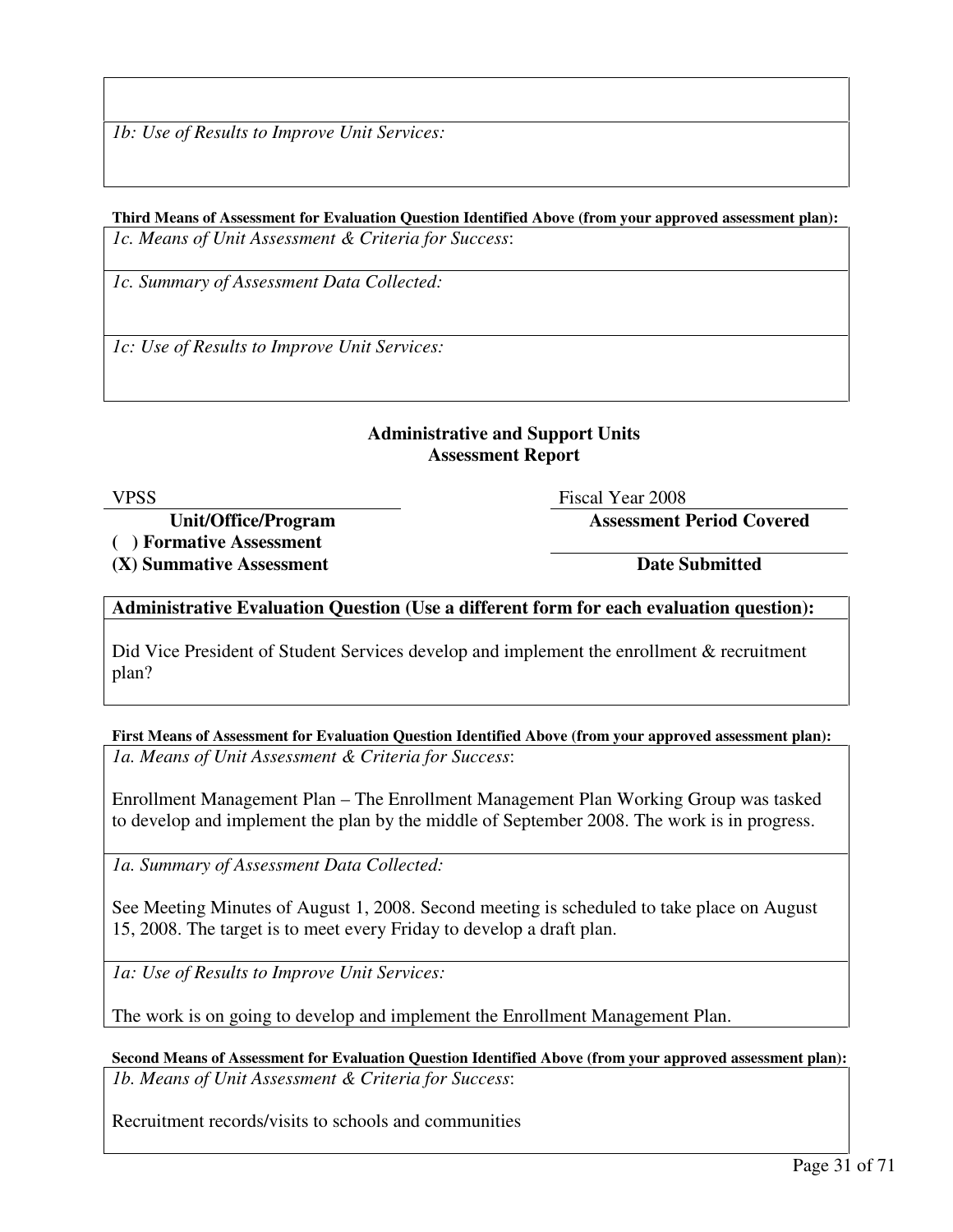*1b. Summary of Assessment Data Collected:*  Not sufficient data

*1b: Use of Results to Improve Unit Services:* 

Data collection is on going

#### **Third Means of Assessment for Evaluation Question Identified Above (from your approved assessment plan):**

*1c. Means of Unit Assessment & Criteria for Success*: Meeting minutes

*1c. Summary of Assessment Data Collected:* 

Same as above

*1c: Use of Results to Improve Unit Services:*  On going

#### **Administrative and Support Units Assessment Plan**

#### $\mathcal{O}$ ffice of Admissions and Records  $\mathcal{S}y$  2005 - 2006

**( X ) Formative Assessment** January 29, 2008

(a) Summative Assessment Date Submitted

**Unit/Office/Program Assessment Period Covered** 

#### **Institutional Mission/Strategic Goal:**

**Mission**: Historically diverse, uniquely Micronesian and globally connected, the College of Micronesia-FSM is a continuously improving and student centered institute of higher education. The college is committed to assisting in the development of the Federated States of Micronesia by providing academic, career and technical educational opportunities for student learning.

**Strategic Goal (***which strategic goal(s) most support the services being provided***)**: Improve Admission, Registration and Record Management System in the Office of Admissions and Records.

**Administrative Unit/Program Mission Statement :**

**Administrative Unite/Program Objectives:** 

Process student admissions, registration and graduation.

Maintain and store accurate student records and file.

Maintain quality service to student, faculty, staff and the community.

| <b>Evaluation questions</b>     | Data sources     | <b>Sampling</b> | <b>Analysis</b> |
|---------------------------------|------------------|-----------------|-----------------|
| Did the OAR process student     | $\int$ ranscript | All request     |                 |
| information request in a timely | requests         | for SY          |                 |
| manner?                         | Readmission      | $2005 -$        | Descriptive     |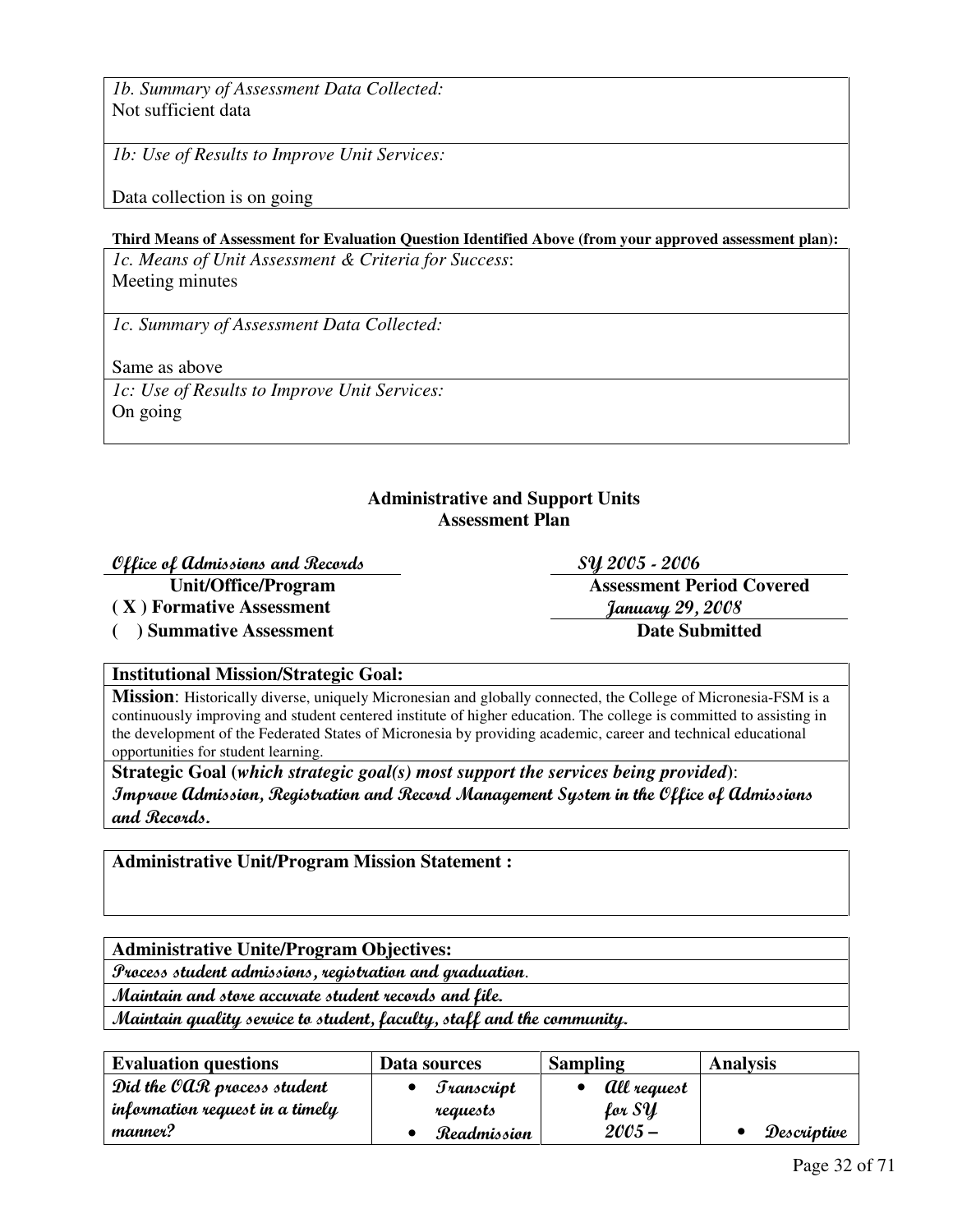| <b>Evaluation questions</b>                                                                       | Data sources                                                                                                                                                                                 | <b>Sampling</b>                                                                                                 | <b>Analysis</b>                                                  |
|---------------------------------------------------------------------------------------------------|----------------------------------------------------------------------------------------------------------------------------------------------------------------------------------------------|-----------------------------------------------------------------------------------------------------------------|------------------------------------------------------------------|
|                                                                                                   | requests<br>Certification<br>$\bullet$<br>for<br>graduation                                                                                                                                  | 2006                                                                                                            | statistics                                                       |
| Did OAR maintain accurate<br>student records?                                                     | <b>Student</b><br>$\bullet$<br>records<br>processed<br>for SY<br>2005-SY<br>2006<br>Record<br>accessed for<br>transcript<br>preparation<br>Report<br>cards for<br>SY 2005-<br><b>SY 2006</b> | <b>Student</b><br>$\bullet$<br>records<br>enrollment<br>lists<br><b><i><u><i><u>Granscripts</u></i></u></i></b> | Descriptive<br>statistics                                        |
| What is the level of satisfaction<br>of student, faculty, staff and<br>community of OAR services? | Registration<br>$\bullet$<br>and<br><i><b>Orientation</b></i><br>survey<br>Counter<br>services<br>customer<br>survey                                                                         | all                                                                                                             | Descriptive<br><b>Statistics</b><br>Content<br><b>Statistics</b> |

### **Timeline**

| <b>Activity</b>                                    | Who is                                      | Date             |
|----------------------------------------------------|---------------------------------------------|------------------|
|                                                    | <b>Responsible?</b>                         |                  |
| Process documentation for admission of new and     | OAR Director and                            | On going every   |
| returning students.                                | $\mathcal{O} \mathcal{O} \mathcal{R}$ staff | semester         |
| Certify graduating students for graduation.        | <b><i>OAR Director and</i></b>              | May and December |
|                                                    | $\mathcal{O} \mathcal{O} \mathcal{R}$ staff |                  |
| Process and mail transcript request within 3 days. | <b><i>CAR Director and</i></b>              | On going every   |
|                                                    | $\mathcal{O}QR$ staff                       | semester         |
|                                                    |                                             |                  |
| Process at least 1,000 new student files and       | OAR Director and                            | On going every   |
| maintain all other student files.                  | $\mathcal{O} \mathcal{O} \mathcal{R}$ staff | semester         |
| Process and distribute at least 6,000 grade report | <b><i>OAR Director and</i></b>              | On going every   |
| card for all campuses per school year.             | $\mathcal{O} \mathcal{O} \mathcal{R}$ staff | semester         |
| Process and mail at least 1, 600 transcripts.      | <b><i>OAR Director and</i></b>              | On going every   |
|                                                    | Registrar                                   | semester         |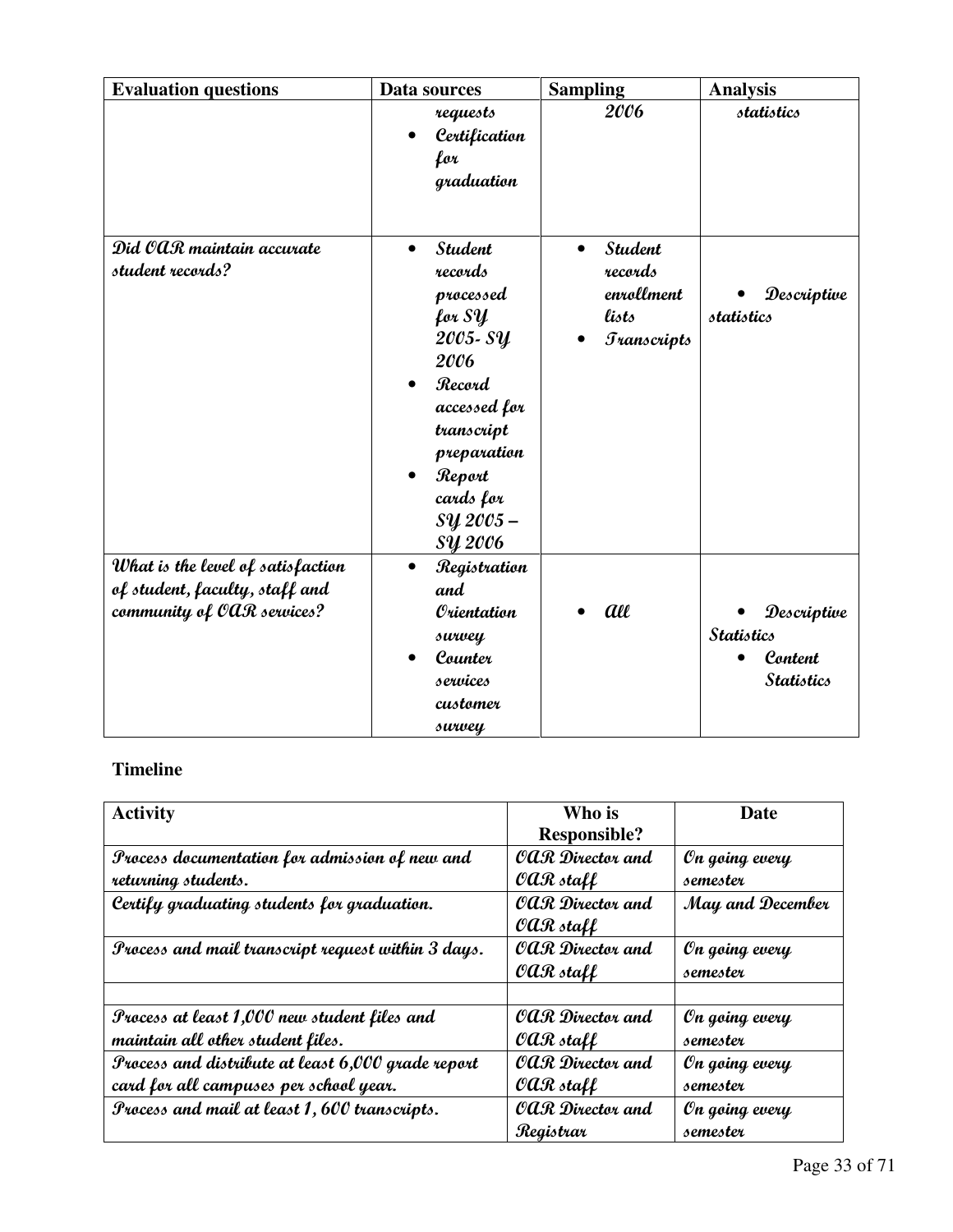| Institute costumer satisfaction survey                  | OAR Director and | $On going$                  |
|---------------------------------------------------------|------------------|-----------------------------|
|                                                         | Registrar        |                             |
| Participate in registration and orientation sessions to | OAR Director and | January, June and           |
| all incoming freshmen and transfer students             | Registrar        | <i><u><b>August</b></u></i> |
|                                                         |                  |                             |

**Comments:** 

#### **Administrative and Support Units Assessment Report**

 $\mathcal{O}$ ffice of Admissions and Records  $S\mathcal{Y}$  2005 - 2006

**Unit/Office/Program Assessment Period Covered ( ) Formative Assessment** January 29, 2008

**( ) Summative Assessment Date Submitted** 

**Administrative Evaluation Question (Use a different form for each evaluation question):**  Did OAR process student information requests in a timely manner?

**First Means of Assessment for Evaluation Question Identified Above (from your approved assessment plan):** 

*1a. Means of Unit Assessment & Criteria for Success*:

Transcript Request

*1a. Summary of Assessment Data Collected:* 

 $85\%$  of transcript request processed and mailed within  $3$  days.

15% of transcript request processes and mailed after 3 days. (Incomplete admission requirements, No transcript fee, need to clear the outstanding balance)

*1a: Use of Results to Improve Unit Services:* 

**SIS** will help OAR to shorten the number of days in processing transcript.

Inform the State Campuses of returned transcript request and follow up monthly.

Train other staff to process transcript.

**Second Means of Assessment for Evaluation Question Identified Above (from your approved assessment plan):**  *1b. Means of Unit Assessment & Criteria for Success*:

Readmission requests

*1b. Summary of Assessment Data Collected:* 

95% of readmission request processed before registration.

**5**% of readmission request processed after registration ( application submitted after the deadline)

*1b: Use of Results to Improve Unit Services:* 

Continue to process readmission request before semester begins.

Post announcement before deadline to inform returning students.

**Third Means of Assessment for Evaluation Question Identified Above (from your approved assessment plan):** 

*1c. Means of Unit Assessment & Criteria for Success*:

Certification for graduation

*1c. Summary of Assessment Data Collected:*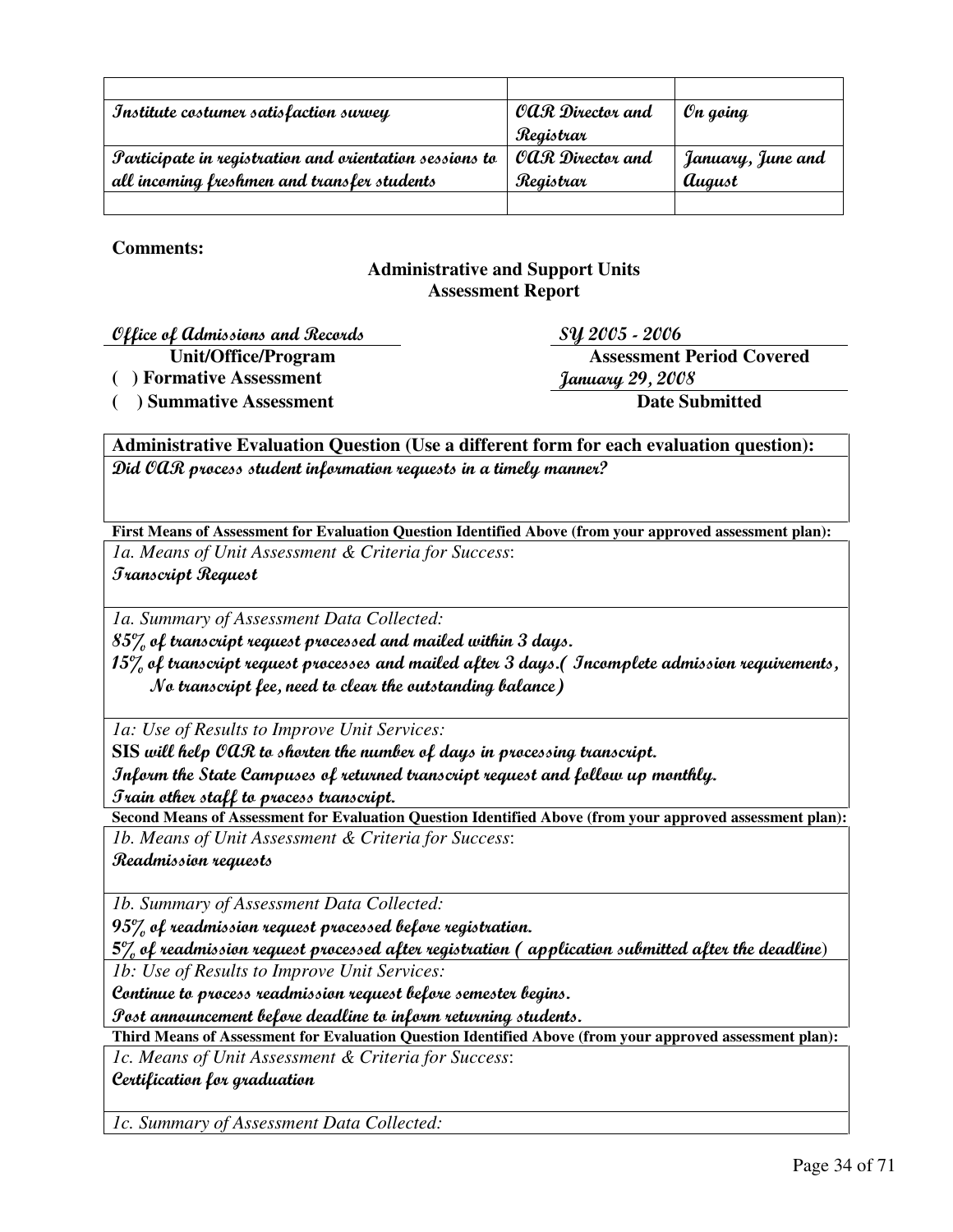100% of application for graduation processed.

 80% of applicants for SY 2005-2006 graduation completed all academic requirements 20% of applicants for SY 2005-2006 graduation did not satisfy academic requirements eg. Academic deficiencies and/or did not meet the Semester and CumGPA of 2.00 points.

*1c: Use of Results to Improve Unit Services:*  Advisor need to update students IDP's. SIS will help the Advisors to access the academic record of their students. Advisors should sign the application and prepare the initial evaluation.

#### **Administrative and Support Units Assessment Report**

 $\mathcal{O}$ ffice of Admissions and Records  $Syl 2005$  - 2006

**Unit/Office/Program Assessment Period Covered ( ) Formative Assessment** January 29, 2008

( ) Summative Assessment Date Submitted

**Administrative Evaluation Question (Use a different form for each evaluation question):**  Did OAR maintain accurate student records?

**First Means of Assessment for Evaluation Question Identified Above (from your approved assessment plan):** 

*1a. Means of Unit Assessment & Criteria for Success*: Student records processed for SY 2005-2006

*1a. Summary of Assessment Data Collected:*  5,581 student records processed for SY 2005-2006.

*1a: Use of Results to Improve Unit Services:* 

SIS will help OAR to improve the process of student records. Compare hard copy(registration card) by random sampling against SIS.

**Second Means of Assessment for Evaluation Question Identified Above (from your approved assessment plan):** 

*1b. Means of Unit Assessment & Criteria for Success*: Record accessed for transcript preparation

*1b. Summary of Assessment Data Collected:*  1,619 transcript processed during SY 2005-2006

*1b: Use of Results to Improve Unit Services:*  SIS will improve the number of transcript process.

**Third Means of Assessment for Evaluation Question Identified Above (from your approved assessment plan):** 

*1c. Means of Unit Assessment & Criteria for Success*: Report cards for SY 2005-2006

*1c. Summary of Assessment Data Collected:*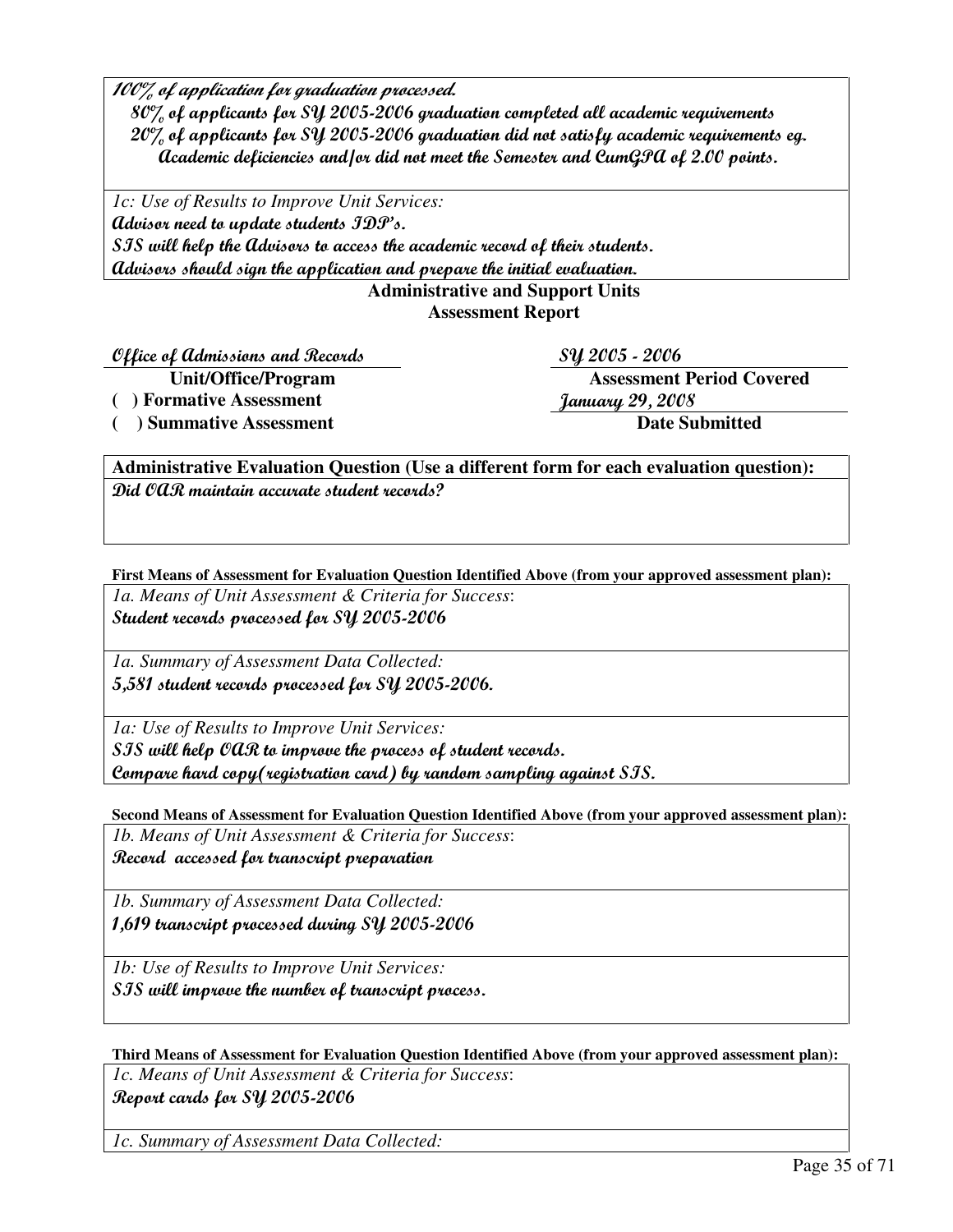5,581 report cards processed for SY 2005-2006

*1c: Use of Results to Improve Unit Services:*  SIS will help OAR to improve the processing of report cards. Currently, the CumGPA are manually calculated.

#### **Administrative and Support Units Assessment Report**

Office of Admissions and Records SY 2005 - 2006

**Unit/Office/Program Assessment Period Covered**  (a) Formative Assessment *January 29, 2008* (a) Summative Assessment Date Submitted

**Administrative Evaluation Question (Use a different form for each evaluation question):**  What is the level of satisfaction of student, faculty, staff and community of OAR services?

**First Means of Assessment for Evaluation Question Identified Above (from your approved assessment plan):** 

*1a. Means of Unit Assessment & Criteria for Success*: Registration and Orientation survey

*1a. Summary of Assessment Data Collected:* 

*1a: Use of Results to Improve Unit Services:* 

**Second Means of Assessment for Evaluation Question Identified Above (from your approved assessment plan):** 

*1b. Means of Unit Assessment & Criteria for Success*: Counter services customer survey

*1b. Summary of Assessment Data Collected:* 

*1b: Use of Results to Improve Unit Services:*  To have one Student Services customer services survey.

#### **Administrative and Support Units Assessment Report**

Counseling Office Fall2005-Spring2006

(a) Formative Assessment **February 7, 2008** 

**( ) Summative Assessment Date Submitted** 

**Unit/Office/Program Assessment Period Covered**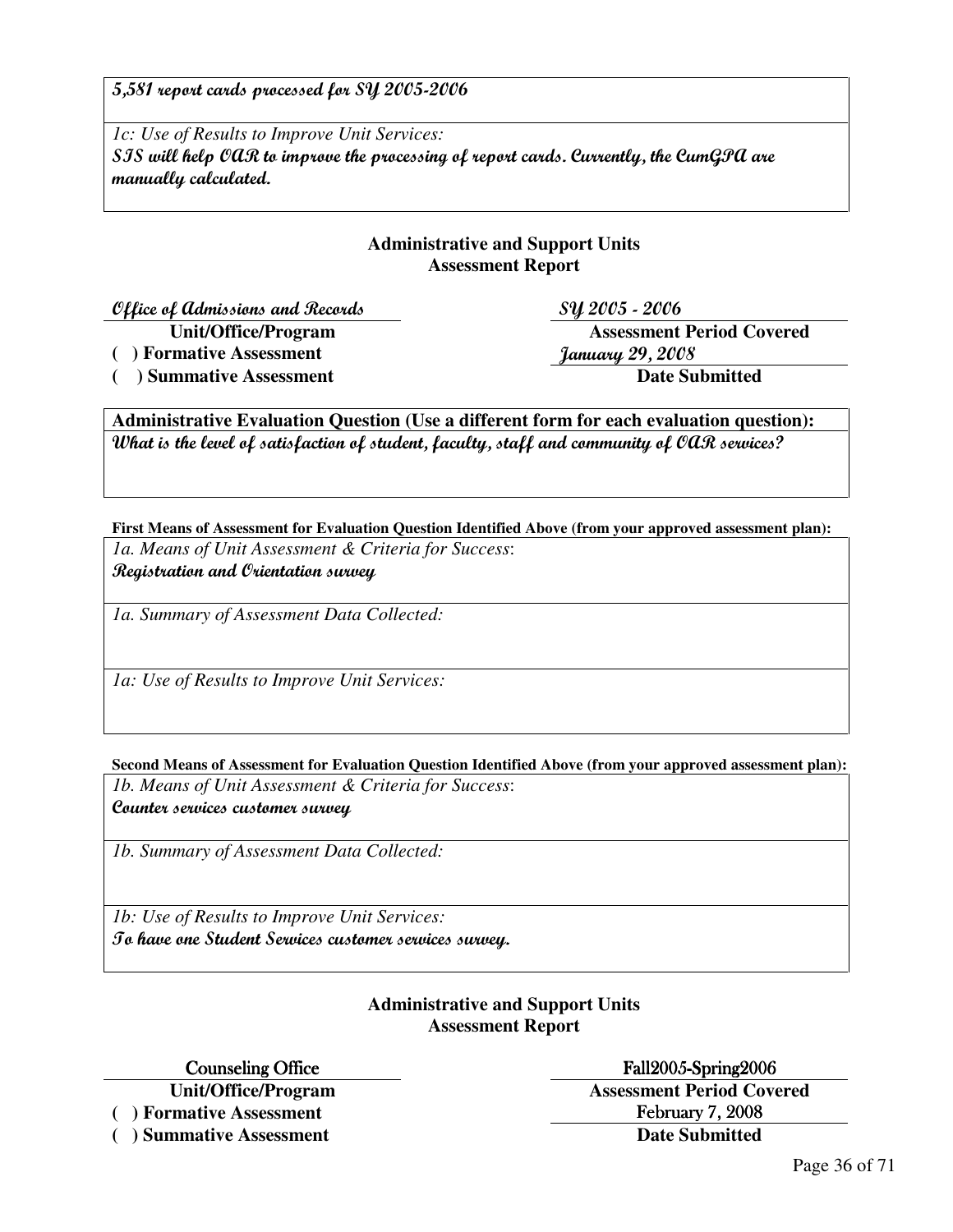**Administrative Evaluation Question (Use a different form for each evaluation question):** 

Did the counselors provide career guidance to students?

**First Means of Assessment for Evaluation Question Identified Above (from your approved assessment plan):** 

*1a. Means of Unit Assessment & Criteria for Success*:

Monthly reports  $(2005-2006)$ 

*1a. Summary of Assessment Data Collected:* 

377 students from January 2005 to December 2006 were provided career information and guidance. guidance.

*1a: Use of Results to Improve Unit Services:* 

Based on the data, career guidance was provided to students, but there is a need to increase the number of students utilizing counseling services for career guidance purposes.

**Second Means of Assessment for Evaluation Question Identified Above (from your approved assessment plan):**  *1b. Means of Unit Assessment & Criteria for Success*:

*1b. Summary of Assessment Data Collected:* 

*1b: Use of Results to Improve Unit Services:* 

**Third Means of Assessment for Evaluation Question Identified Above (from your approved assessment plan):** 

*1c. Means of Unit Assessment & Criteria for Success*:

*1c. Summary of Assessment Data Collected:* 

*1c: Use of Results to Improve Unit Services:* 

#### **Administrative and Support Units Assessment Report**

**Unit/Office/Program Assessment Period Covered** 

Counseling Office Fall2005-Spring2006

(a) Formative Assessment **February 7, 2008** (a) Summative Assessment **Date Submitted Date Submitted** 

**Administrative Evaluation Question (Use a different form for each evaluation question):**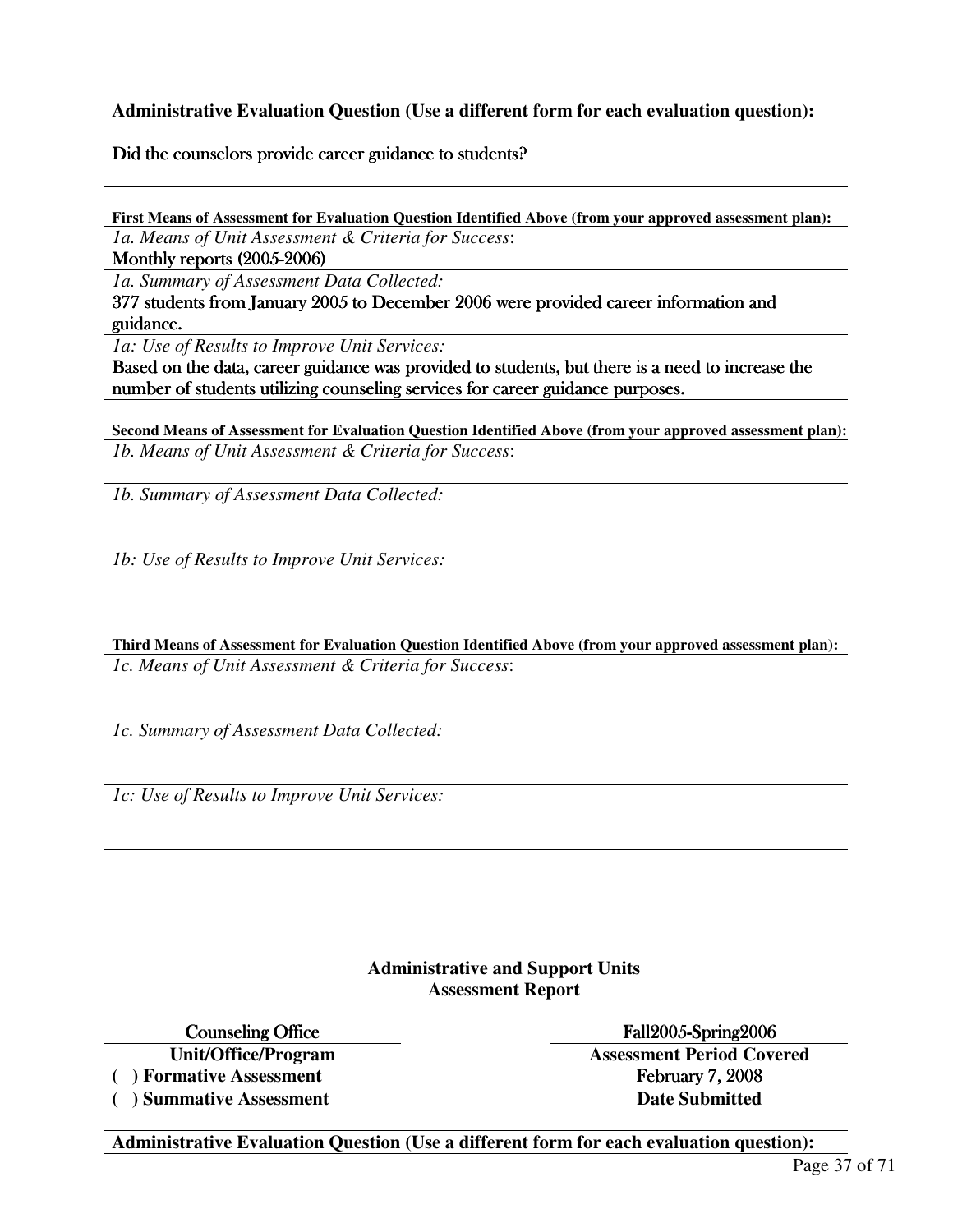#### Did the counselors provide career exploration opportunities to students?

**First Means of Assessment for Evaluation Question Identified Above (from your approved assessment plan):** 

*1a. Means of Unit Assessment & Criteria for Success*:

Monthly reports  $(2005-2006)$ 

*1a. Summary of Assessment Data Collected:* 

377 students from January 2005 to December 2006 were provided career information and guidance. guidance.

*1a: Use of Results to Improve Unit Services:* 

Based on the data, career guidance was provided to students, but there is a need to increase the number of students utilizing counseling services for career guidance purposes.

**Second Means of Assessment for Evaluation Question Identified Above (from your approved assessment plan):**  *1b. Means of Unit Assessment & Criteria for Success*:

**Work preparedness Workshops.**

*1b. Summary of Assessment Data Collected:* 

No data available for 2005-2006

*1b: Use of Results to Improve Unit Services:* 

Workshops were conducted, but no assessment data available for 2005-2006.

**Third Means of Assessment for Evaluation Question Identified Above (from your approved assessment plan):**  *1c. Means of Unit Assessment & Criteria for Success*: **Career Day activity(2005/2006).** 

*1c. Summary of Assessment Data Collected:* 

15 students participated in Career Day 2005 exploration activity. 50 students participated in Career Day 2006 activity.

*1c: Use of Results to Improve Unit Services:* 

There was a slight increase in student participation that may be due to different style of activity, but there is still a need to increase the number of participants in activity.

#### **Administrative and Support Units Assessment Report**

(a) Formative Assessment **February 7, 2008** 

(a) Summative Assessment Date Submitted

Counseling Office **Counseling Office** Tall2005-Spring2006 **Unit/Office/Program Assessment Period Covered** 

**Administrative Evaluation Question (Use a different form for each evaluation question):** 

**What is the level of satisfaction of clients of counseling services?**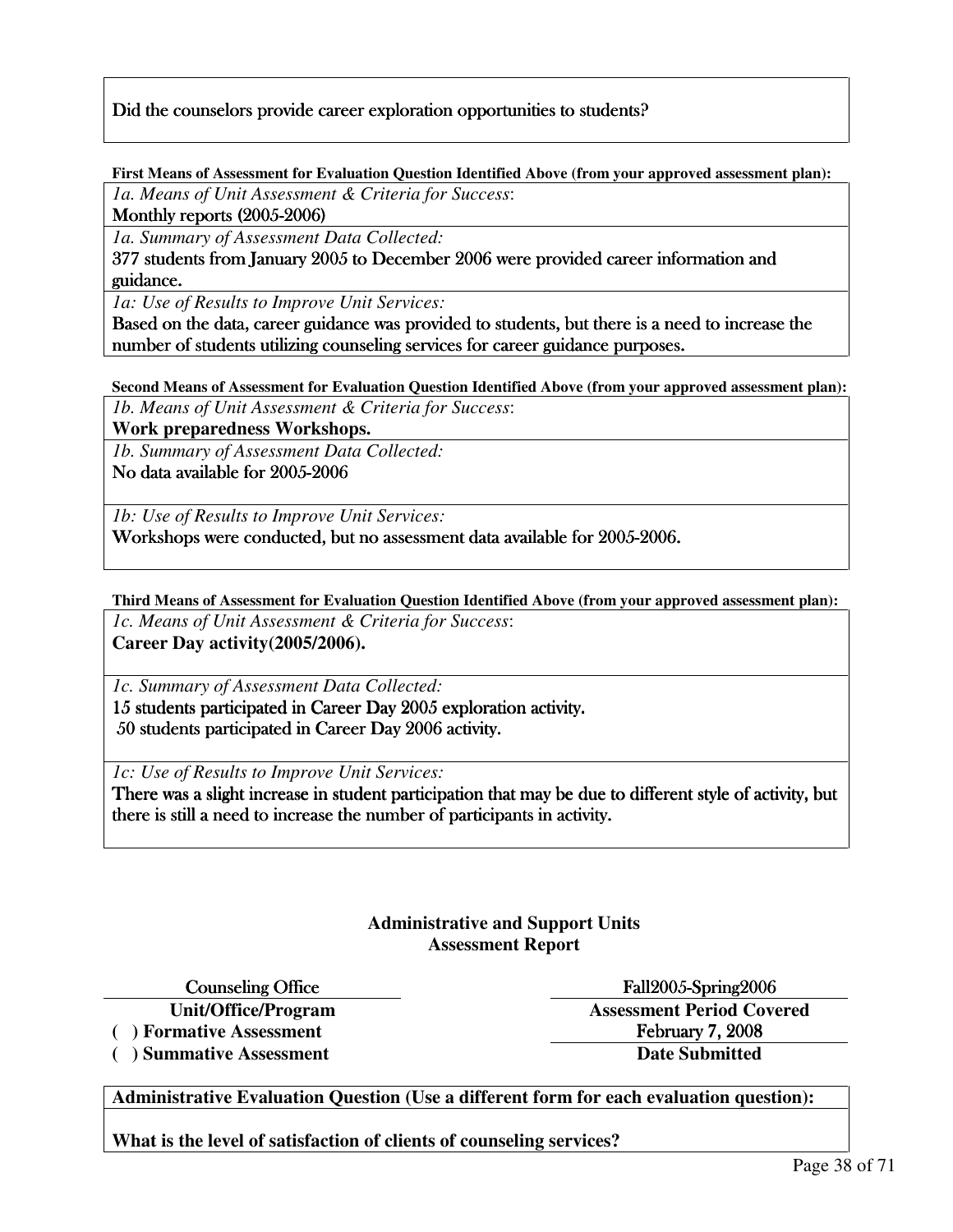#### **First Means of Assessment for Evaluation Question Identified Above (from your approved assessment plan):**

*1a. Means of Unit Assessment & Criteria for Success*:

**Client satisfaction survey.** 

*1a. Summary of Assessment Data Collected:* 

No surveys were administered during this time.

*1a: Use of Results to Improve Unit Services:* 

**Second Means of Assessment for Evaluation Question Identified Above (from your approved assessment plan):**  *1b. Means of Unit Assessment & Criteria for Success*:

*1b. Summary of Assessment Data Collected:* 

*1b: Use of Results to Improve Unit Services:* 

**Third Means of Assessment for Evaluation Question Identified Above (from your approved assessment plan):** 

*1c. Means of Unit Assessment & Criteria for Success*:

*1c. Summary of Assessment Data Collected:* 

*1c: Use of Results to Improve Unit Services:* 

#### **Administrative and Support Units Assessment Plan**

#### Counseling Fall (Aug)2005 to Fall(Dec) 2006

( ) Summative Assessment Date Submitted

### **Unit/Office/Program Assessment Period Covered**

( ) Formative Assessment **February 7, 2008** 

#### **Institutional Mission/Strategic Goal:**

**Mission**: Historically diverse, uniquely Micronesian and globally connected, the College of Micronesia-FSM is a continuously improving and student centered institute of higher education. The college is committed to assisting in the development of the Federated States of Micronesia by providing academic, career and technical educational opportunities for student learning.

**Strategic Goal (***which strategic goal(s) most support the services being provided***)**: SPG2: Provide institutional support to foster student success and retention.

- 1. Promote strategic enrollment management plan for the college.
- 2. Become more student centered in the development of specific college system policies, and procedures.
- 3. Promote timely college tenure and graduation of students with mastery of array of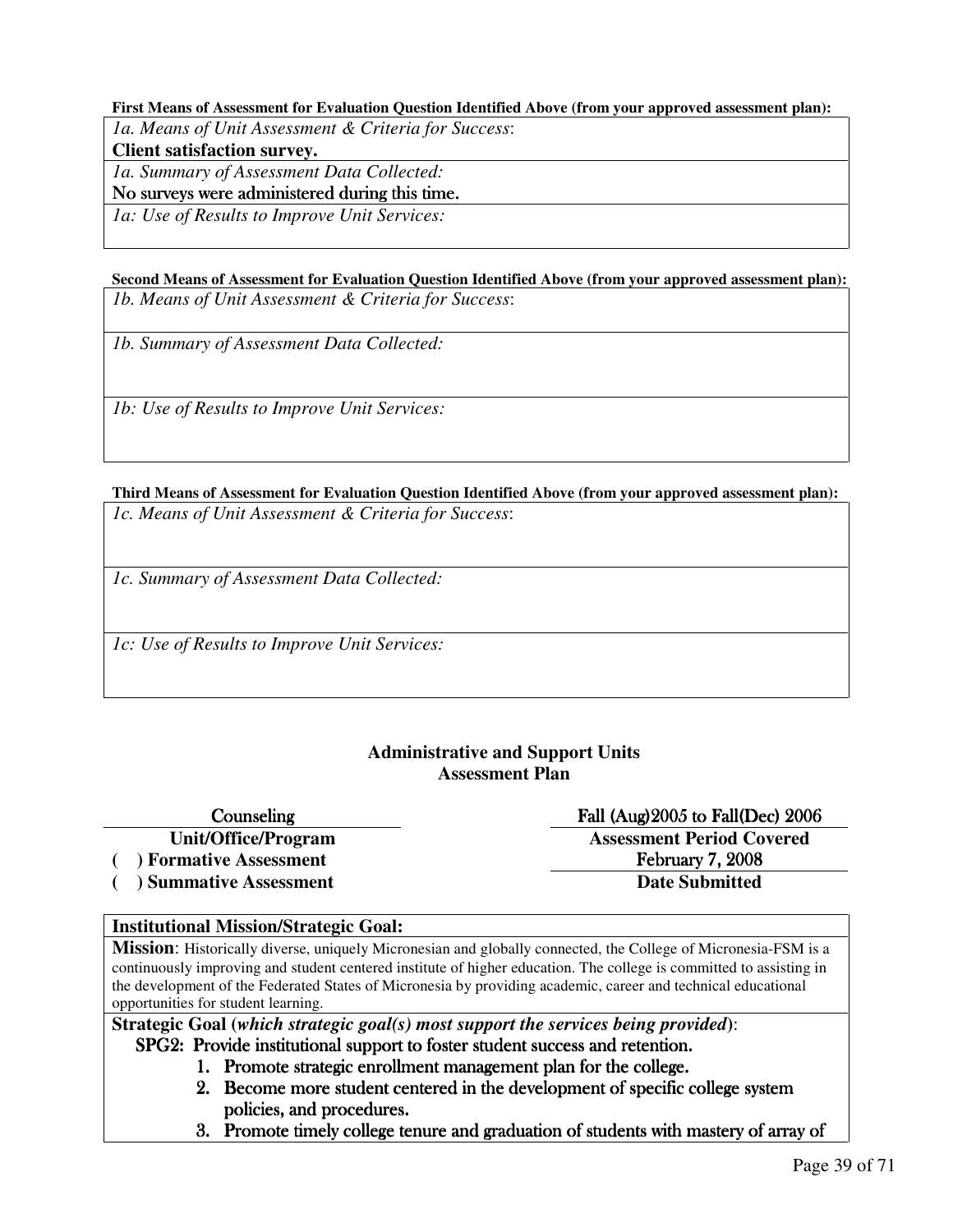core learning objectives, including civic mindedness and self-value.

4. Develop a student-friendly campus environment that encourages and enables students to be health conscious.

**Administrative Unit/Program Mission Statement :**

**The Counseling division's mission is to encourage, support, and assist students in their pursuit of higher education by providing counseling and educational services to deal with personal, interpersonal, professional, and academic issues. The counseling division's services include:** 

- **a. Personal counseling**
- **b. Career counseling**
- **c. Alcohol counseling**
- **d. Academic counseling/advising**
- **e. Providing transfer information**
- **f. Providing scholarship information**
- **g. Providing work-preparedness information**
- h. **Coordinating workshops & awareness activities**

#### **Administrative Unit/Program Objectives:**

Objective 1: Provide counseling about alcohol use, career goals, and other issues impacting student studies.

Objective 2: Increase student awareness and knowledge through educational events and workshops.

Objective 3: Increase student use and contact rates of counseling services.

| <b>Evaluation questions</b>                                                    | Data<br>sources                                                                                                                         | <b>Sampling</b>                                                    | <b>Analysis</b>    |
|--------------------------------------------------------------------------------|-----------------------------------------------------------------------------------------------------------------------------------------|--------------------------------------------------------------------|--------------------|
| Did the counselors provide career guidance to<br>students?                     | Monthly<br>reports<br>$(2005 - 2006)$                                                                                                   | Student<br>visits                                                  | <b>Descriptive</b> |
| Did the counselors provide career exploration<br>opportunities to students?    | <b>Monthly</b><br>$reports(2005-$<br>2006) Career<br>Day<br>activity2005-<br>2006) Work<br>preparedness<br>workshops<br>$(2005 - 2006)$ | <b>Student</b><br>visits<br>Number of<br>activity<br>participants. | <b>Descriptive</b> |
| What is the level of satisfaction of clients of<br><b>Counseling Services?</b> | <b>Customer</b><br>services<br>survey                                                                                                   | All visits                                                         | <b>Descriptive</b> |
|                                                                                |                                                                                                                                         |                                                                    |                    |

#### **Timeline**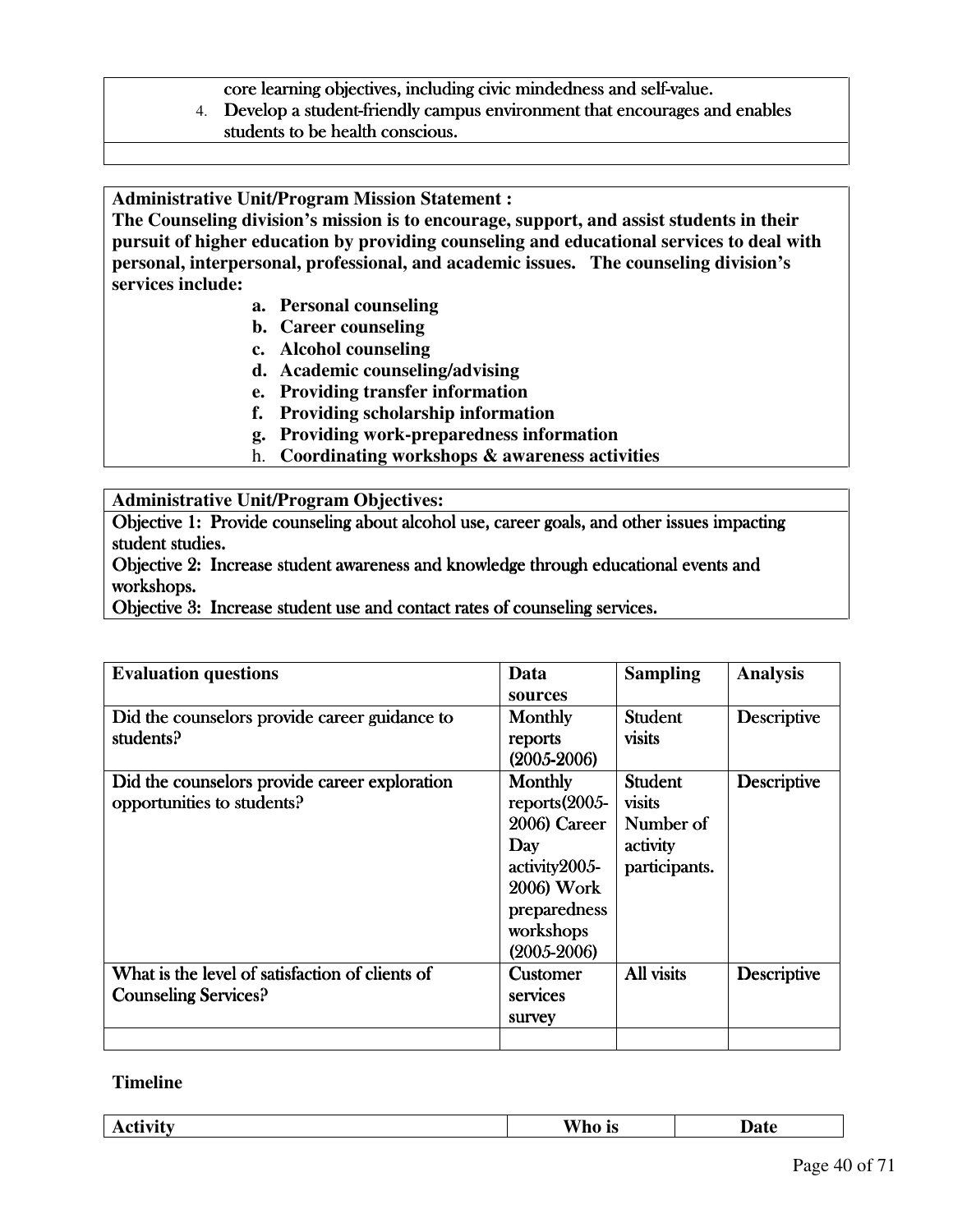|                                    | <b>Responsible?</b> |                    |
|------------------------------------|---------------------|--------------------|
| <b>Monthly reports</b>             | Counselors          | January 2005 -     |
|                                    |                     | December 2006      |
| <b>Career Day</b>                  | Counselors          | September 15, 2005 |
|                                    |                     | & September 20,    |
|                                    |                     | 2006               |
| <b>Work Preparedness Workshops</b> | Counselors          | February 2005 &    |
|                                    |                     | February 2006      |
|                                    |                     |                    |

#### **Comments:**

#### **Administrative and Support Units Mission and Objectives Development Worksheet**

**Counseling FY07-08** 

**Unit/Office/Program Assessment Period Covered** 

#### **( ) Formative**

**( X ) Summative Date Submitted** 

#### **Institutional Mission/Strategic Goal:**

**Mission**: Historically diverse, uniquely Micronesian and globally connected, the College of Micronesia-FSM is a continuously improving and student centered institute of higher education. The college is committed to assisting in the development of the Federated States of Micronesia by providing academic, career and technical educational opportunities for student learning.

#### **Strategic Goal**:

#### SPG2: Provide institutional support to foster student success and retention.

- 5. Promote strategic enrollment management plan for the college.
- 6. Become more student centered in the development of specific college system policies, and procedures.
- 7. Promote timely college tenure and graduation of students with mastery of array of core learning objectives, including civic mindedness and self-value.
- 8. Develop a student-friendly campus environment that encourages and enables students to be health conscious.

**Administrative Unit/Program Mission Statement:** The Counseling division's mission is to encourage, support, and assist students in their pursuit of higher education by providing counseling and educational services to deal with personal, interpersonal, professional, and academic issues. The counseling division's services include:

- a. Personal counseling
- b. Career counseling
- c. Alcohol counseling
- d. Academic counseling/advising
- e. Providing transfer information
- f. Providing scholarship information
- g. Providing work-preparedness information
- h. Coordinating workshops & awareness activities

#### **Administrative Unit/Program Objectives:**

**Objective 1**: Counseling office will provide substance abuse education through awareness activities, disciplinary counseling sessions, and distribution of educational pamphlets/brochures.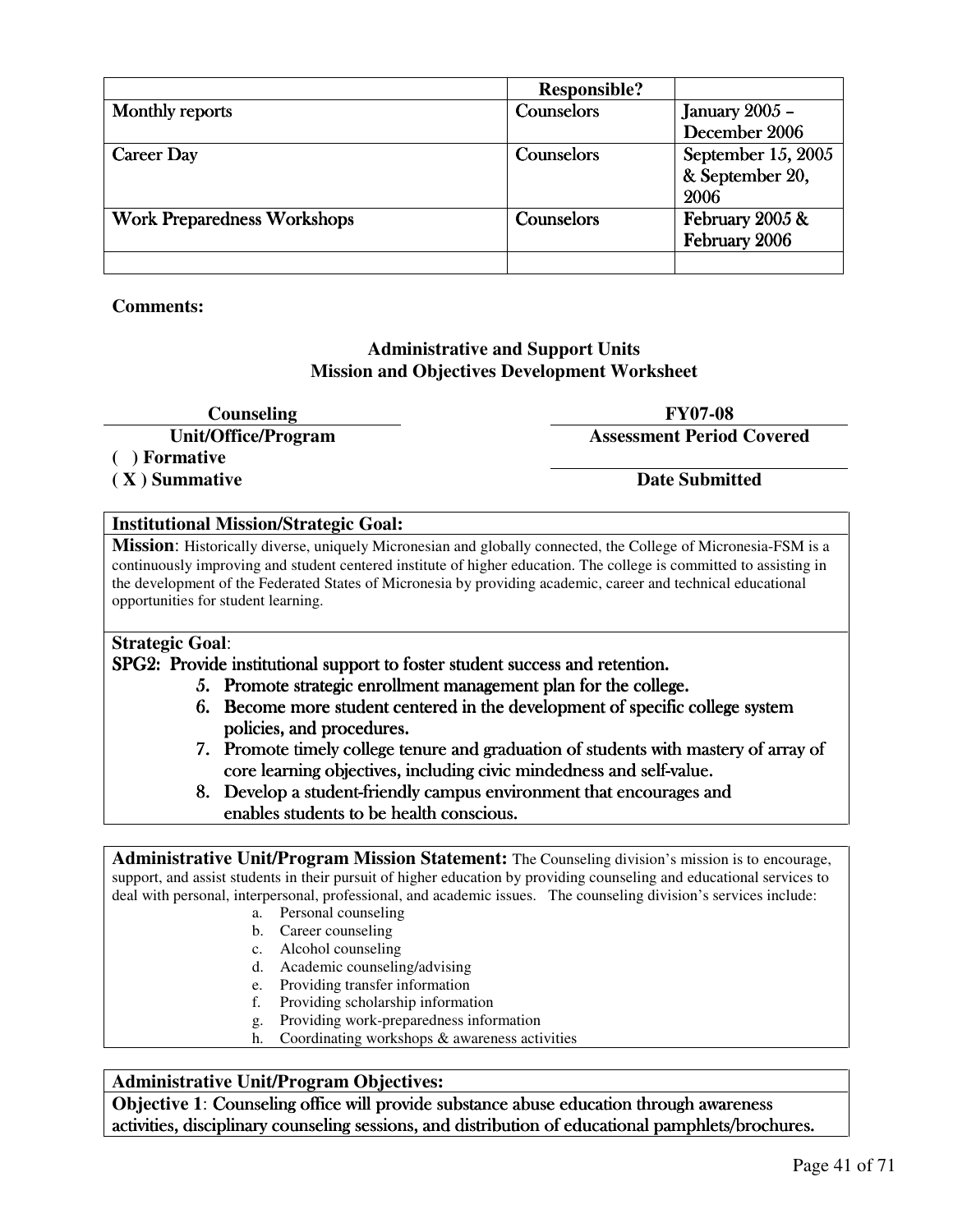**Objective 2: Counseling office will provide college survival skills to the students through** orientation, workshops, academic advising, and personal counseling.

**Objective 3**: Counseling office will provide career counseling and education through career awareness activities, and resume/interview workshops.

#### **Administrative and Support Units Assessment Plan**

Counseling Office **FY07-08** 

**( ) Formative Assessment** 

(X) Summative Assessment Date Submitted

**Unit/Office/Program Assessment Period Covered** 

#### **Institutional Mission/Strategic Goal:**

**Mission**: Historically diverse, uniquely Micronesian and globally connected, the College of Micronesia-FSM is a continuously improving and student centered institute of higher education. The college is committed to assisting in the development of the Federated States of Micronesia by providing academic, career and technical educational opportunities for student learning.

#### **Strategic Goal:**

#### **SPG2: Provide institutional support to foster student success and retention.**

- 1. Promote strategic enrollment management plan for the college.
- 2. Become more student centered in the development of specific college system policies, and procedures.
- 3. Promote timely college tenure and graduation of students with mastery of array of core learning objectives, including civic mindedness and self-value.
- 4. Develop a student-friendly campus environment that encourages and enables students to be health conscious.

#### **Administrative Unit/Program Mission Statement :**

The Counseling division's mission is to encourage, support, and assist students in their pursuit of higher education by providing counseling and educational services to deal with personal, interpersonal, professional, and academic issues. The counseling division's services include:

- i. Personal counseling
- j. Career counseling
- k. Alcohol counseling
- l. Academic counseling/advising
- m. Providing transfer information
- n. Providing scholarship information
- o. Providing work-preparedness information
- p. Coordinating workshops & awareness activities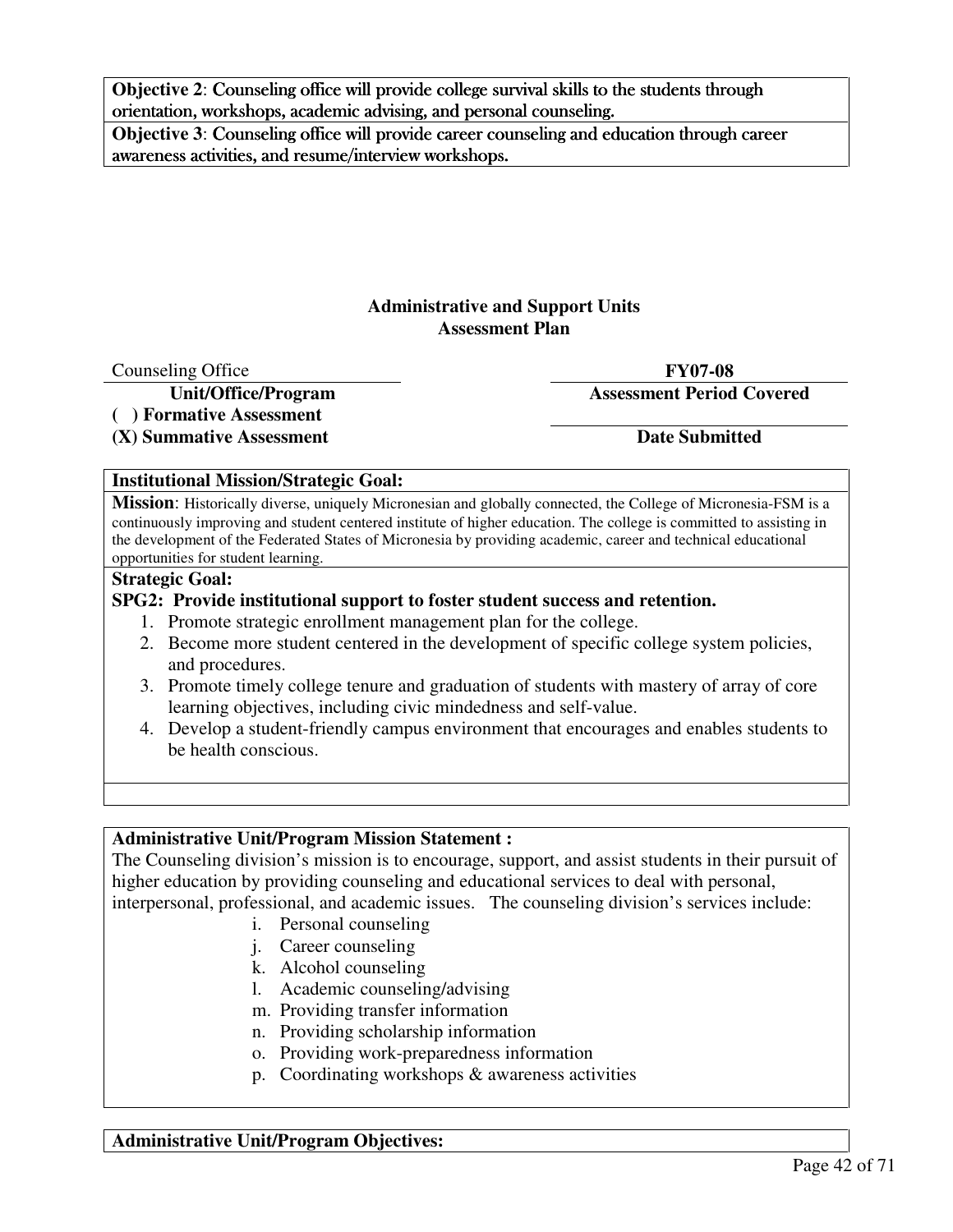**Objective 1**: Counseling office will provide substance abuse education through awareness activities, disciplinary counseling sessions, and distribution of educational pamphlets/brochures.

Objective 2: Counseling office will provide college survival skills to the students through orientation, workshops, academic advising, and personal counseling.

Objective 3: Counseling office will provide career counseling and education through career awareness activities, and resume/interview workshops.

| <b>Evaluation questions</b>                  | Data sources            | <b>Sampling</b>       | <b>Analysis</b>    |
|----------------------------------------------|-------------------------|-----------------------|--------------------|
| Did the counselors provide college survival  | <b>Monthly</b>          | <b>Student visits</b> | <b>Descriptive</b> |
| skills to the students?                      | reports(Fall2007-       | Number of             |                    |
|                                              | Spring2008)             | activity              |                    |
|                                              | <b>Workshop surveys</b> | participants.         |                    |
|                                              | Early warning           |                       |                    |
|                                              | intervention            |                       |                    |
|                                              | (monthly report)        |                       |                    |
| Did the counselors provide career counseling | <b>Career Day</b>       | All visits            | <b>Descriptive</b> |
| and education?                               | activity2007 Work       | Activity              |                    |
|                                              | preparedness            | participants          |                    |
|                                              | workshops               |                       |                    |
|                                              | <b>Monthly reports</b>  |                       |                    |
|                                              | $(fall 07-spring 08)$   |                       |                    |
| Did the counselors provide substance abuse   | <b>Monthly reports</b>  | <b>Student visits</b> | <b>Descriptive</b> |
| education?                                   | (Fall2007-              | Activity              |                    |
|                                              | Spring2008)             | participants          |                    |
|                                              |                         |                       |                    |

#### **Timeline**

| <b>Activity</b>                                 | Who is              | Date                |
|-------------------------------------------------|---------------------|---------------------|
|                                                 | <b>Responsible?</b> |                     |
| <b>New Student Orientation</b>                  | Counselors          | <b>August 2007,</b> |
|                                                 |                     | January 2008        |
| <b>Monthly reports</b>                          | Counselors          | August 2007 to May  |
|                                                 |                     | 2008                |
| <b>Career Day</b>                               | Counselors          | September 2007      |
| <b>Work Preparedness Workshops</b>              | Counselors          | February 2008       |
| <b>Transfer, Resume/Interview Workshops and</b> | <b>Counselors</b>   | November 2007       |
| <b>Alcohol awareness</b>                        |                     | February – May      |
|                                                 |                     | 2008                |

#### **Comments:**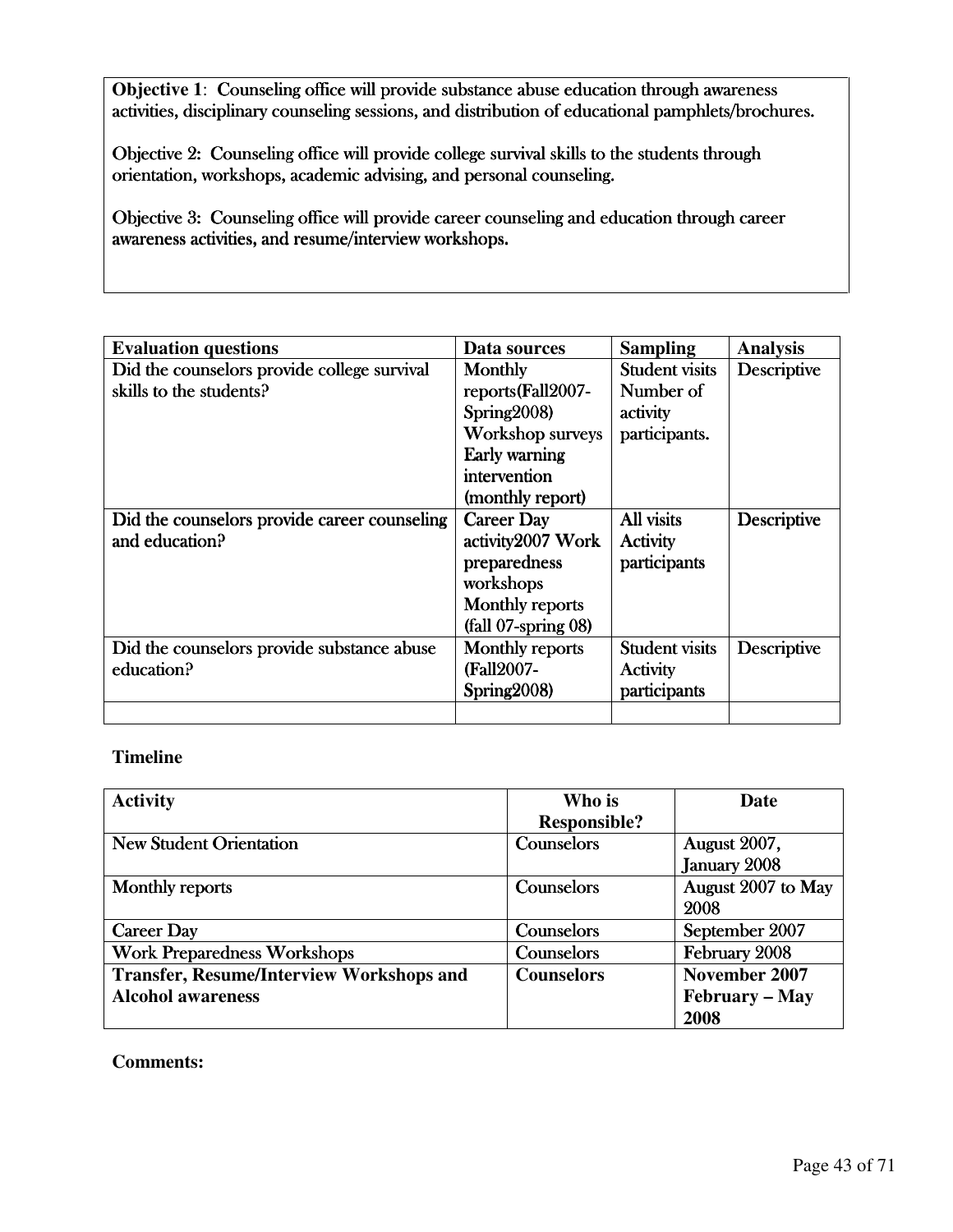#### **Administrative and Support Units Assessment Report**

Counseling Office

**( ) Formative Assessment** 

**(X) Summative Assessment Date Submitted** 

**FY07-08** 

**Unit/Office/Program Assessment Period Covered** 

**Administrative Evaluation Question (Use a different form for each evaluation question):**  Did the counselors provide college survival skills to the students?

**First Means of Assessment for Evaluation Question Identified Above (from your approved assessment plan):**  *1a. Means of Unit Assessment & Criteria for Success*:

Monthly reports (Fall 07 to Spring 08)

*1a. Summary of Assessment Data Collected:* 

**The monthly reports showed the number of students utilizing the counseling services in areas to assist them with retention and graduation. The following are the numbers:**  97 students attended academic advising sessions, where the counselors assisted them with course selection, and making academic decisions.

53 students came to see the counselors for personal reasons affecting their studies. 76 students came to see the counselors for assistance with transferring procedures and procedures and information.

172 financial aid appeals written for students placed on financial aid suspension. A total of 398 students were provided college survival skills in forms of academic advising, personal counseling, financial aid appeals and transfer assistance.

*1a: Use of Results to Improve Unit Services:* 

**Counseling office will need to find the reason(s) for so many financial aid suspensions, and to help decrease the number of students in this situation by early intervention.** 

*\*Reasons behind so many financial aid appeals were due to excessive absences as a result of personal problems, distractions, and change of major, students were placed on financial aid suspension.* 

**Second Means of Assessment for Evaluation Question Identified Above (from your approved assessment plan):**  *1b. Means of Unit Assessment & Criteria for Success*:

**Test anxiety workshops Surveys (October 30-31, 2007, November 29, 2007)** 

*1b. Summary of Assessment Data Collected:* 

**Three anxiety workshops were conducted for students throughout the fall semester. Two were done before mid-term examinations, and one before final examinations.** 

**67 students attended workshop on conquering test anxiety.** 

**55 students strongly agreed that the workshop was well organized and informative.** 

**10 students agreed that the workshop was well organized and informative.**

**2 students disagreed that the workshop was well organized and informative.** 

**Other workshop topics students were interested in includes: Time and money**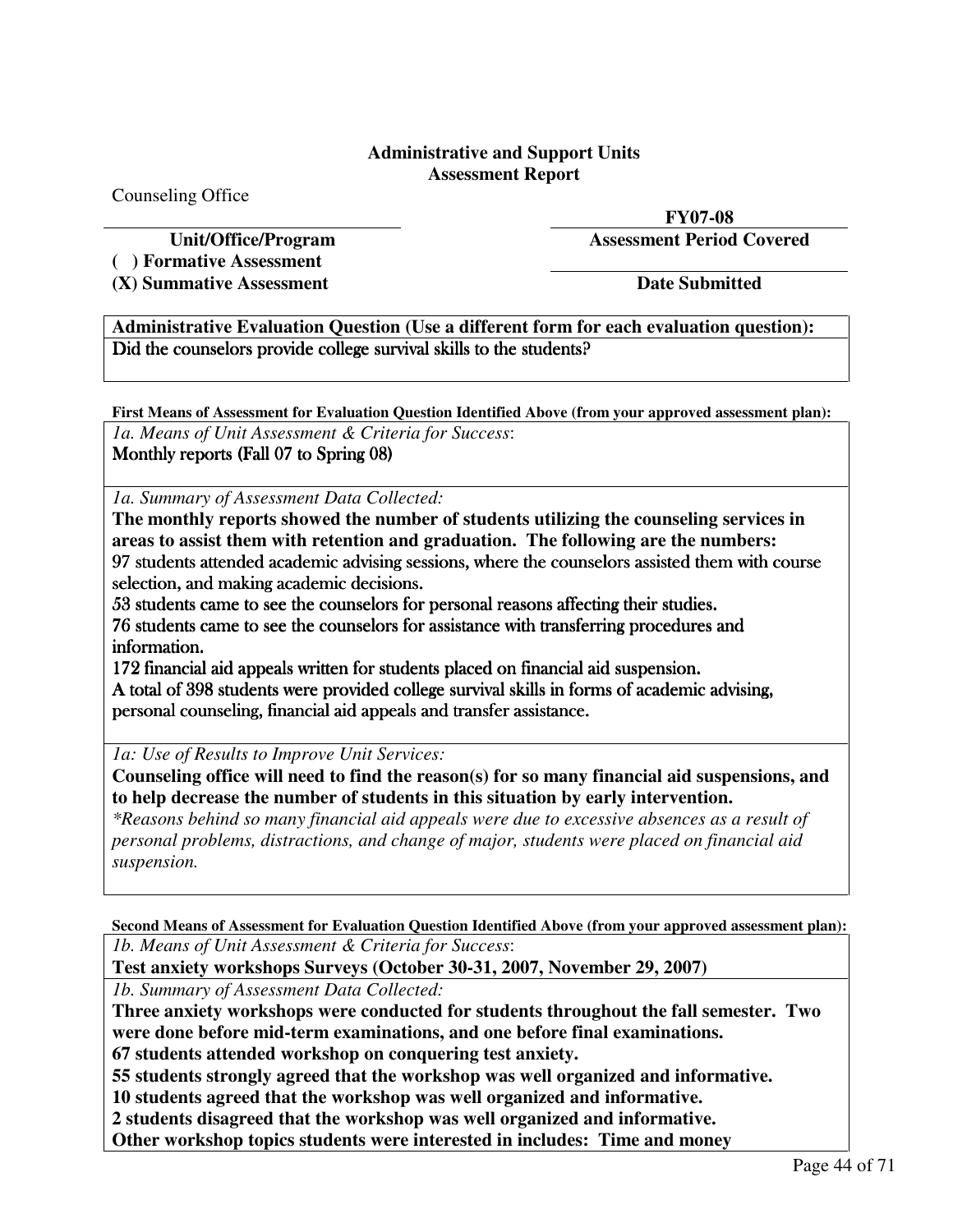**management, stress, peer pressure anger management, family planning, & self-esteem.**  *1b: Use of Results to Improve Unit Services:* 

**The counseling office will need to work with other offices to get more student participation in workshops. Although the feedback from those few that attended the workshops, the counseling office will need to come up with ways to see if the workshops have any impact on students' performance.** 

*\*Increase number of student participation in workshops. \*Impact of workshops will need to be explored.*

**Third Means of Assessment for Evaluation Question Identified Above (from your approved assessment plan):** 

*1c. Means of Unit Assessment & Criteria for Success*:

*1c. Summary of Assessment Data Collected:* 

*1c: Use of Results to Improve Unit Services:* 

#### **Administrative and Support Units Assessment Report**

Financial Aid Office

**( ) Formative Assessment** 2006-2007

**( X ) Summative Assessment** 

**Unit/Office/Program Assessment Period Covered** 

## **Article I. Date Submitted**

**Administrative Evaluation Question (Use a different form for each evaluation question): 4**. . Did Financial Aid Office maintain accurate student records?

**First Means of Assessment for Evaluation Question Identified Above (from your approved assessment plan):**  *1a. Means of Unit Assessment & Criteria for Success* :

 Student records are maintained in alphabetical order in locked file cabinets in the Financial Aid Office. A student record is started for each new applicant, is identified by the first year of application and maintained with cumulative applicant material until three years from the last application activity or three years from the date the student completes his/her program of study. Student files are kept at the National campus, filed separated by campus attended.

 Financial Aid Office uses the following document to measure the success of the evaluation question 4.

• FAO records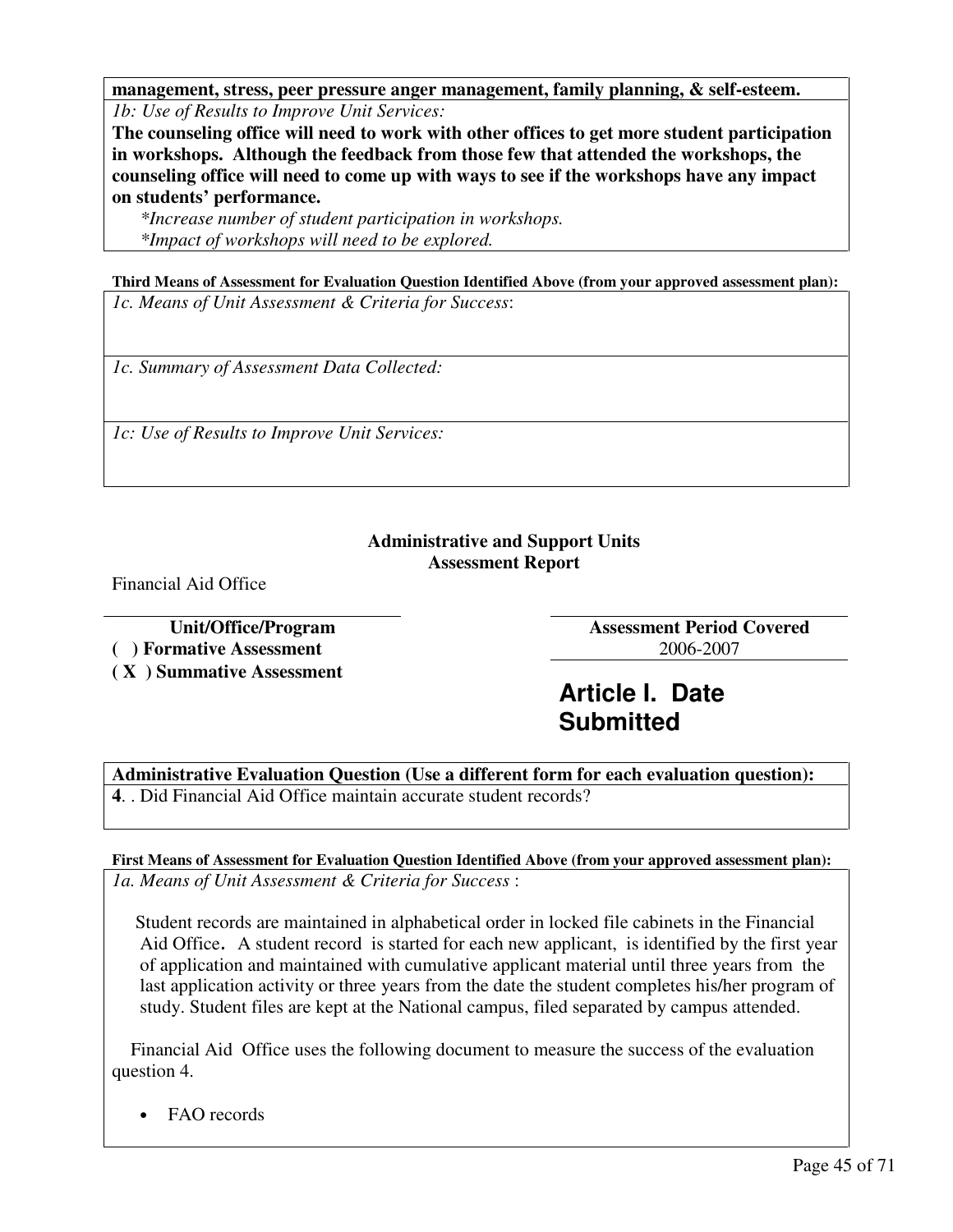| 1a. Summary of Assessment Data Collected:                |             |
|----------------------------------------------------------|-------------|
| <b>National Campus</b>                                   |             |
| Enrollment<br>Pell Recepients                            | 1068<br>950 |
| Non Pell                                                 | 118         |
| <b>FAS</b>                                               | 69          |
| Part Time failed<br>to file FAFSA<br><b>Chuuk Campus</b> | 49          |
|                                                          |             |
| Enrollment<br>Pell Recipients                            | 725<br>555  |
| Non Pell                                                 | 168         |
| <b>FAS</b>                                               | 95          |
| <b>Failed to file FAFSA</b>                              | 73          |
| Pohnpei Campus<br>Enrollment<br>Pell                     | 710<br>585  |
| Non Pell                                                 | 125         |
| <b>FAS</b>                                               | 60          |
| Failed to apply                                          | 65          |
| Kosrae Campus<br>Enrollment                              | 322         |
| Pell                                                     | 223         |
| Non Pell                                                 | 99          |
| Teacher paid by DOE                                      | 34          |
| <b>FAS</b>                                               | 25          |
| <b>Failed to file FAFSA</b>                              | 40          |
| Yap Campus<br>Enrollment                                 | 327         |
| Pell                                                     | 259         |
| Non Pell                                                 | 68          |
| Teacher paid by DOE                                      | 46          |
| <b>FAS</b>                                               | 22          |
|                                                          |             |

*1a: Use of Results to Improve Unit Services:* 

**Second Means of Assessment for Evaluation Question Identified Above (from your approved assessment plan):**  *1b. Means of Unit Assessment & Criteria for Success*: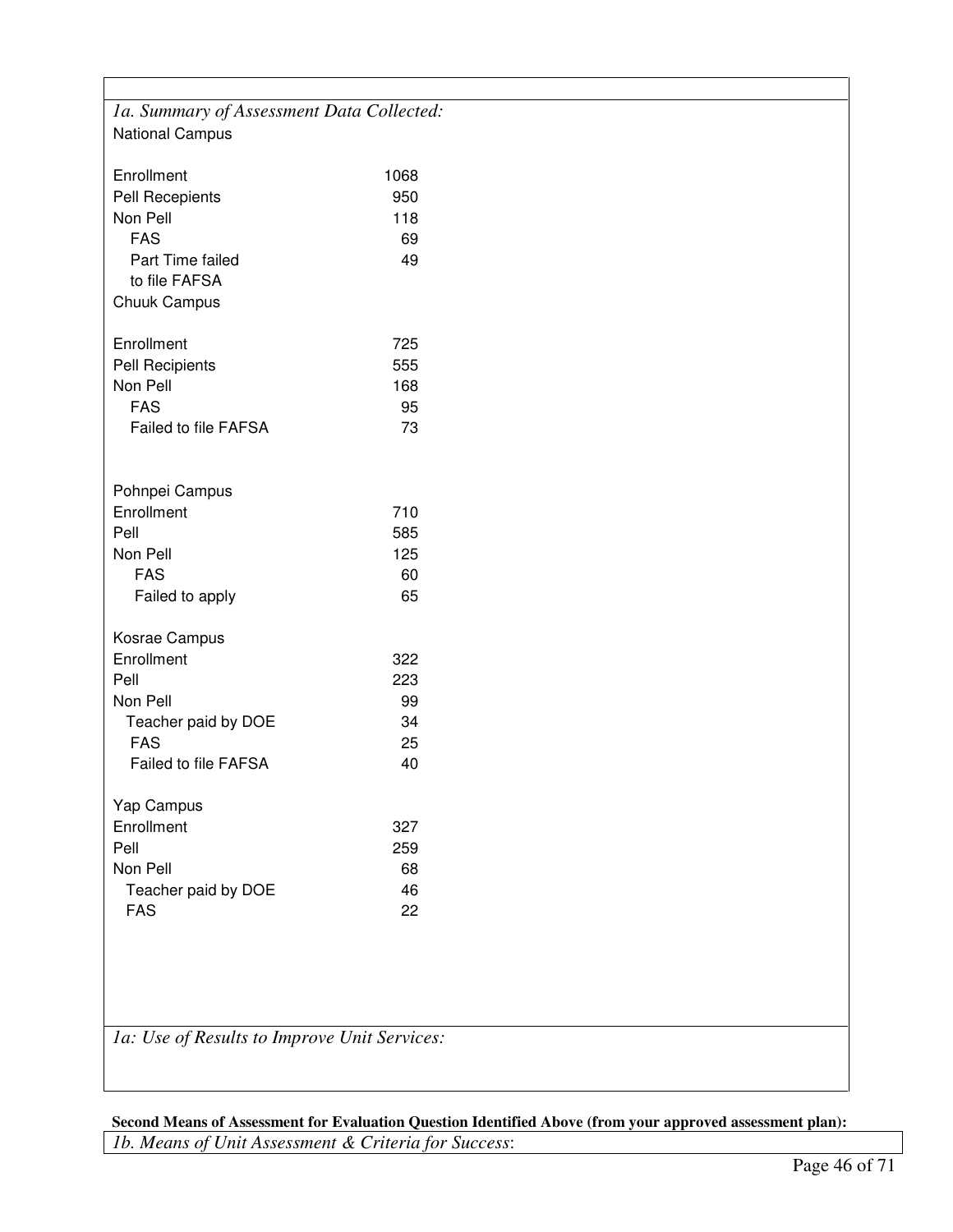2006-2007 Audit Report

|     | 1b. Summary of Assessment Data Collected:                                                                                                            |  |
|-----|------------------------------------------------------------------------------------------------------------------------------------------------------|--|
|     | Part I - Summary of Auditors' Results                                                                                                                |  |
|     | 1. The Independent Auditors' Report on the financial statements expressed an unqualified opinion.                                                    |  |
|     | 2. No significant deficiencies in internal control over financial reporting were identified.                                                         |  |
|     | 3. Instances of noncompliance considered material to the financial statements were not disclosed by the<br>audit.                                    |  |
|     | 4. No significant deficiencies in internal control over compliance with requirements applicable to major<br>federal awards programs were identified. |  |
|     | 5. The Independent Auditors' Report on compliance with requirements applicable to major federal<br>award programs expressed an unqualified opinion.  |  |
| 6.  | The audit disclosed no findings required to be reported by OMB Circular A-133.                                                                       |  |
|     | 7. COM-FSM's major programs were:                                                                                                                    |  |
|     | Name of Federal Program or Cluster<br>CFDA Number                                                                                                    |  |
|     | U.S. Department of Education:<br>Federal Student Aid Cluster:                                                                                        |  |
|     | 84.063<br>Federal Pell Grant Program                                                                                                                 |  |
|     | 84.033<br>Federal Work-Study Program                                                                                                                 |  |
|     | 84.007<br>Federal Supplemental Opportunity Grant                                                                                                     |  |
| See |                                                                                                                                                      |  |
|     | <i>lb: Use of Results to Improve Unit Services:</i>                                                                                                  |  |

### **Third Means of Assessment for Evaluation Question Identified Above (from your approved assessment plan):**

*1c. Means of Unit Assessment & Criteria for Success*:

*1c. Summary of Assessment Data Collected:* 

*1c: Use of Results to Improve Unit Services:* 

#### **Administrative and Support Units Assessment Report**

Financial aid Office

**( ) Formative Assessment** 2006-2007 to 2007-2008

**( X ) Summative Assessment** 

**Unit/Office/Program Assessment Period Covered** 

**Article II. Date Submitted**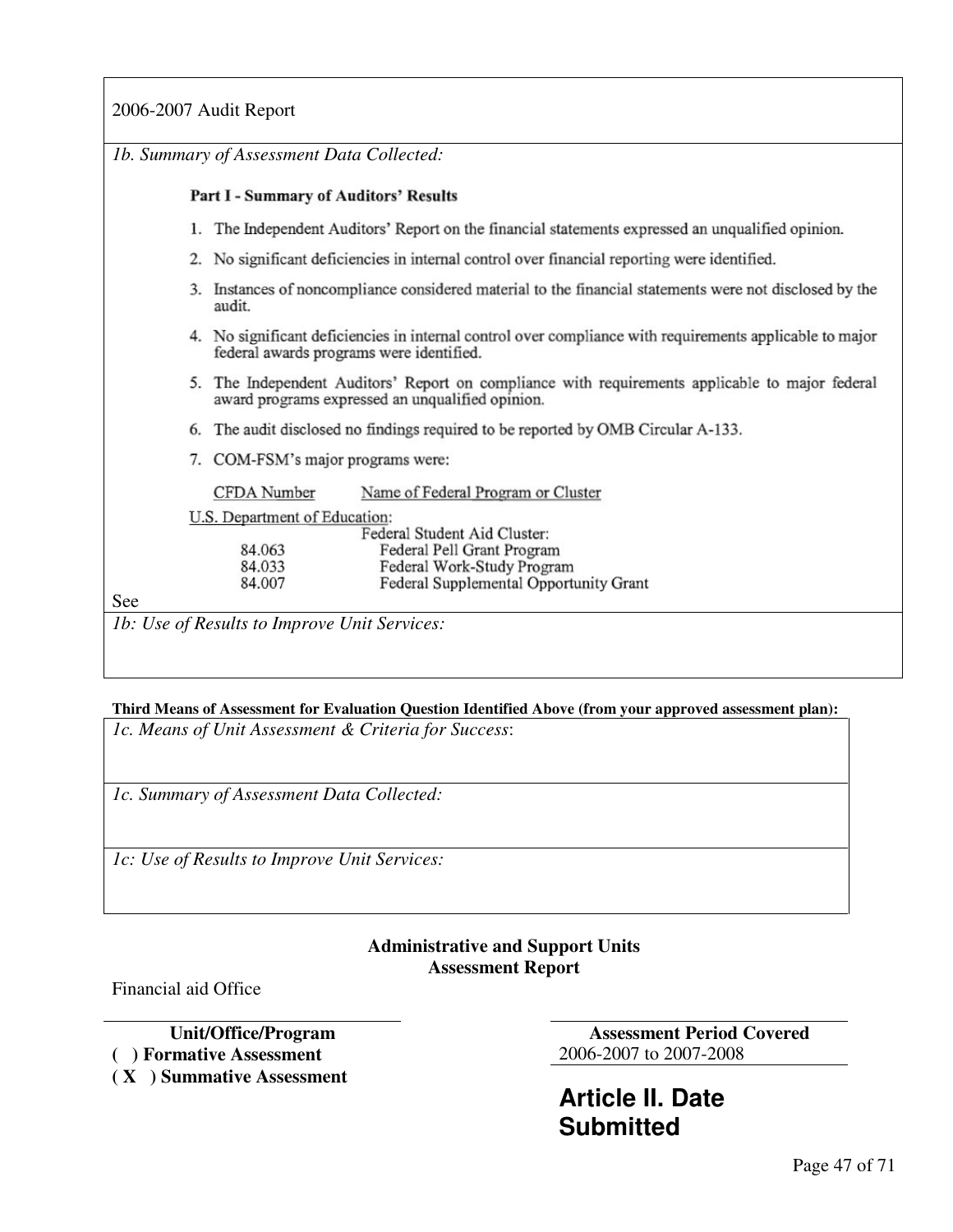#### **Administrative Evaluation Question (Use a different form for each evaluation question):**

**1**. Did Financial Aid Office process student financial aid awards in a timely manner?

**First Means of Assessment for Evaluation Question Identified Above (from your approved assessment plan):**  *1a. Means of Unit Assessment & Criteria for Success* :

The purpose of financial aid at COM-FSM is to assist COM-FSM students with financial need in meeting the costs associated with attaining a college education. Given the philosophy of the Board of Regents of COM-FSM that no qualified student be denied admission to COM-FSM solely because of lack fund, an effort will be made by the Financial Aid Office to assist all qualified students with financial need to cover the costs of their education. Financial Aid Office uses the following documents as the means of assessing the success of the first evaluation question.

- FAO records
- OAR records
- Financial statements from students & parents
- Personal documents needed for awards
- Institutional financial aid form
- US FAFSA
- Policies & procedures
- OAR grade records
- Enrollment lists

|  | SY 2007-2008 |
|--|--------------|
|--|--------------|

|            | # of Records<br>National | National                                                                                                                                                                                                       | Chuuk     | Pohnpei    | Kosrae | Yap |
|------------|--------------------------|----------------------------------------------------------------------------------------------------------------------------------------------------------------------------------------------------------------|-----------|------------|--------|-----|
| 9/24/2007  |                          | 543,730.00                                                                                                                                                                                                     |           |            |        |     |
|            |                          | 263 records were completed and processed and total payment of pell to<br>National Campus students end of September was slightly higher than what was<br>paid to students for the same period last school year. |           |            |        |     |
| 10/4/2007  |                          | 181,147.00                                                                                                                                                                                                     |           |            |        |     |
| 10/5/2007  |                          |                                                                                                                                                                                                                |           | 365,074.00 |        |     |
| 10/12/2007 |                          | 86,266.00                                                                                                                                                                                                      |           |            |        |     |
| 10/16/2007 |                          |                                                                                                                                                                                                                |           | 80,274.00  |        |     |
| 10/17/2007 |                          |                                                                                                                                                                                                                | 74,348.00 |            |        |     |
| 10/17/2007 |                          | 78,319.00                                                                                                                                                                                                      |           |            |        |     |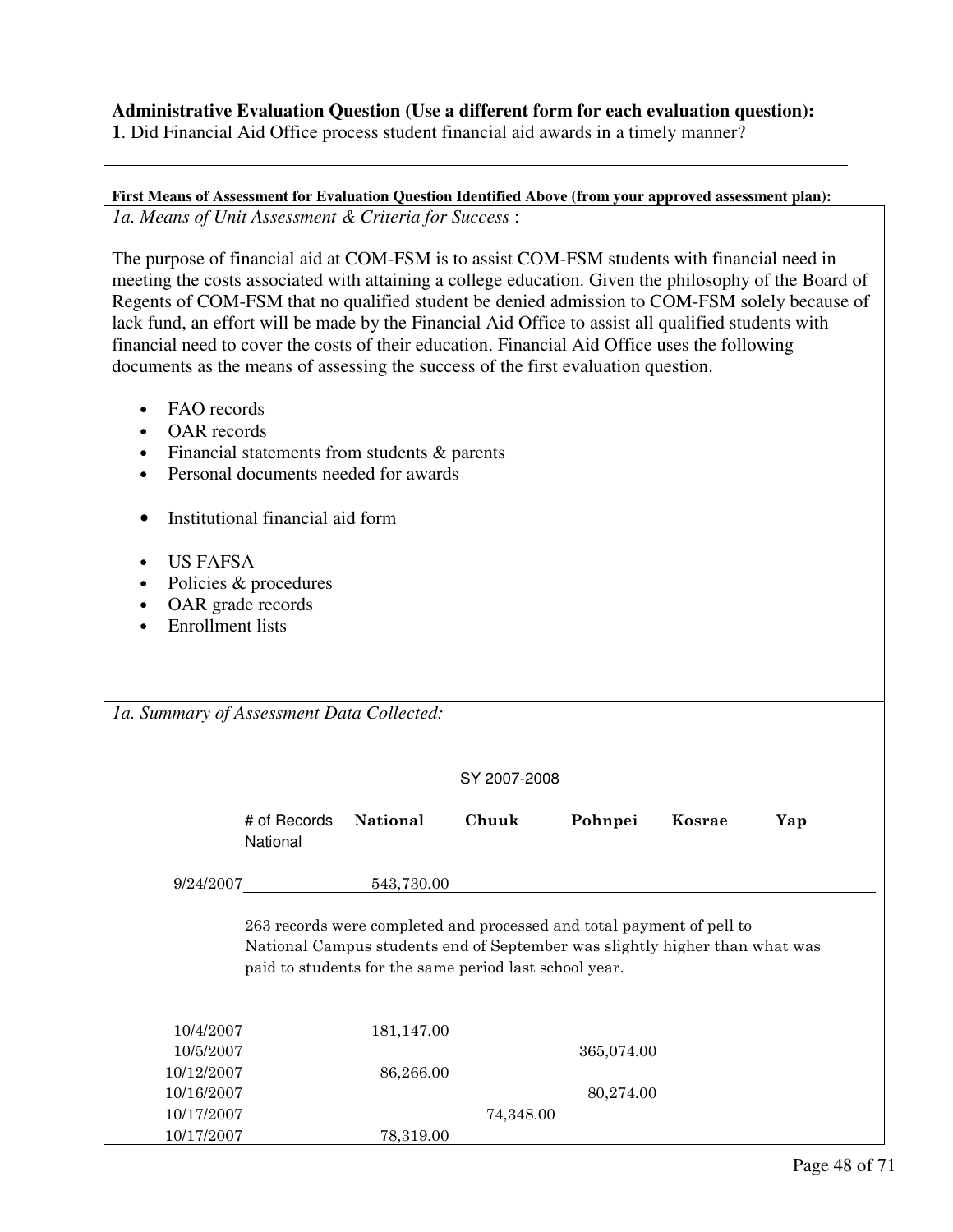| 10/18/2007              |                                                                              |            | 208,500.00 |            |            |
|-------------------------|------------------------------------------------------------------------------|------------|------------|------------|------------|
| 10/23/2007              | 69,025.00                                                                    |            |            |            |            |
| 10/25/2007              |                                                                              |            | 120,142.00 |            |            |
| 10/31/2007              | 17,240.00                                                                    |            |            |            |            |
| 10/31/2007              |                                                                              |            |            | 64,661.00  |            |
| Pell Payment            | 431,997.00                                                                   | 74,348.00  | 773,990.00 | 64,661.00  |            |
| <b>Record Processed</b> | 485                                                                          | 38         | 368        | 36         |            |
|                         |                                                                              |            |            |            |            |
|                         | At the end of October a total of 927 records were processed and a total      |            |            |            |            |
|                         | payment of pell was 1,888,726.00. This amount is higher than what was        |            |            |            |            |
|                         | paid to students for the same period last school year which was 1,722,357.50 |            |            |            |            |
|                         |                                                                              |            |            |            |            |
| 11/5/2007 13            | 167,019.00                                                                   |            |            |            |            |
| 11/5/2007 14            |                                                                              | 64,653.00  |            |            |            |
| 11/5/2007 15            |                                                                              |            |            | 131,905.00 |            |
| 11/9/2007 16            |                                                                              | 146,006.00 |            |            |            |
| 11/9/2007 17            |                                                                              |            |            | 39,282.00  |            |
| 11/14/2007 18           | 78,748.00                                                                    |            |            |            |            |
| 11/19/2007 19           | 81,179.00                                                                    |            |            |            |            |
| 11/19/2007 20           |                                                                              |            | 91,573.00  |            |            |
| 11/19/2007 21           |                                                                              |            |            |            | 90,287.00  |
| 11/19/2007 22           |                                                                              | 54,416.00  |            |            |            |
| 11/19/2007 23           |                                                                              |            |            | 7,005.00   |            |
| 11/22/2007 24           |                                                                              |            |            |            | 119,622.00 |
| 11/22/2007 25           |                                                                              | 73,273.00  |            |            |            |
| 11/22/2007 26           |                                                                              |            | 32,871.00  |            |            |
| 11/22/2007 27           | 12,392.00                                                                    |            |            |            |            |
| 11/23/2007 28           |                                                                              |            |            |            | 37,715.00  |
| Pell Payment            | 339,338.00                                                                   | 338,348.00 | 124,444.00 | 178,192.00 | 247,624.00 |
| Record Submitted        | 712                                                                          | 198        | 460        | 147        | 113        |
|                         |                                                                              |            |            |            |            |
|                         | At the end of November a total of 1,614 records were processed and a total   |            |            |            |            |
|                         | payment of pell was 3,116,672.00. This amount is higher than what was        |            |            |            |            |
|                         | paid to students for the same period last school year which was 2,698,105.50 |            |            |            |            |
|                         |                                                                              |            |            |            |            |
|                         |                                                                              |            |            |            |            |
| 12/5/2007 29            | 93,206.00                                                                    |            |            |            |            |
| 12/5/2007 30            |                                                                              |            | 42,562.00  |            |            |
| 12/5/2007 31            |                                                                              |            |            |            | 44,182.00  |
| 12/5/2007 32            |                                                                              |            |            | 10,239.00  |            |
| 12/5/2007 33            |                                                                              | 83,512.00  |            |            |            |
| 12/10/2007 34           | 29,571.00                                                                    |            |            |            |            |
| 12/10/2007 35           |                                                                              |            | 6,465.00   |            |            |
| 12/12/2007 36           |                                                                              | 78,661.00  |            |            |            |
| 12/12/2007 37           |                                                                              |            | 58,724.00  |            |            |
| 12/12/2007 38           | 60,881.00                                                                    |            |            |            |            |
| 12/12/2007 39           |                                                                              |            |            | 9,699.00   |            |
| 12/13/2007 40           | 4,310.00                                                                     |            |            |            |            |
| 12/13/2007 41           |                                                                              |            | 4,849.00   |            |            |
| 12/13/2007 42           |                                                                              |            |            | 2,155.00   |            |
| 12/18/2007 43           | 51,922.00                                                                    |            |            |            |            |
|                         |                                                                              |            |            |            |            |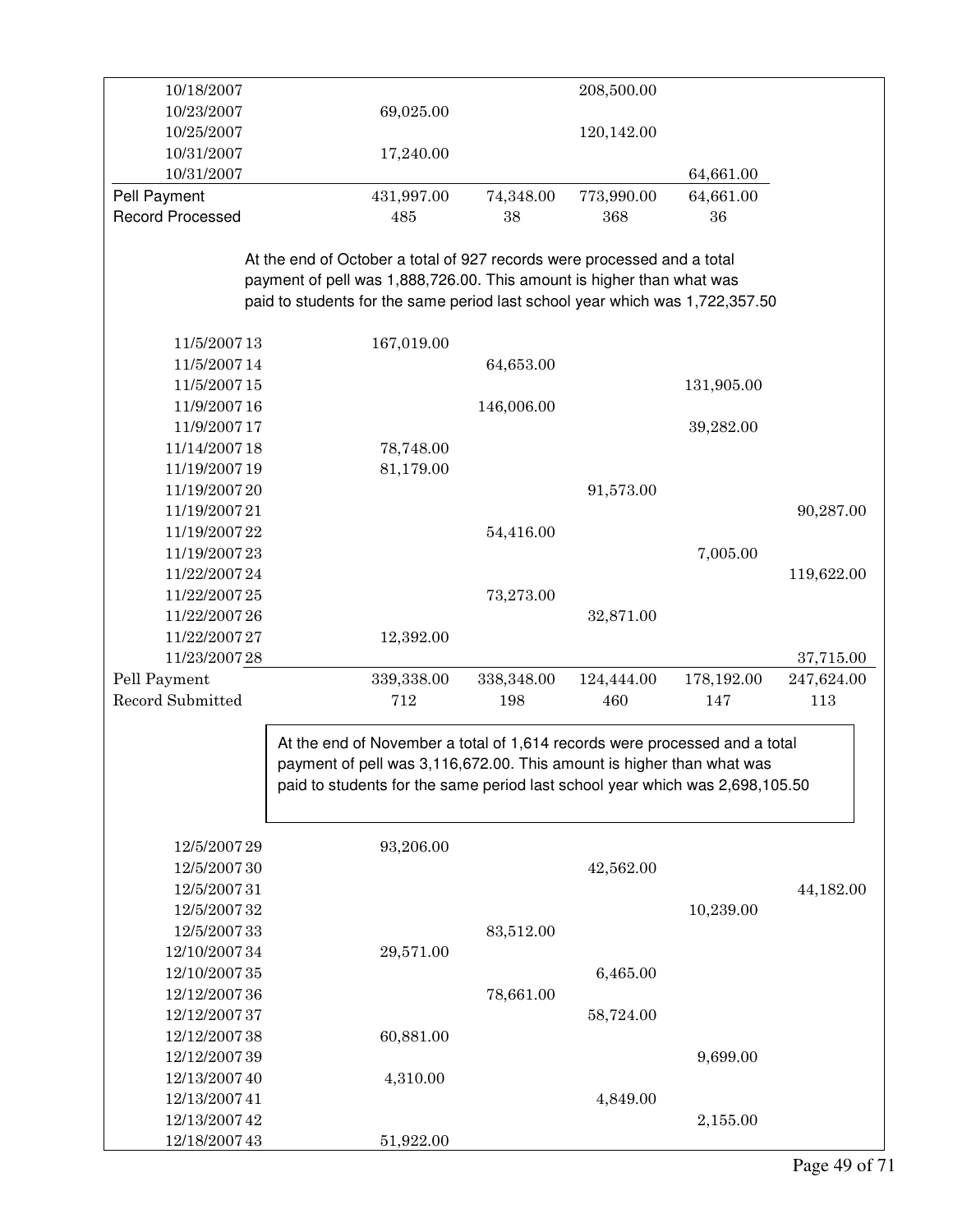| 12/18/2007 44    |                                                                                                                                                       |            | 3,232.00   |            |            |
|------------------|-------------------------------------------------------------------------------------------------------------------------------------------------------|------------|------------|------------|------------|
| 12/18/2007 45    |                                                                                                                                                       |            |            | 1,617.00   |            |
| 12/18/2007 46    |                                                                                                                                                       |            |            |            | 4,850.00   |
| 12/18/2007 47    |                                                                                                                                                       | 4,311.00   |            |            |            |
| 12/20/2007 48    |                                                                                                                                                       | 10,775.00  |            |            |            |
| 12/20/2007 49    | 24,245.00                                                                                                                                             |            |            |            |            |
| 12/20/2007 50    |                                                                                                                                                       | 59,266.00  |            |            |            |
| 12/20/2007 51    |                                                                                                                                                       |            |            |            | 3,233.00   |
| 12/20/2007 52    |                                                                                                                                                       |            | 2,155.00   |            |            |
| 12/21/2007 53    | 4,310.00                                                                                                                                              |            |            |            |            |
| 12/26/2007 54    | 23,705.00                                                                                                                                             |            |            |            |            |
| 12/26/2007 55    |                                                                                                                                                       |            | 2,155.00   |            |            |
| 12/27/2007 56    |                                                                                                                                                       | 2,155.00   |            |            |            |
| 12/27/2007 57    |                                                                                                                                                       |            | 6,465.00   |            |            |
| 12/28/2007 58    |                                                                                                                                                       |            |            | 6,466.00   |            |
| 12/28/2007 59    |                                                                                                                                                       | 2,694.00   |            |            |            |
| 12/28/2007 60    |                                                                                                                                                       |            | 2,155.00   |            |            |
|                  |                                                                                                                                                       |            |            |            |            |
| 1/7/2008 61      | 2,155.00                                                                                                                                              |            |            |            |            |
| Pell Payment     | 292,150.00                                                                                                                                            | 241,374.00 | 128,762.00 | 30,176.00  | 52,265.00  |
| Record Processed | 856                                                                                                                                                   | 292        | 526        | 159        | 142        |
|                  | payment of pell was 3,863,554.00. This amount is higher than what was<br>paid to students for the same period last school year which was 3,623,740.50 |            |            |            |            |
| 1/17/2008 62     |                                                                                                                                                       |            |            |            | 2,155.00   |
| 1/31/2008 63     | 867,929.00                                                                                                                                            |            |            |            |            |
| 2/1/2008 64      | 153,369.00                                                                                                                                            |            |            |            |            |
| 2/15/2008 65     | 367,843.00                                                                                                                                            |            |            |            |            |
| 2/18/2008 66     |                                                                                                                                                       |            | 723,419.00 |            |            |
| 2/19/2008 67     |                                                                                                                                                       |            |            |            | 223,376.00 |
| 2/25/2008 68     |                                                                                                                                                       |            |            | 187,476.00 |            |
| 2/26/2008 69     | 44,178.00                                                                                                                                             |            |            |            |            |
| 2/29/2008 70     | 1,616.00                                                                                                                                              |            |            |            |            |
| 3/4/2008 71      | 13,057.00                                                                                                                                             |            |            |            |            |
| 3/4/2008 72      |                                                                                                                                                       |            | 25,232.00  |            |            |
| 3/4/2008 73      |                                                                                                                                                       |            |            |            | 23,706.00  |
| 3/5/2008 74      |                                                                                                                                                       | 469,815.00 |            |            |            |
| 3/5/2008 75      | 17,237.00                                                                                                                                             |            |            |            |            |
| 3/5/2008 76      |                                                                                                                                                       |            | 4,310.00   |            |            |
| 3/5/2008 77      |                                                                                                                                                       |            |            |            |            |
| 3/10/2008 78     |                                                                                                                                                       |            |            |            | 1,078.00   |
| 3/10/2008 79     | 17,977.00                                                                                                                                             |            |            |            |            |
| 3/14/2008 80     |                                                                                                                                                       | 60,884.00  |            |            |            |
| 3/14/2008 81     | 25,321.00                                                                                                                                             |            |            |            |            |
|                  |                                                                                                                                                       |            | 2,693.00   |            |            |
| 3/14/2008 82     |                                                                                                                                                       |            |            | 539.00     |            |
| 3/27/2008 83     | 4,848.00                                                                                                                                              |            |            |            |            |
| 3/27/2008 84     |                                                                                                                                                       |            | 40,608.00  |            |            |
| 3/28/2008 85     | 15,086.00                                                                                                                                             |            |            |            |            |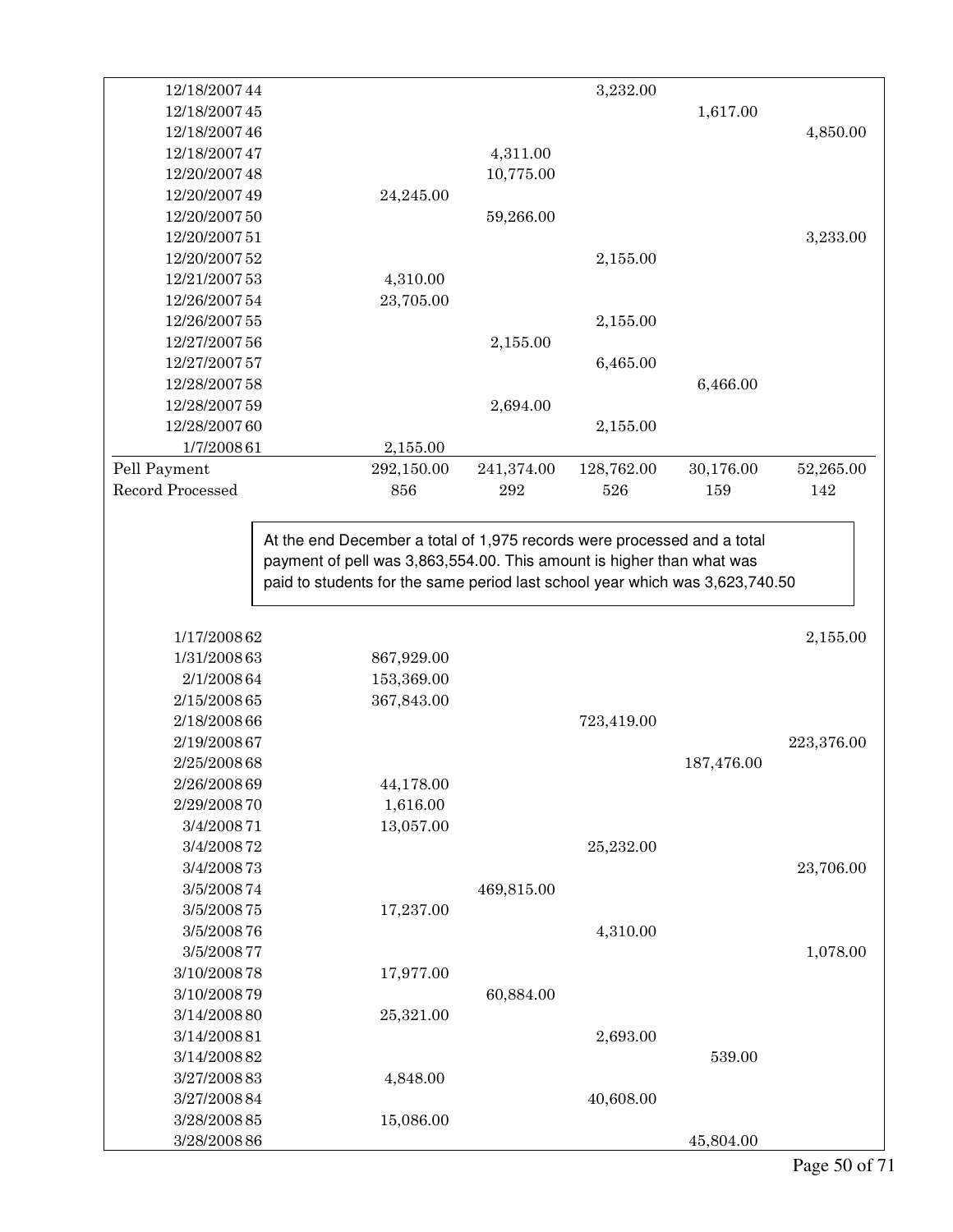| 4/3/2008 87             |                                                                                                                                                                                                                                      | 70,585.00   |            |            |            |
|-------------------------|--------------------------------------------------------------------------------------------------------------------------------------------------------------------------------------------------------------------------------------|-------------|------------|------------|------------|
| 4/3/2008 88             | 8,620.00                                                                                                                                                                                                                             |             |            |            |            |
| 4/3/2008 89             |                                                                                                                                                                                                                                      |             |            |            | 33,945.00  |
| 4/4/2008 90             | 15,085.00                                                                                                                                                                                                                            |             |            |            |            |
| 4/4/2008 91             |                                                                                                                                                                                                                                      |             | 332.00     |            |            |
| 4/10/2008 92            | 4,622.00                                                                                                                                                                                                                             |             |            |            |            |
| 4/10/2008 93            |                                                                                                                                                                                                                                      |             |            |            | 3,772.00   |
| 4/10/2008 94            |                                                                                                                                                                                                                                      |             |            | 5,927.00   |            |
| 4/14/2008 95            | 11,853.00                                                                                                                                                                                                                            |             |            |            |            |
| 4/17/2008 96            |                                                                                                                                                                                                                                      | 13,469.00   |            |            |            |
| 4/17/2008 97            |                                                                                                                                                                                                                                      |             | 26,401.00  |            |            |
| 4/17/2008 98            | 3,772.00                                                                                                                                                                                                                             |             |            |            |            |
| 4/17/2008 99            |                                                                                                                                                                                                                                      |             |            | 2,155.00   |            |
| 4/18/2008 100           |                                                                                                                                                                                                                                      | 13,469.00   |            |            |            |
| 4/22/2008 101           |                                                                                                                                                                                                                                      |             | 2,695.00   |            |            |
| 4/22/2008 102           |                                                                                                                                                                                                                                      |             |            |            | 1,078.00   |
| 4/23/2008 103           |                                                                                                                                                                                                                                      | 38,253.00   |            |            |            |
| 4/23/2008 104           | 1,078.00                                                                                                                                                                                                                             |             |            |            |            |
| 4/23/2008 105           |                                                                                                                                                                                                                                      |             |            |            | 3,233.00   |
| 4/25/2008 106           |                                                                                                                                                                                                                                      | 6,465.00    |            |            |            |
| 4/25/2008 107           |                                                                                                                                                                                                                                      |             |            | 1,615.00   |            |
| 4/25/2008 108           |                                                                                                                                                                                                                                      |             | 8,624.00   |            |            |
| 4/30/2008 109           |                                                                                                                                                                                                                                      | 10,775.00   |            |            |            |
| 5/7/2008 110            |                                                                                                                                                                                                                                      |             | 6,466.00   |            |            |
| 5/7/2008 111            |                                                                                                                                                                                                                                      | 34,482.00   |            |            |            |
| 5/7/2008 112            | 26,400.00                                                                                                                                                                                                                            |             |            |            |            |
| 5/7/2008 113            |                                                                                                                                                                                                                                      |             |            | 538.00     |            |
| 5/13/2008 114           |                                                                                                                                                                                                                                      | 7,543.00    |            |            |            |
| 5/13/2008 115           | 8,620.00                                                                                                                                                                                                                             |             |            |            |            |
| 5/13/2008 116           |                                                                                                                                                                                                                                      |             |            |            | 4,310.00   |
| 5/14/2008 117           |                                                                                                                                                                                                                                      |             |            |            | 4,310.00   |
| 5/16/2008 118           | 6,465.00                                                                                                                                                                                                                             |             |            |            |            |
| Pell Payment            | 1,909,281.00                                                                                                                                                                                                                         | 725,740.00  | 969,542.00 | 244,054.00 | 353,228.00 |
| Record Processed Spring |                                                                                                                                                                                                                                      |             |            |            |            |
|                         |                                                                                                                                                                                                                                      |             |            |            |            |
|                         | At the end of Spring 08 a total of 1,785 records were processed and a total<br>payment of pell was 7,590,067.00. This amount is higher than what was<br>paid to students for the same period last school year which was 7,414,899.50 |             |            |            |            |
|                         |                                                                                                                                                                                                                                      | Summer 2008 |            |            |            |
| 5/20/2008 119           |                                                                                                                                                                                                                                      |             | 6,465.00   |            |            |
| 5/21/2008 120           | 2,155.00                                                                                                                                                                                                                             |             |            |            |            |
| 5/21/2008 121           |                                                                                                                                                                                                                                      |             |            | 4,312.00   |            |
| 5/21/2008 122           |                                                                                                                                                                                                                                      |             | 1,078.00   |            |            |
| 5/22/2008 123           |                                                                                                                                                                                                                                      | 15,088.00   |            |            |            |
| 5/22/2008 124           |                                                                                                                                                                                                                                      |             |            |            | 4,310.00   |
| 5/23/2008 125           |                                                                                                                                                                                                                                      |             |            | 3,773.00   |            |
| 5/29/2008 126           |                                                                                                                                                                                                                                      |             | 539.00     |            |            |
| 6/24/2008 127           | 60,000.00                                                                                                                                                                                                                            |             |            |            |            |
| 6/25/2008 128           |                                                                                                                                                                                                                                      |             | 31,790.00  |            |            |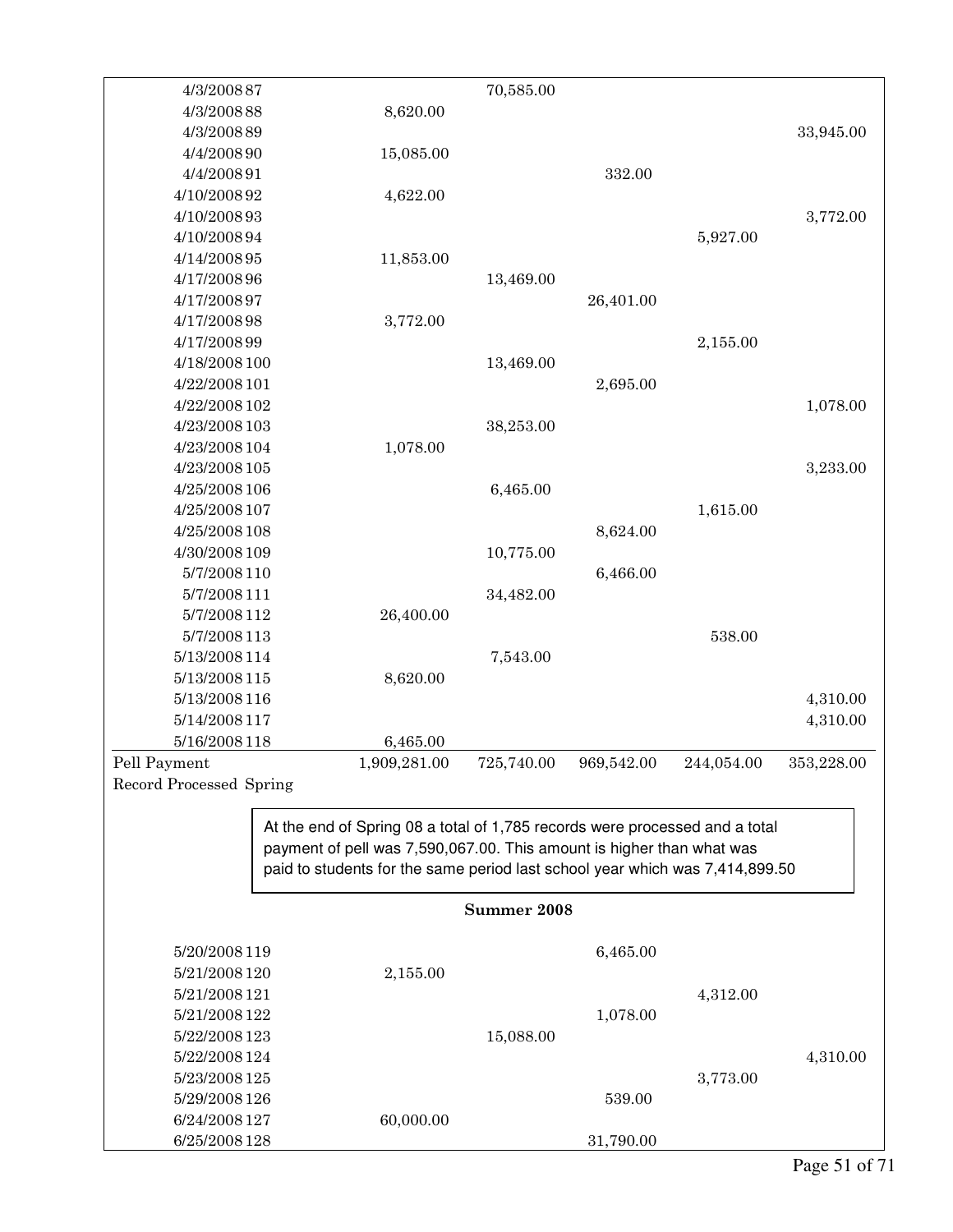| 6/25/2008 129   | 32,982.50               |           |            |           |           |
|-----------------|-------------------------|-----------|------------|-----------|-----------|
| 6/27/2008 130   | 22,099.00               |           |            |           |           |
| 6/27/2008 131   |                         |           | 14,190.00  |           |           |
| 7/2/2008 132    | 24,853.00               |           |            |           |           |
| 7/2/2008 133    |                         |           |            | 31,784.00 |           |
| 7/9/2008 134    | 13,758.00               |           |            |           |           |
| 7/10/2008 135   |                         |           | 5,390.00   |           |           |
| 7/10/2008 136   |                         |           |            |           | 2,155.00  |
| 7/11/2008 137   |                         |           |            | 1,617.00  |           |
| 7/14/2008       | 18,328.00               |           |            |           |           |
| 7/14/2008       |                         |           | 11,858.00  |           |           |
| 7/17/2008       | 15,630.00               |           |            |           |           |
| 7/17/2008       |                         |           |            |           | 37,116.00 |
| 7/17/2008       |                         | 34,489.00 |            |           |           |
| 7/23/2008       |                         |           | 5,357.00   |           |           |
| 7/23/2008       |                         | 10,240.00 |            |           |           |
| 7/23/2008       |                         |           |            | 7,540.00  |           |
| 7/28/2008       |                         |           |            |           | 54,977.00 |
|                 |                         | 18,860    |            |           |           |
| Pell Payment    | 189,805.50              | 76,677.00 | 76,667.00  | 49,026.00 | 98,558.00 |
| Unduplicated    |                         |           |            |           |           |
| count of record |                         |           |            |           |           |
| processed       |                         |           |            |           |           |
|                 |                         |           |            |           |           |
| 9/12/20061      |                         |           |            |           |           |
| 9/15/20062      | 205,896.00              |           |            |           |           |
| 9/20/20063      | 90,113.00<br>115,426.50 |           |            |           |           |
| 9/25/20064      | 49,338.00               |           |            |           |           |
|                 |                         |           |            |           |           |
| 9/25/20065      |                         | 56,701.00 |            |           |           |
| 9/28/20066      | 79,913.00               |           |            |           |           |
|                 | 540,686.50              | 56,701.00 |            |           |           |
|                 |                         |           |            |           |           |
| 10/2/20067      | 91,471.00               |           |            |           |           |
| 10/9/20068      | 45,538.00               |           |            |           |           |
| 10/9/20069      |                         |           |            | 32,909.00 |           |
| 10/10/2006 10   | 63,109.00               |           |            |           |           |
| 10/13/2006 11   |                         |           | 110,871.00 |           |           |
| 10/16/2006 12   |                         |           | 228,312.00 |           |           |
| 10/16/2006 13   | 37,970.00               |           |            |           |           |
| 10/16/2006 14   |                         | 61,260.00 |            |           |           |
| 10/17/2006 15   |                         |           | 56,202.00  |           |           |
| 10/20/2006 16   |                         |           | 167,298.00 |           |           |
| 10/25/2006 17   | 63,286.00               |           |            |           |           |
| 10/26/2006 18   | 38,984.00               |           |            |           |           |
| 10/29/2006 19   | 66,503.00               |           |            |           |           |
|                 |                         |           |            |           |           |
| 10/31/2006 20   |                         | 61,257.00 |            |           |           |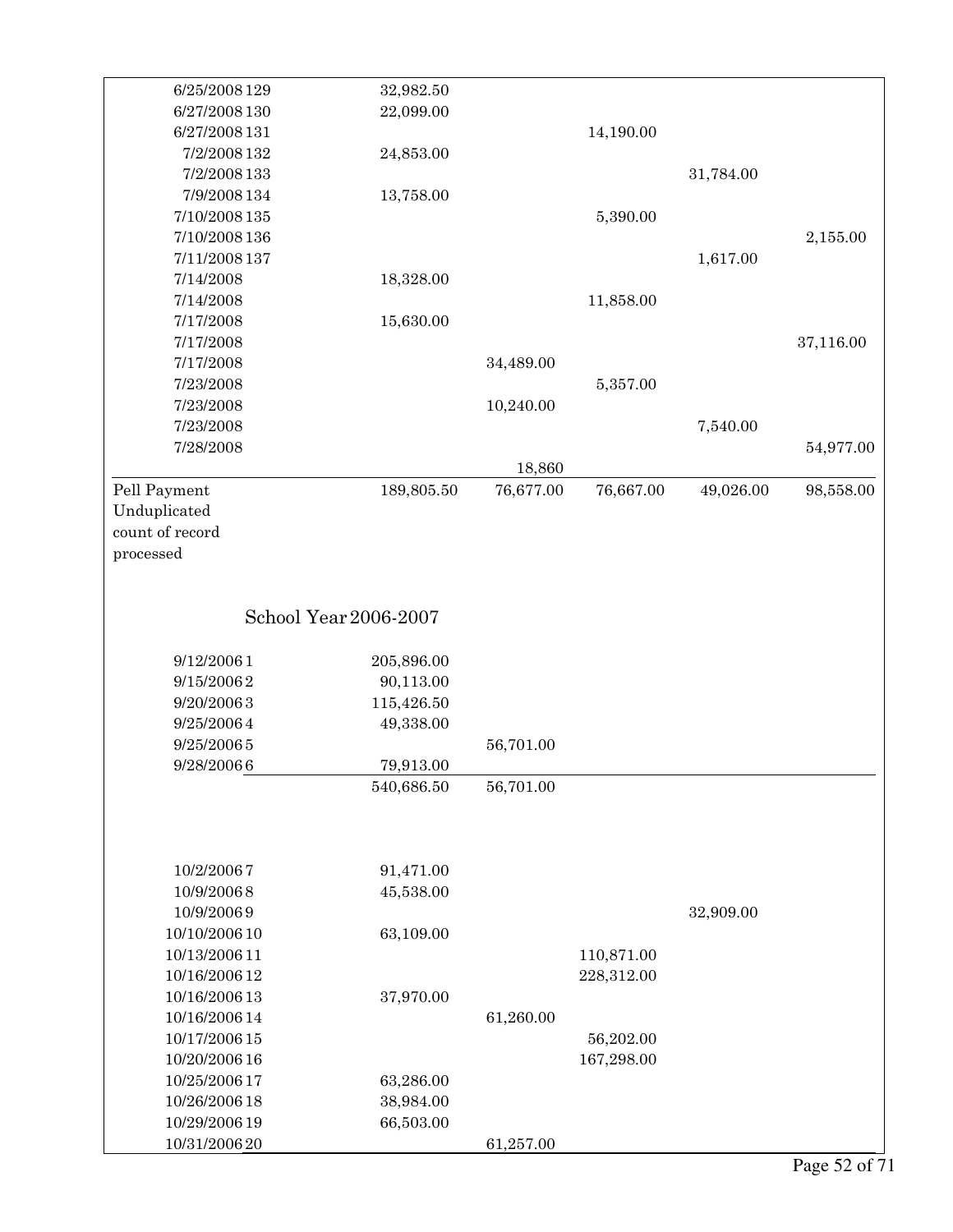| 406,861.00<br>122,517.00<br>562,683.00                | 32,909.00                             |
|-------------------------------------------------------|---------------------------------------|
|                                                       |                                       |
|                                                       |                                       |
| 11/1/2006 21<br>27,338.00                             |                                       |
| 11/2/2006 22<br>84,678.00                             |                                       |
| 11/2/2006 23                                          | 129,231.00                            |
| 11/6/2006 24                                          | 70,888.00                             |
| 11/6/2006 25<br>104,014.00                            |                                       |
| 11/7/2006 26                                          | 12,150.00                             |
| 11/7/2006 27<br>16,707.00                             |                                       |
| 11/7/2006 28                                          | 48,103.00                             |
| 11/13/2006 29<br>3,544.00                             |                                       |
| 11/16/2006 30<br>87,584.00                            |                                       |
| 11/16/2006 31<br>38,546.00                            |                                       |
| 11/21/2006 32<br>68,851.00                            |                                       |
| 11/21/2006 33<br>115,407.00                           |                                       |
| 11/21/2006 34                                         | 49,617.00                             |
| 11/23/2006 35<br>10,634.00                            |                                       |
| 11/23/2006 36                                         | 20,760.00                             |
| 11/28/2006 37<br>34,934.00                            |                                       |
| 8,713.00<br>11/28/2006 38                             |                                       |
| 11/28/2006 39<br>3,544.00                             |                                       |
| 11/28/2006 40<br>313,207.00<br>3,544.00<br>287,743.00 | 40,505.00<br>139,751.00<br>231,503.00 |
|                                                       |                                       |
|                                                       |                                       |
|                                                       |                                       |
|                                                       |                                       |
| 12/4/2006 41<br>88,920.00                             |                                       |
| 12/4/2006 42<br>20,756.00                             |                                       |
| 12/4/2006 43                                          | 3,545.00                              |
| 12/4/2006 44<br>111,377.00                            |                                       |
| 12/6/2006 45<br>18,708.00                             |                                       |
| 12/6/2006 46                                          | 2,025.00                              |
| 12/6/2006 47<br>182,252.00                            |                                       |
| 12/6/2006 48<br>2,531.00<br>12/7/2006 49              |                                       |
| 32,909.00<br>12/7/2006 50<br>65,307.00                |                                       |
| 12/7/2006 51<br>5,063.00                              |                                       |
| 12/13/2006 52                                         | 68,281.00                             |
| 12/13/2006 53<br>42,528.00                            |                                       |
| 12/13/2006 54<br>86,953.00                            |                                       |
| 12/13/2006 55                                         | 24,303.00                             |
| 12/13/2006 56<br>4,051.00                             |                                       |
| 39,997.00<br>12/21/2006 57                            |                                       |
| 13,670.00<br>12/21/2006 58                            |                                       |
| 12/21/2006 59<br>4,050.00                             |                                       |
| 12/29/2006 60<br>32,908.00                            |                                       |
| 12/29/2006 61<br>30,377.00                            |                                       |
| 12/29/2006 62                                         | 6,075.00                              |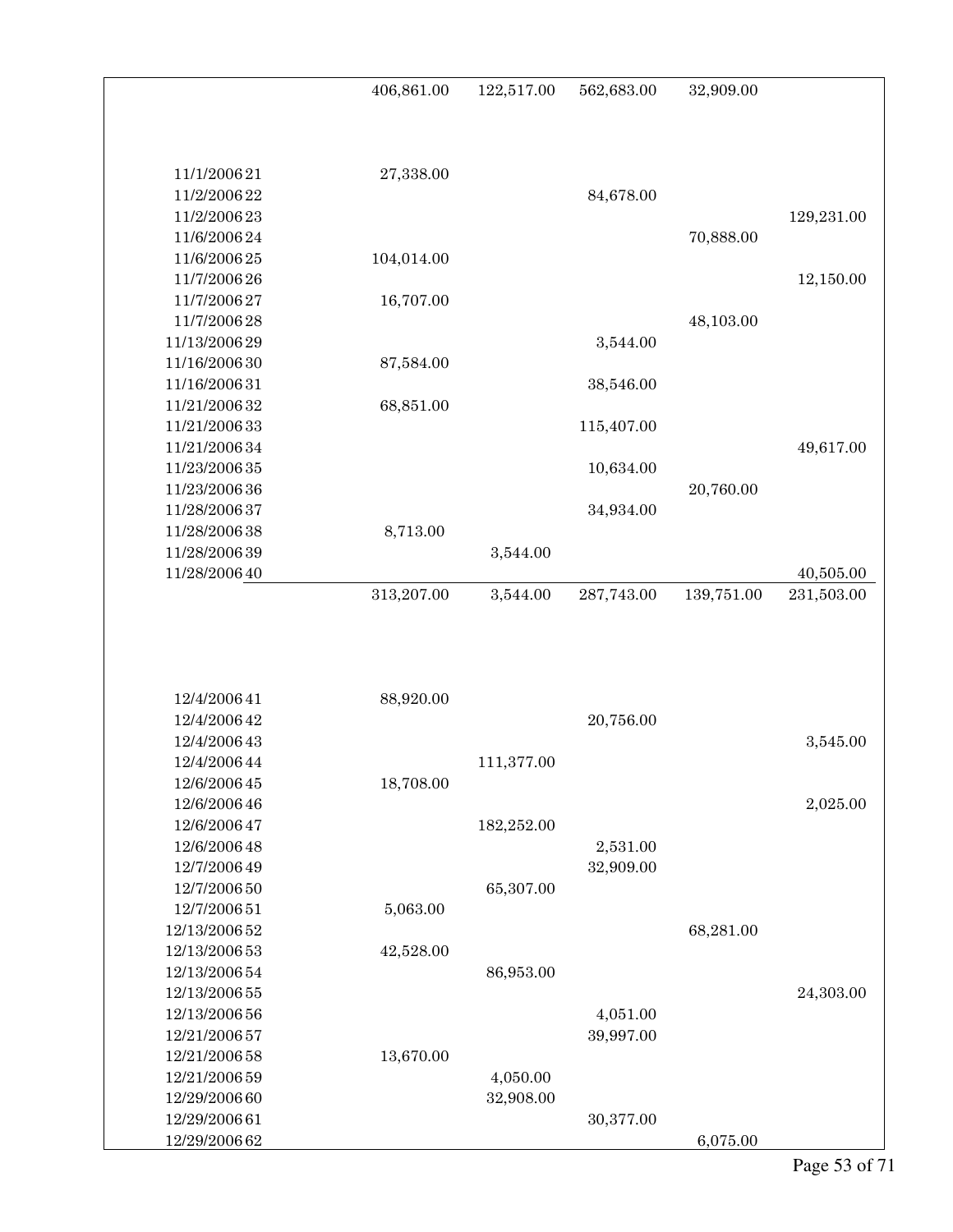| 12/29/2006 63       | 1,013.00   |            |            |            |            |
|---------------------|------------|------------|------------|------------|------------|
| 12/29/2006 64       |            | 3,544.00   |            |            |            |
| 1/3/2007 65         |            | 15,254.00  |            |            |            |
| 1/3/2007 66         | 19,238.00  |            |            |            |            |
|                     | 189,140.00 | 501,645.00 | 130,621.00 | 74,356.00  | 29,873.00  |
|                     |            |            |            |            |            |
|                     |            |            |            |            |            |
|                     |            |            |            |            |            |
|                     |            |            |            |            |            |
|                     |            |            |            |            |            |
| 1/26/2007 34Adjust. |            |            |            |            | 506.00     |
| 2/13/2007 67        | 663,261.00 |            |            |            |            |
| 2/14/2007 68        |            |            |            | 147,761.00 |            |
| 2/16/2007 69        | 384,456.00 |            |            |            |            |
| 2/26/2007 70        | 137,504.00 |            |            |            |            |
| 3/6/2007 71         |            | 572,580.00 |            |            |            |
| 3/9/2007 72         |            |            | 623,504.00 |            |            |
| 3/12/2007 73        | 39,994.00  |            |            |            |            |
| 3/13/2007 74        |            |            |            |            | 221,748.00 |
| 3/14/2007 75        | 92,645.00  |            |            |            |            |
| 3/14/2007 76        |            |            | 15,824.00  |            |            |
| 3/23/2007 77        | 4,557.00   |            |            |            |            |
| 3/23/2007 78        |            |            | 27,019.00  |            |            |
| 3/26/2007 79        |            | 74,419.00  |            |            |            |
| 3/26/200780         |            |            | 24,807.00  |            |            |
| 3/29/2007 81        | 32,905.00  |            |            |            |            |
| 3/29/2007 82        |            | 55,688.00  |            |            |            |
| 3/29/2007 83        |            |            | 20,250.00  |            |            |
| 3/29/200784         |            |            |            |            |            |
|                     | 1,519.00   |            | 31,894.00  |            |            |
| 4/4/200785          |            |            |            |            |            |
| 4/4/198786          | 5,062.00   |            |            |            |            |
| 4/9/2007 87         | 4,050.00   |            |            |            |            |
| 4/11/2007 88        |            |            |            | 9,620.00   |            |
| 4/11/2007 89        |            |            |            |            | 30,380.00  |
| 4/11/2007 90        |            |            | 20,253.00  |            |            |
| 4/12/2007 91        | 29,364.00  |            |            |            |            |
| 4/17/2007 92        | 21,089.00  |            |            |            |            |
| 4/17/2007 93        |            | 102,772.00 |            |            |            |
| 4/19/2007 94        |            |            | 6,581.00   |            |            |
| 4/23/2007 95        |            |            |            |            | 57,725.00  |
| 4/23/200796         |            |            |            | 13,164.00  |            |
| 4/23/2007 97        |            |            | 5,569.00   |            |            |
| 4/23/200798         | 38,708.00  |            |            |            |            |
| 4/25/200799         |            | 31,896.00  |            |            |            |
| 4/26/2007 100       | 8,100.00   |            |            |            |            |
| 4/26/2007 101       |            |            | 3,543.00   |            |            |
| 4/26/2007 102       |            |            |            |            | 6,078.00   |
| 5/1/2007 103        |            |            |            | 30,848.00  |            |
| 5/1/2007 104        |            | 22,782.00  |            |            |            |
| 5/1/2007 105        |            |            |            |            | 11,138.00  |
| 5/1/2007 106        | 5,063.00   |            |            |            |            |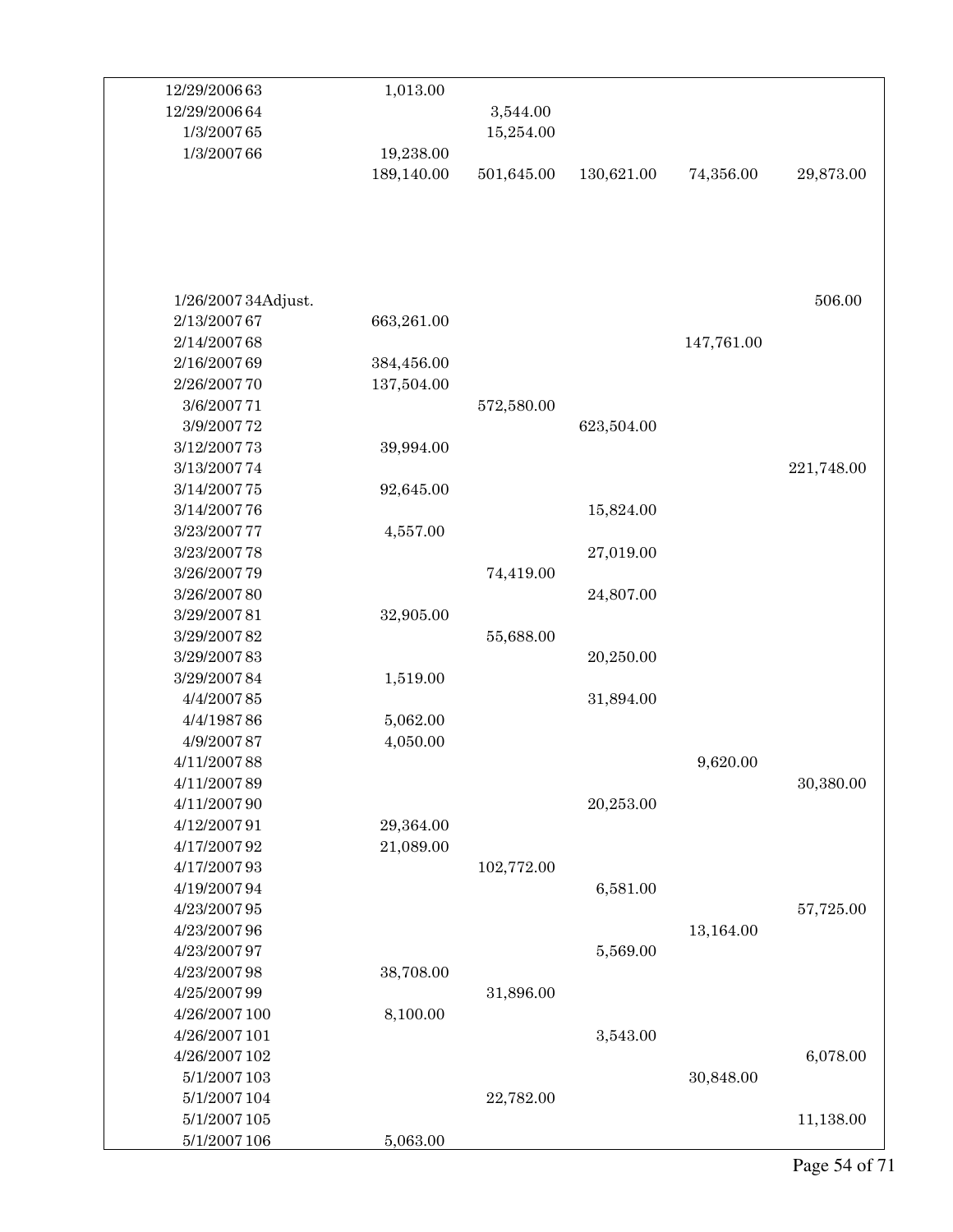| 5/1/2007 107                   |              |              | 3,543.00    |            |            |
|--------------------------------|--------------|--------------|-------------|------------|------------|
| 5/3/2007 108                   |              | 15,605.00    |             |            |            |
| 5/3/2007 109                   |              |              |             | 5,270.00   |            |
| 5/8/2007 110                   | 8,100.00     |              |             |            |            |
| 5/8/2007 111                   |              |              |             | 6,583.00   |            |
| 5/8/2007 112                   |              | 28,351.00    |             |            |            |
| 5/8/2007 113                   |              |              |             |            | 2,025.00   |
| 5/8/2007 114                   |              |              | 3,544.00    |            |            |
| 5/14/2007 115                  |              |              |             | 6,582.00   |            |
| 5/16/2007 116                  |              | 48,096.00    |             |            |            |
| 5/16/2007 117                  |              |              |             |            | 8,101.00   |
| 5/16/2007 118                  | 18,733.00    |              |             |            |            |
| 5/18/2007 119                  |              | 54,677.00    |             |            |            |
| 5/18/2007 120                  |              |              |             | 21,266.00  |            |
| 5/18/2007 121                  |              |              |             |            | 2,025.00   |
| 5/18/2007 122                  |              |              | 2,025.00    |            |            |
| 5/21/2007 123                  |              | 30,375.00    |             |            |            |
| 5/23/2007 124                  |              |              |             | 19,239.00  |            |
| 5/23/2007 125                  | 4,050.00     |              |             |            |            |
| 5/23/2007 126                  |              |              | 19,239.00   |            |            |
| 5/30/2007 127                  |              |              | 5,063.00    |            |            |
|                                | 1,499,160.00 | 1,037,241.00 | 812,658.00  | 260,333.00 | 339,726.00 |
|                                |              |              |             |            |            |
|                                |              |              |             |            |            |
|                                |              |              | Summer 2007 |            |            |
| 5/30/2007 128                  |              |              |             | 2,025.00   |            |
| 6/5/2007 129                   |              | 26,832.00    |             |            |            |
| 6/5/2007 130                   | 2,531.00     |              |             |            |            |
| 6/5/2007 131                   |              |              |             | 1,519.00   |            |
| 6/14/2007 132                  |              | 7,088.00     |             |            |            |
| 7/2/2007 133                   |              |              | 29,571.00   |            |            |
| 7/5/2007 134                   |              |              |             | 27,834.00  |            |
| 7/9/2007 135                   | 86,376.00    |              |             |            |            |
| 7/9/2007 136                   |              |              |             |            | 40,016.00  |
| 7/9/2007 137                   |              |              |             | 30,877.00  |            |
| 7/17/2007 138                  |              |              |             |            | 36,467.00  |
| 7/23/2007 139                  | 12,487.00    |              |             |            |            |
| 7/23/2007 140                  |              |              |             | 7,087.00   |            |
| 7/23/2007 141<br>7/23/2007 142 |              |              | 4,052.00    |            | 4,558.00   |
| 7/24/2007 143                  |              | 95,682.00    |             |            |            |
| 7/26/2007 144                  |              |              | 3,038.00    |            |            |
| 7/31/2007 145                  |              |              |             | 506.00     |            |
|                                | 101,394.00   | 129,602.00   | 36,661.00   | 69,848.00  | 81,041.00  |
|                                |              |              |             |            |            |
|                                |              |              |             |            |            |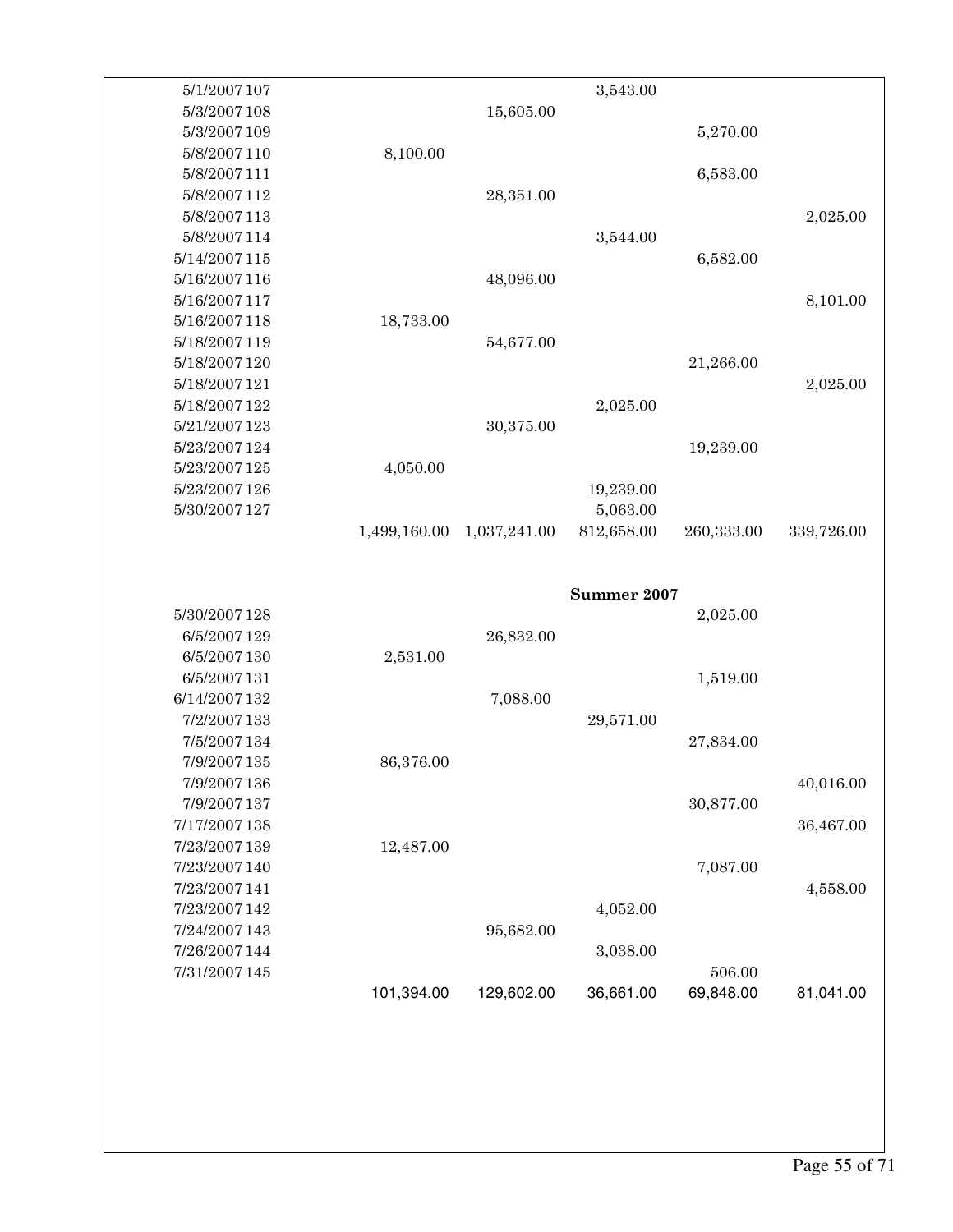*1a: Use of Results to Improve Unit Services:* 

**Second Means of Assessment for Evaluation Question Identified Above (from your approved assessment plan):**  *1b. Means of Unit Assessment & Criteria for Success*:

*1b. Summary of Assessment Data Collected:* 

*1b: Use of Results to Improve Unit Services:* 

**Third Means of Assessment for Evaluation Question Identified Above (from your approved assessment plan):**  *1c. Means of Unit Assessment & Criteria for Success*:

*1c. Summary of Assessment Data Collected:* 

*1c: Use of Results to Improve Unit Services:* 

#### **Administrative and Support Units Assessment Plan**

### **Article III. Financial Aid Office**

- **( ) Formative Assessment**
- (a) Summative Assessment Date Submitted

**Unit/Office/Program Assessment Period Covered** 

#### **Institutional Mission/Strategic Goal:**

**Mission**: Historically diverse, uniquely Micronesian and globally connected, the College of Micronesia-FSM is a continuously improving and student centered institute of higher education. The college is committed to assisting in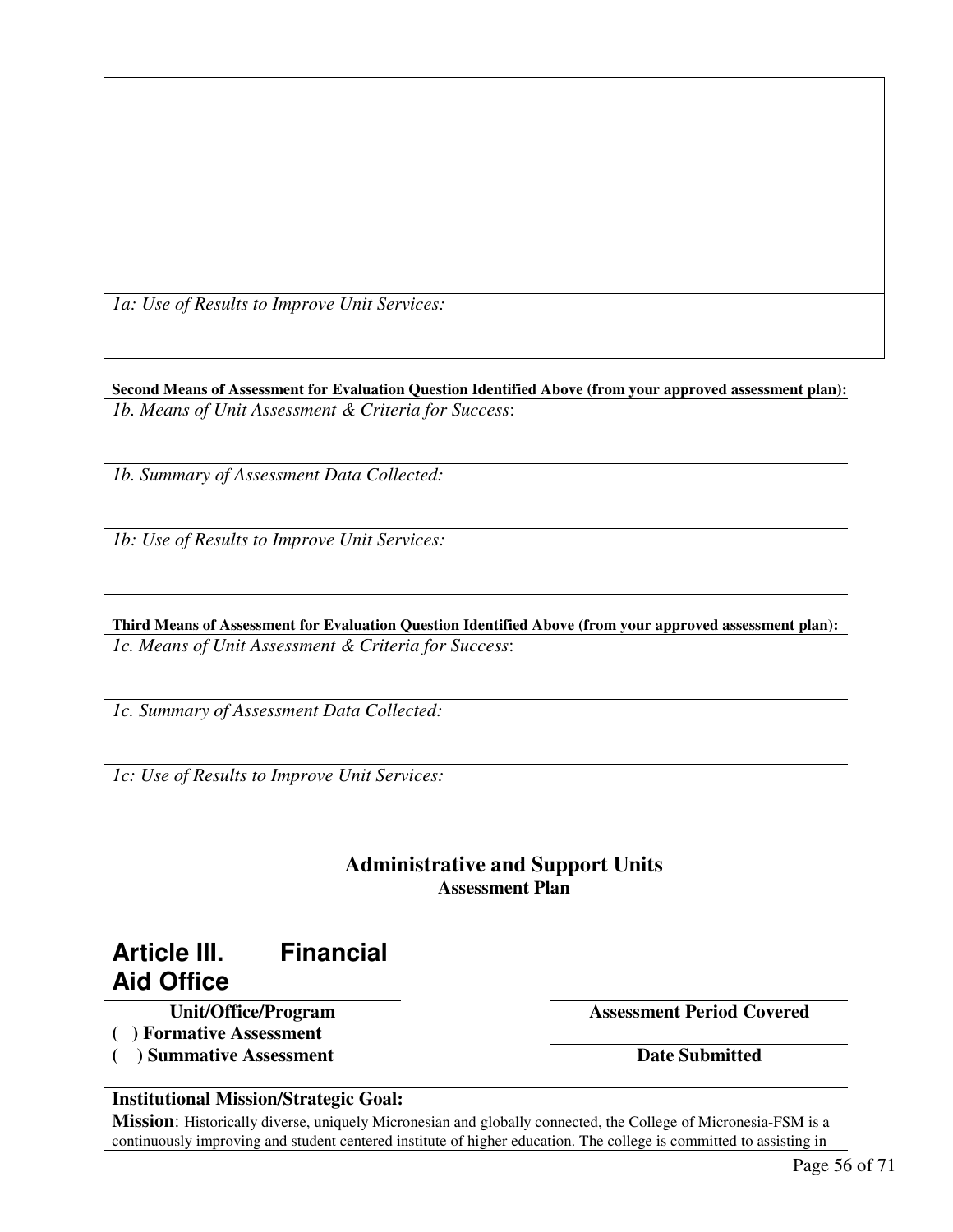the development of the Federated States of Micronesia by providing academic, career and technical educational opportunities for student learning.

**Strategic Goal (***which strategic goal(s) most support the services being provided***)**: Goal #2 Provide institutional support to foster student success and satisfaction.

**Administrative Unit/Program Mission Statement :** COM-FSM Financial Aid Office supports the mission statement of the College and the Student Services. The primary mission of the Financial Aid Office is to administer all financial aid programs, federal or local in compliance with applicable law and regulations and maintaining integrity, accuracy and timeliness in the delivery of financial assistance to all students admitted to COM-FSM,

#### **Administrative Unite/Program Objectives:**

**Objective 1:** Provide accurate financial aid information to students and parents in a timely way so they can plan for a college education.

**Objective 2:** To process all financial aid documents in a timely way

**Objective 3**: Provide training to all financial aid personnel on all campuses to ensure accurate processing of financial aid documents

**Objective 4:** Provide training to students and parents t o assist them in submitting accurate and complete forms

| <b>Evaluation questions</b>         | Data sources               | <b>Sampling</b> | <b>Analysis</b>          |
|-------------------------------------|----------------------------|-----------------|--------------------------|
| 1. Did Financial Aid Office process | Financial<br>$\bullet$     | All awards      | Descriptive<br>$\bullet$ |
| student financial aid awards in a   | statements                 | for SY 2005     | statistics               |
| timely manner?                      | from                       | $-2006$         |                          |
|                                     | students $\&$              |                 | Content<br>$\bullet$     |
|                                     | parents                    |                 | statistics               |
|                                     | Personal<br>$\bullet$      |                 |                          |
|                                     | documents                  |                 |                          |
|                                     | needed for                 |                 |                          |
|                                     | awards                     |                 |                          |
|                                     | Institutional<br>$\bullet$ |                 |                          |
|                                     | financial                  |                 |                          |
|                                     | aid form                   |                 |                          |
|                                     | <b>US FAFSA</b>            |                 |                          |
|                                     | Policies &                 |                 |                          |
|                                     | procedures                 |                 |                          |
|                                     | OAR grade<br>٠             |                 |                          |
|                                     | records                    |                 |                          |
|                                     | Enrollment                 |                 |                          |
|                                     | lists                      |                 |                          |
|                                     | Student<br>$\bullet$       |                 |                          |
|                                     | change                     |                 |                          |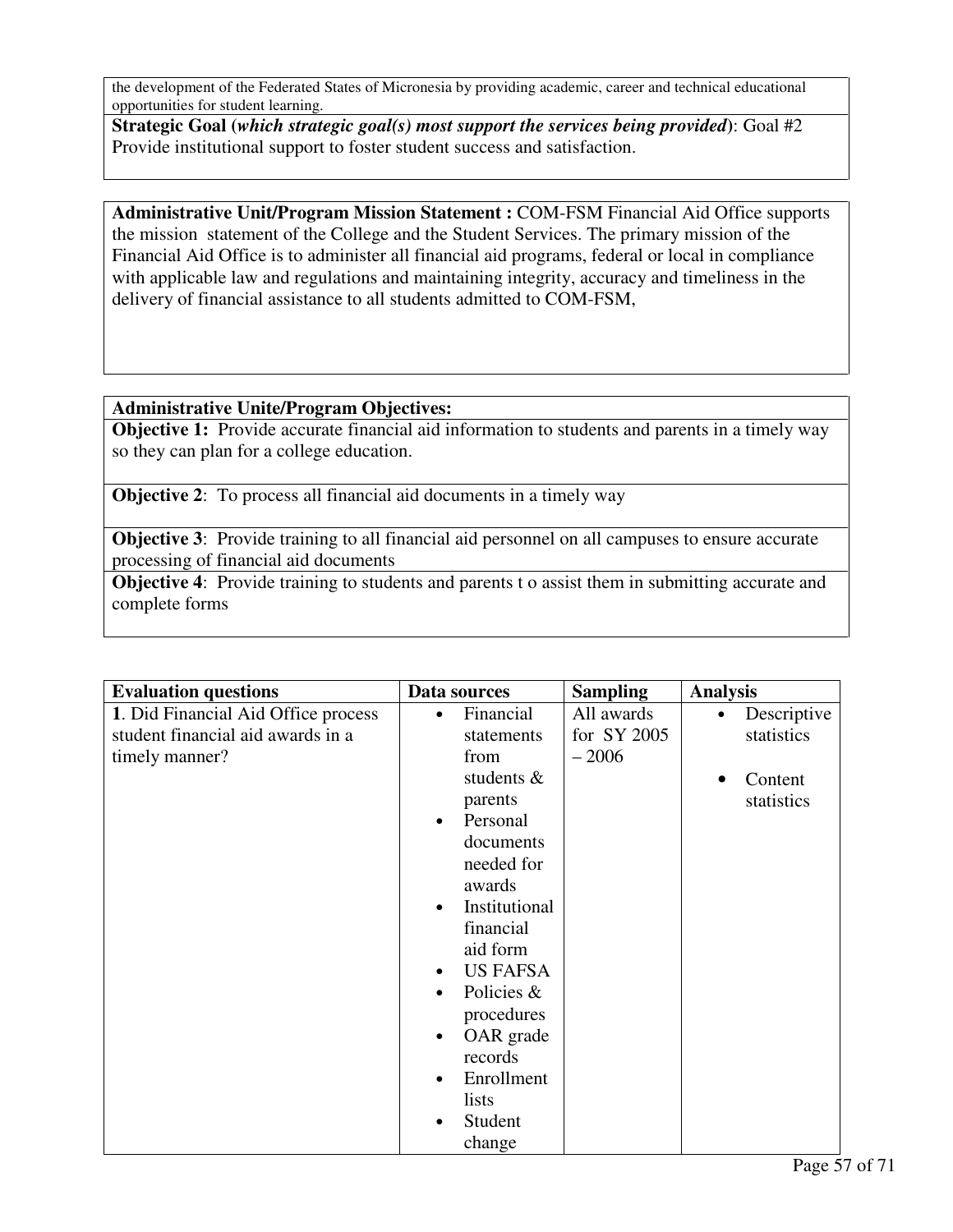| <b>Evaluation questions</b>                                                                                                 | Data sources                                                                                                                                                                                                                 | <b>Sampling</b>                                  | <b>Analysis</b>                                                               |
|-----------------------------------------------------------------------------------------------------------------------------|------------------------------------------------------------------------------------------------------------------------------------------------------------------------------------------------------------------------------|--------------------------------------------------|-------------------------------------------------------------------------------|
| 2. What is the level of satisfaction<br>of student, faculty, staff and<br>community of Financial<br>Aid office<br>services? | information<br>Letters of<br>acceptance<br>Registration<br>$\bullet$<br>$\&$<br>orientation<br>survey<br>Counter<br>$\bullet$<br>services<br>customer<br>survey<br>Focus<br>group<br><b>CWS</b><br>survey both<br>students & | All<br>$\bullet$<br>Focus<br>group<br>sampl<br>e | Descriptive<br>$\bullet$<br><b>Statistics</b><br>Content<br><b>Statistics</b> |
| 3. Do Financial Aid Office staff have<br>the technical skills to process awards<br>in a timely manner?                      | employers<br>Training<br>$\bullet$<br>log(in)<br>house,<br>travel, web<br>based, etc.)<br>Satisfaction<br>survey                                                                                                             | All                                              | Descriptive<br>$\bullet$<br><b>Statistics</b><br>Content<br><b>Statistics</b> |
| 4. Did Financial Aid Office maintain<br>accurate student records?                                                           | <b>FAO</b><br>$\bullet$<br>records<br><b>OAR</b><br>$\bullet$<br>records<br><b>Business</b><br>Office<br>reports                                                                                                             | All records<br>SY 2005-<br>2006                  | Descriptive<br>statistics                                                     |

#### **Timeline**

| <b>Activity</b>                                             | Who is                  | Date           |
|-------------------------------------------------------------|-------------------------|----------------|
|                                                             | <b>Responsible?</b>     |                |
| Provide COM-FSM financial aid documents on the              | <b>FAO</b> and IT staff | On-going       |
| college website                                             |                         |                |
| Make available FAO documents at all FAO Offices   FAO staff |                         | COM-FSM system |
| of the COM-FSM                                              |                         | wide           |
| Conduct one FAFSA on the Web training to high               | FAO staff, High         | March of every |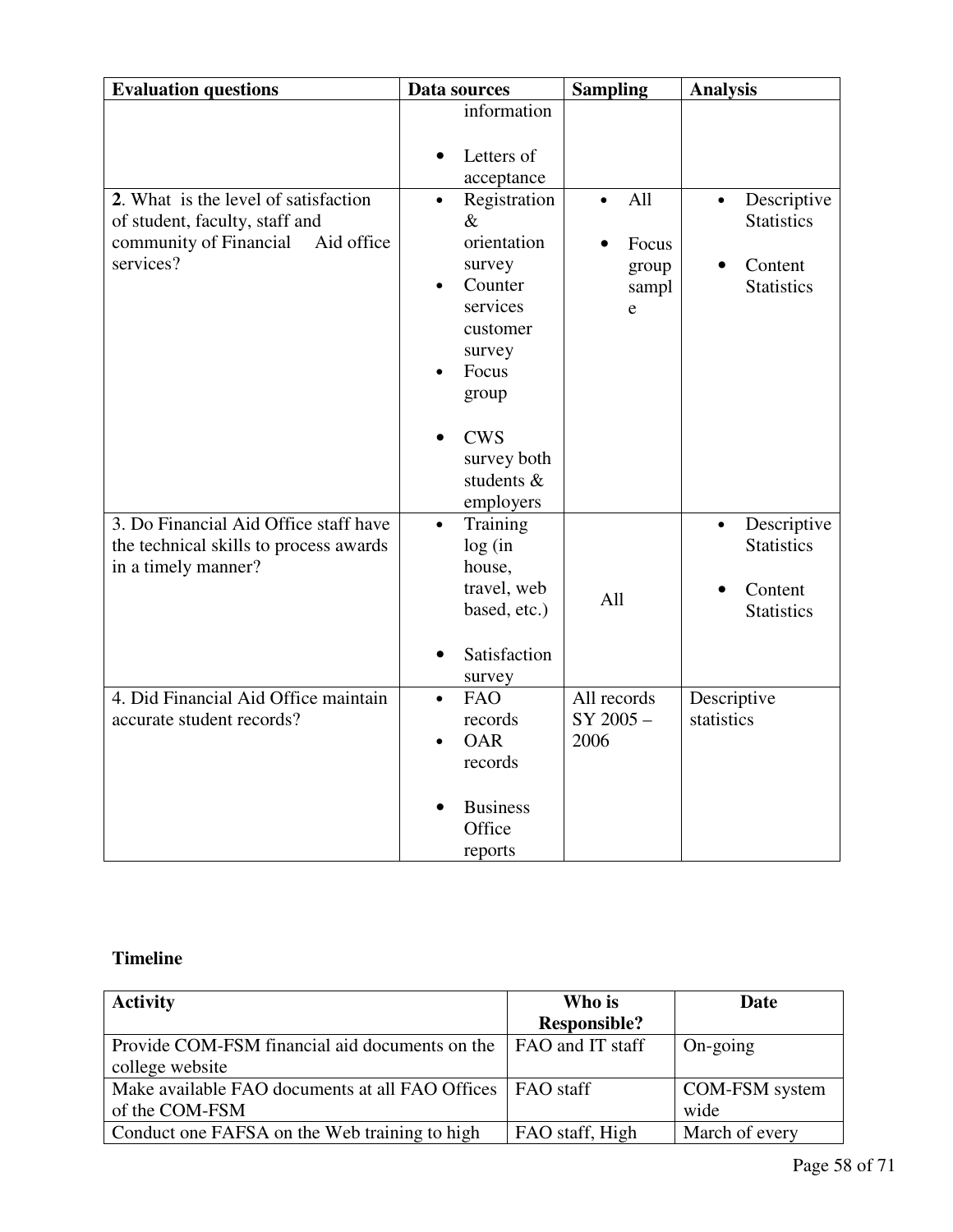| counselors | School counselors | year |
|------------|-------------------|------|
|            |                   |      |
|            |                   |      |
|            |                   |      |
|            |                   |      |

**Comments:**

#### **Administrative and Support Units Assessment Report**

(Trio) Student Support Services Program Academic Year 2007-2008

**Unit/Office/Program Assessment Period Covered ( ) Formative Assessment** 

(x) Summative Assessment Date Submitted

#### **Administrative Evaluation Question (Use a different form for each evaluation question):**

*Has SSSP screen, select, and identify 160 eligible participants, and assess the need for academic support services upon Fall semester 2007?*

#### **First Means of Assessment for Evaluation Question Identified Above (from your approved assessment plan):**

*1a. Means of Unit Assessment & Criteria for Success*: *Application Form & Screening Tool An application form and Selection Tool is used to determine that at least 67% of participants to be low-income & first generation, and remaining 33% to be either low-income, first generation, or low-income with disabilities. These tools also use for providing the demographic data on the 160 students served by the program.* 

*1a. Summary of Assessment Data Collected: The use of application form and screening criteria provided the necessary information to determine the eligibility of students enrolling into the SSS program. There were128 applications received and processed by the end of August 2007:* 

- *a. Of the 128 applications submitted 114 met the eligibility requirements while 14 did not.*
- *b. Due to limited space in the program, 45 were placed on Waiting List.*
- *c. Of the total 160 eligible current and new participants; 138/86% are Low-income & first generation while 22/14% were low-income, first gener/disability*
- *d. Demographic: students from Chuuk State= 29, Pohnpei State=98, Kosrae State=10, Yap State=23, Gender: Female=93, Male=67 Class Level: Freshmen= 113, Sophomore=47*

*1a: Use of Results to Improve Unit Services:* 

*--Plans to improve the processes of dissemination about the program and recruitment processes to attract more participation of students from the other respective states of Chuuk, Kosrae & Yap. --Redesigned current plan to increase enrollment of students with either low-income, first generation, or low-income with disability challenges* 

#### **Second Means of Assessment for Evaluation Question Identified Above (from your approved assessment plan):**

*1b. Means of Unit Assessment & Criteria for Success*: *The Needs Assessment Survey* is designed to assess the need for the academic support services of 100 percent of the (160) participants within 30 days of their acceptance into the program. The Needs Assessment Survey tool is the one used for this process and NOT the *Individual Action Plan mentioned in the Assessment Plan.*

*1b. Summary of Assessment Data Collected: The Needs Assessment Survey assessed the students' need for academic support. The survey has 5 sections:* **Section I-Academic** *Needs shows that 136/85% of students need academic support in improving study skills, 135/84% -in counseling/academic advising on educational plans, & 133/83% - in obtaining tutorial assistance. And, 95/59% of students showed the least of academic need is in the area of learning*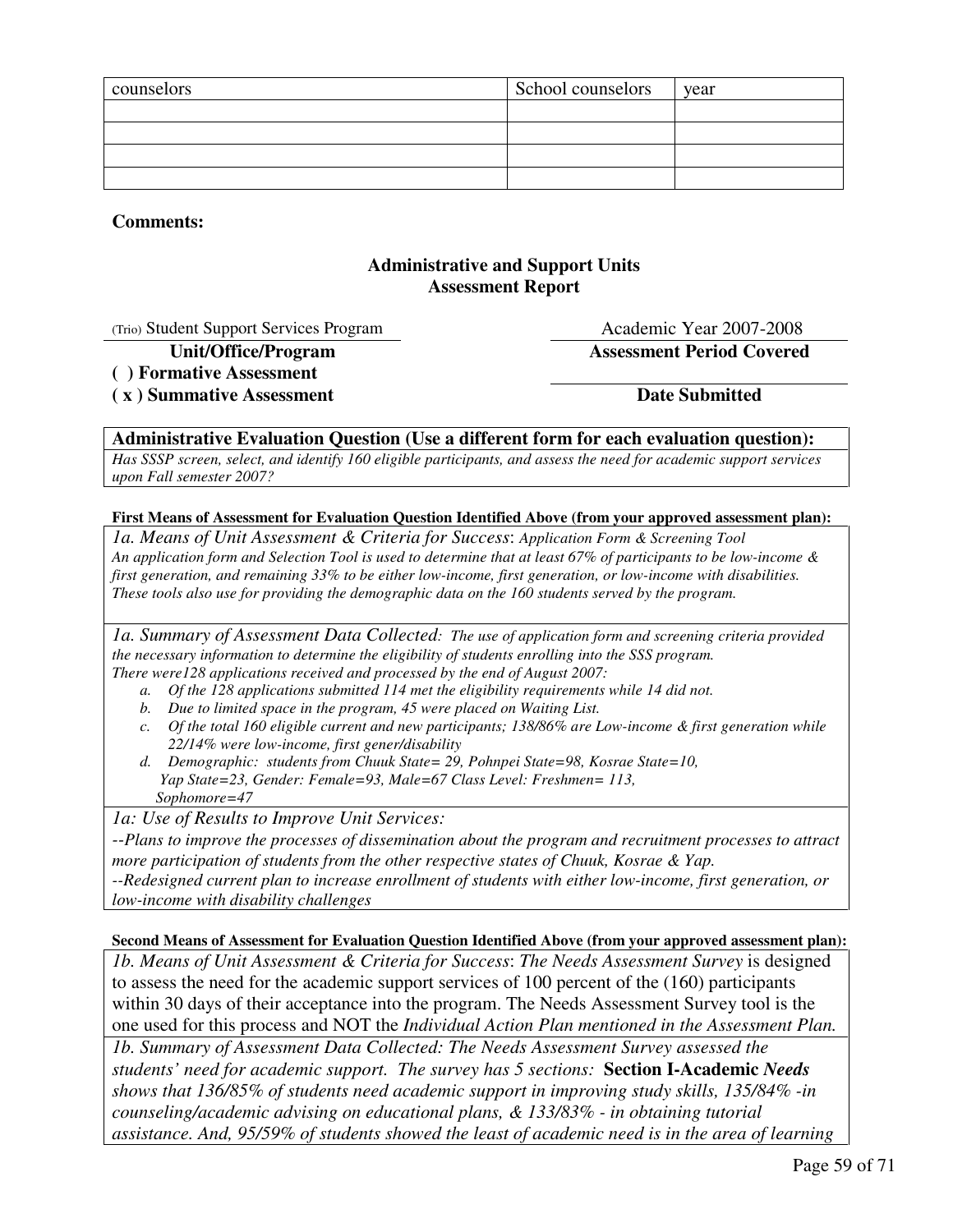*how to use or improve library skills and 51/32% of students in getting oriented to the campus.*  **Section II-Financial Needs –** *shows that 156/91% need more information about financial aid and other scholarships; 125/78% need assistance when applying for financial aid; and 123/77% need to learn how to budget and spend money wisely.* 

**Section III – Career Planning Needs –** *shows that 135/84% of students need assistance in developing job seeking skills such as job interview & resume writing; 123/77% need help in identifying career areas which fit their skills, abilities and interests; 99/62% - need help in clarifying their life & career goals.* 

**Section IV – Personal Needs –** *123/77% shows the need for learning how to better decisions and improving problem solving skills; 114/71% need help in developing and demonstrating positive attitudes and self confidence; 104/65% in handling stress and anxiety; and the least personal need shows 98/61% - joining campus clubs/organizations.* 

**Section V – Accommodation for Disability Needs -** *none*

*1b: Use of Results to Improve Unit Services:* 

*-Plans to continue to provide quality academic support services.* 

*-Plans to increase academic workshops specifically on Stress, Anxiety & Attitude*

*-Plans to increase from 2 to 4 Study Skills workshop per semester.* 

*-Plans to improve the process of helping students clarifying career goals early on in their first year of college.* 

#### **Third Means of Assessment for Evaluation Question Identified Above (from your approved assessment plan):**

*1c. Means of Unit Assessment & Criteria for Success*: *Interview Question Tool* – --*The implementation of this new tool began Fall 2007, and this tool is administered during the intake process which entails the following: a) a set of questions are given to incoming students upon enrolling into the program; b) responses and comments by students show the intent and interest for participating in the program; c) This interview process address all component of the program therefore involves all SSSP staff members: Director, Academic and Financial Aid Counselors, Mentoring Specialist, and Administrative Assistant; d) two specific questions on weaknesses & strengths asking subject matters.* 

*--The interview process also serves as mechanism to identify the academic and personal weaknesses and strengths of students prior to acceptance into the program.* 

*1c. Summary of Assessment Data Collected:* 

There were 78 eligible students that went through the interview process and 100% expressed their need and interest for enrolling into this program. Generally, the outcome showed a satisfactory rating on all the questions. Of the 78, the table below shows the number of those students with weaknesses in general Math and English, but the rest is with various subject areas.

| <b>Gender</b> | <b>Weakness in Mathematics</b> | <b>Weakness in English</b> |
|---------------|--------------------------------|----------------------------|
|               | (general)                      | (writing/comprehension)    |
| Female        | $24/31\%$                      | $22/43\%$                  |
| <b>Male</b>   | $12/15\%$                      | $16/21\%$                  |

*1c: Use of Results to Improve Unit Services:* 

--Plans to continue providing tutoring sessions, counseling and advising, and mentoring. --Plans to devise a better tool to use for monitoring and tracking the students' progress to improve the retention and graduation rate of the above students.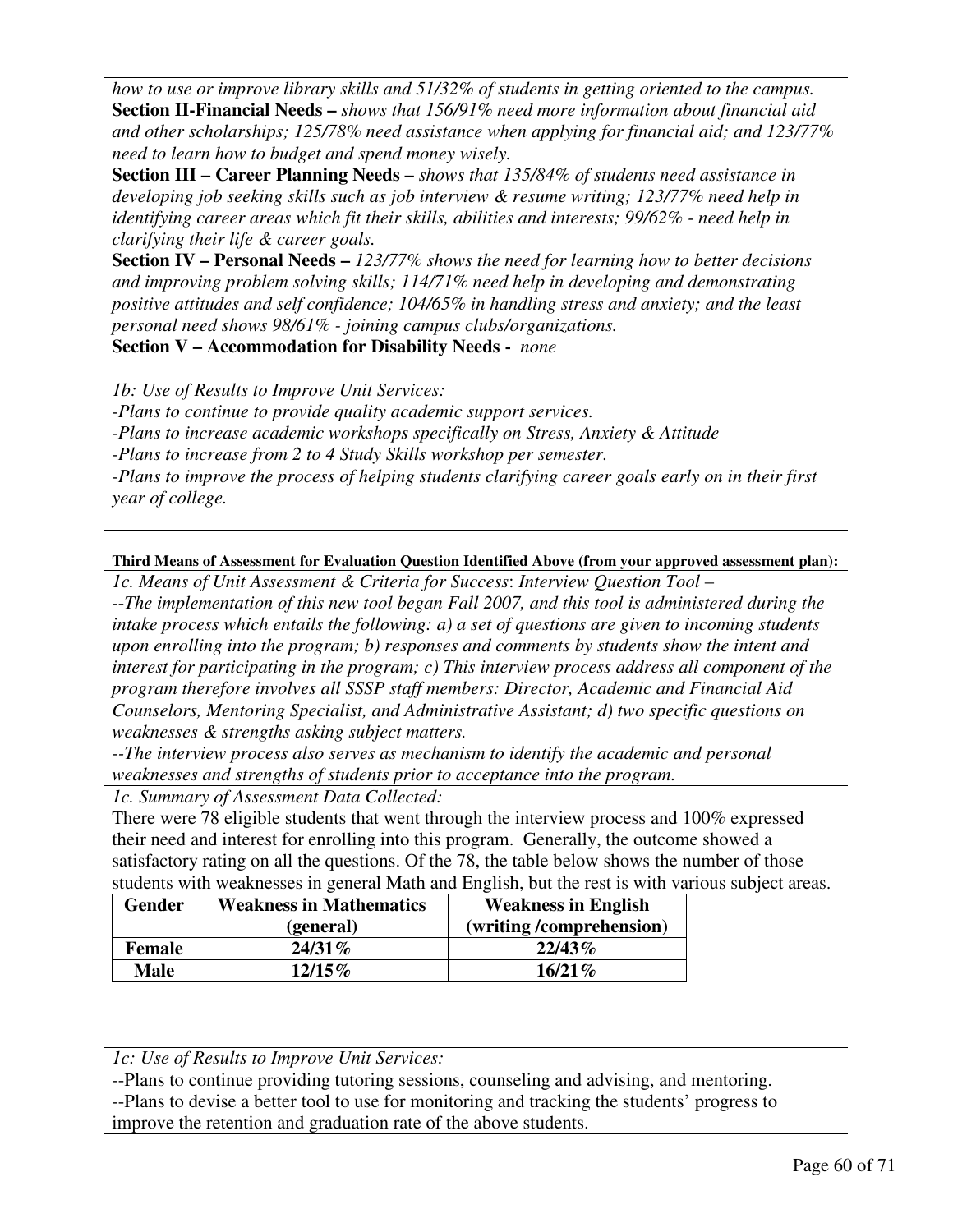#### **Administrative and Support Units Assessment Report**

Student Support Services Program September 2007-August 2008

**Unit/Office/Program Assessment Period Covered** 

**( ) Formative Assessment** 

**( x ) Summative Assessment Date Submitted** 

**Administrative Evaluation Question (Use a different form for each evaluation question):** 

*How many student participants still enrolled in the program? Program projected 55% of participants will persist from 2007-2008.*

**First Means of Assessment for Evaluation Question Identified Above (from your approved assessment plan):**  *1a. Means of Unit Assessment & Criteria for Success*: *COM-FSM Official Enrollment List.* 

*1a. Summary of Assessment Data Collected: Based on the 2004 cohorts the persistent rate showed that 88% are still enrolled in the program (140 out of 160)*

*1a: Use of Results to Improve Unit Services:* 

*--Plans to continue providing quality of services to students in the areas of advising, counseling and mentoring by revising the strategies used in advising, counseling and mentoring. --Plans to continue monitoring students' academic progress* 

**Second Means of Assessment for Evaluation Question Identified Above (from your approved assessment plan):**  *1b. Means of Unit Assessment & Criteria for Success*:

*1b. Summary of Assessment Data Collected:* 

*1b: Use of Results to Improve Unit Services:* 

**Third Means of Assessment for Evaluation Question Identified Above (from your approved assessment plan):**  *1c. Means of Unit Assessment & Criteria for Success*:

*1c. Summary of Assessment Data Collected:* 

*1c: Use of Results to Improve Unit Services:* 

#### **Administrative and Support Units Assessment Report**

Student Support Services Program September 2007-August 2008 **Unit/Office/Program Assessment Period Covered** 

**( ) Formative Assessment** 

**( x ) Summative Assessment Date Submitted**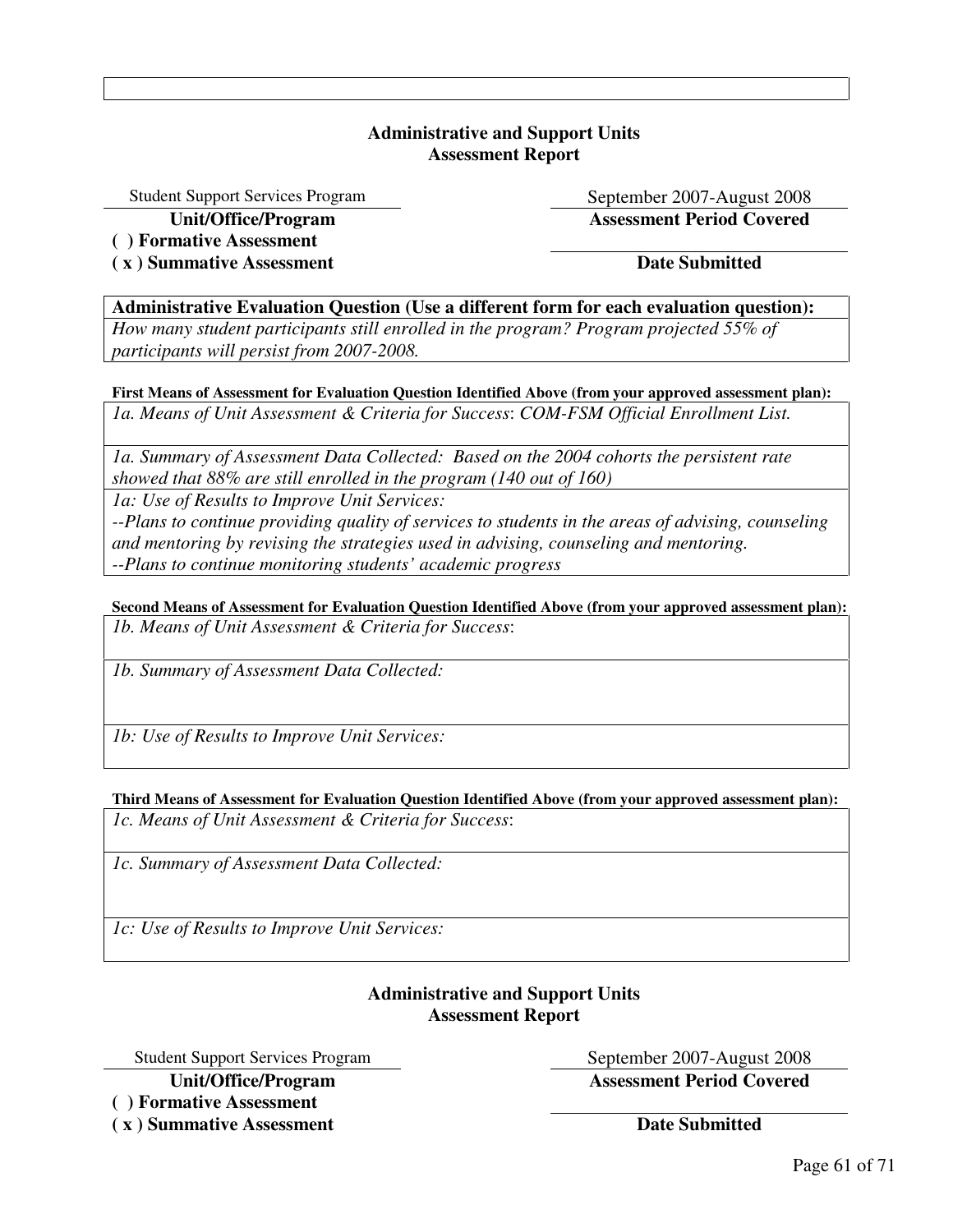#### **Administrative Evaluation Question (Use a different form for each evaluation question):**

Has student participants maintain good academic standing by the end of the academic year 2007- 2008? Yes, 89%/141 of participants were placed on good academic. (The projection is 85%)

#### **First Means of Assessment for Evaluation Question Identified Above (from your approved assessment plan):**

*1a. Means of Unit Assessment & Criteria for Success*: *COM-FSM students' Official Grade Reports. The use of this tool is also aimed at determining the retention and graduation rates of participants.* 

*1a. Summary of Assessment Data Collected:* 

Below is the Cumulative Grade Point Average for academic year 2007-2008. The table below shows the number of participants placed in each GPA category (unofficial cum GPA). Generally, those students that fall below 2.00 cum GPA are ones that do not actively utilize the support services offered. The students who are in good academic standing are more likely to persist in and graduate then

| their peers | <b>Cumulative GPA</b> | <b>No. of Participants</b> | who are not in good standing |
|-------------|-----------------------|----------------------------|------------------------------|
|             | Below 2.00            |                            |                              |
|             | $2.01 - 2.50$         | 38                         |                              |
|             | $2.51 - 3.00$         |                            |                              |
|             | $3.01 - 3.50$         | 49                         |                              |
|             | 4.00                  |                            |                              |

*1a: Use of Results to Improve Unit Services:* 

--*Plans to increase the number of participants in each GPA category by improving the services in tutoring and by using intrusive advising.* 

*--Plans to identify and report on those that received tutorial and advising/counseling.* 

*--Plans to monitor progress and/or intervene early on in the semester.* 

*--Plans to report the demographic on the following: gender, state, class level & major* 

*--Plans to continue providing the support services designed for students to enhance their academic* 

*performance and specifically, by assisting those below 2:00GPA and those in the 2:01-2.50 GPA bracket* 

**Second Means of Assessment for Evaluation Question Identified Above (from your approved assessment plan):**  *1b. Means of Unit Assessment & Criteria for Success*:

*1b. Summary of Assessment Data Collected:* 

*1b: Use of Results to Improve Unit Services:* 

**Third Means of Assessment for Evaluation Question Identified Above (from your approved assessment plan):**  *1c. Means of Unit Assessment & Criteria for Success*:

*1c. Summary of Assessment Data Collected:* 

*1c: Use of Results to Improve Unit Services:* 

#### **Administrative and Support Units Assessment Plan**

SS Residence Hall FY 2008

**(X) Formative Assessment** 

**(X) Summative Assessment** Date Submitted

**Unit/Office/Program Assessment Period Covered**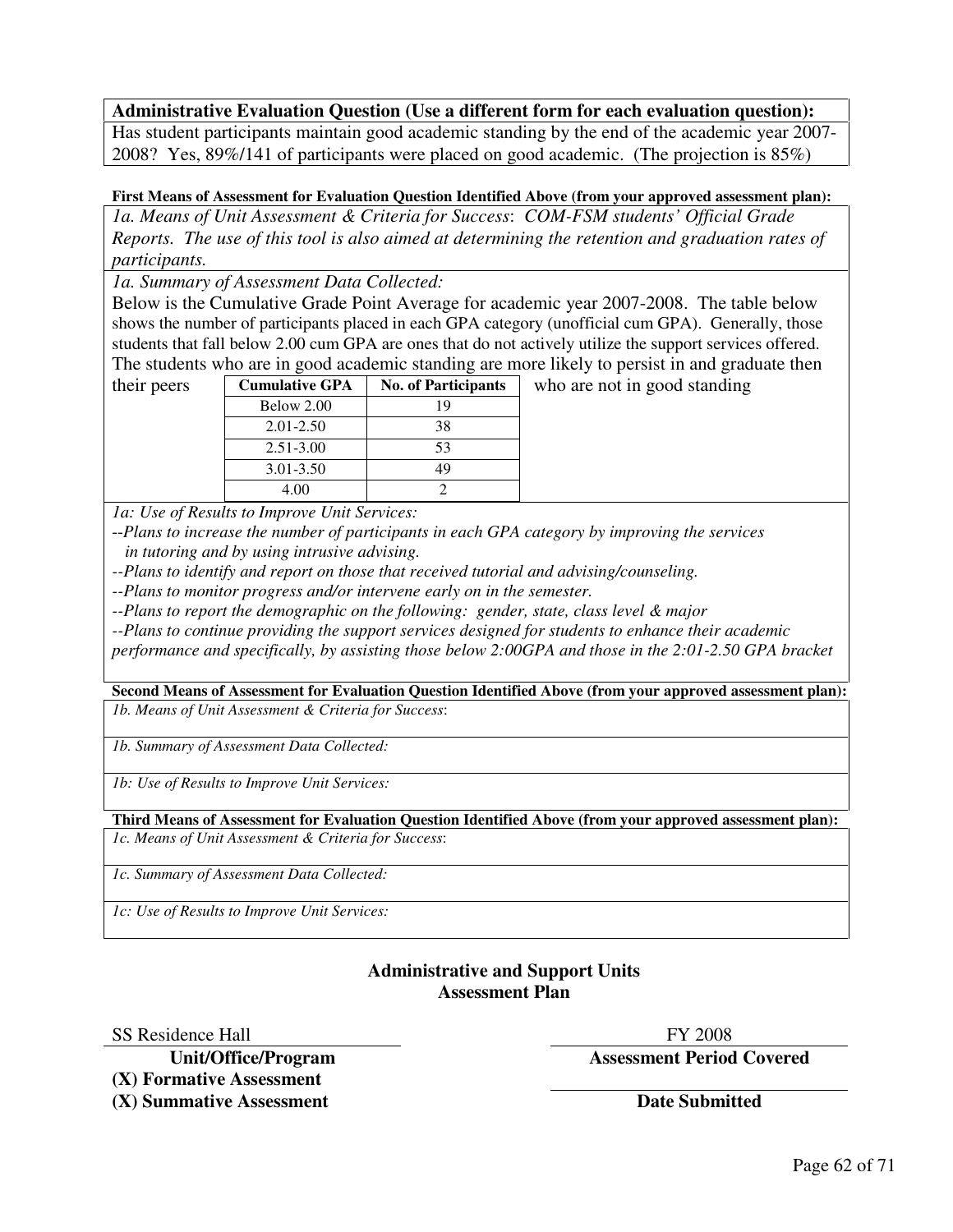#### **Institutional Mission/Strategic Goal:**

**Mission**: Historically diverse, uniquely Micronesian and globally connected, the College of Micronesia-FSM is a continuously improving and student centered institute of higher education. The college is committed to assisting in the development of the Federated States of Micronesia by providing academic, career and technical educational opportunities for student learning.

**Strategic Goal (***which strategic goal(s) most support the services being provided***)**:

**Administrative Unit/Program Mission Statement (** *First present a philosophical statement related to your units/program/office followed by a listing of the services you provide***):** Historically diverse, uniquely Micronesia and globally connected, the COM-National Residence Hall is a continuously improving living and learning space. The Residence Hall management is committed to provide a clean, safe and secure living space with complimentary learning tools and social programs for the enjoyment and personal development of all COM resident students.

**Administrative Unite/Program Objectives: Objective 1:** Provide clean living environment. **Objective 2:** Provide safe/secure living environment. **Objective 3:** Provide supplementary learning tools. **Objective 4:** Provide appropriate social activities.

| <b>Evaluation questions</b>                                                                              | Data sources                                                                                                       | <b>Sampling</b>                                                | <b>Analysis</b> |
|----------------------------------------------------------------------------------------------------------|--------------------------------------------------------------------------------------------------------------------|----------------------------------------------------------------|-----------------|
| Are the Residence halls clean?                                                                           | NIHCO Janitorial<br>services daily<br>employee time<br>sheets.                                                     | Simple<br>documentation.<br>Student<br>satisfaction<br>survey. | descriptive     |
| Are the Residence halls safe and<br>secure?                                                              | Campus security<br>daily employee time<br>sheets.                                                                  | Simple<br>documentation.<br>Student<br>satisfaction<br>survey. | descriptive     |
| Are the RH's equipped with<br>supplementary learning tools?                                              | Tutors daily time<br>sheets, tutor center<br>sign in log book.<br>Computer lab log<br>book.                        | Simple<br>documentation.<br>Student<br>satisfaction<br>survey. | descriptive     |
| Does the RH's provide and promote<br>appropriate social activities and<br>personal development programs? | Residence Hall<br>weekly/monthly<br>planned activity. Non<br>program DSO<br>activity approved<br>requests. Non COM | Simple<br>documentation.<br>Student<br>satisfaction<br>survey. | descriptive     |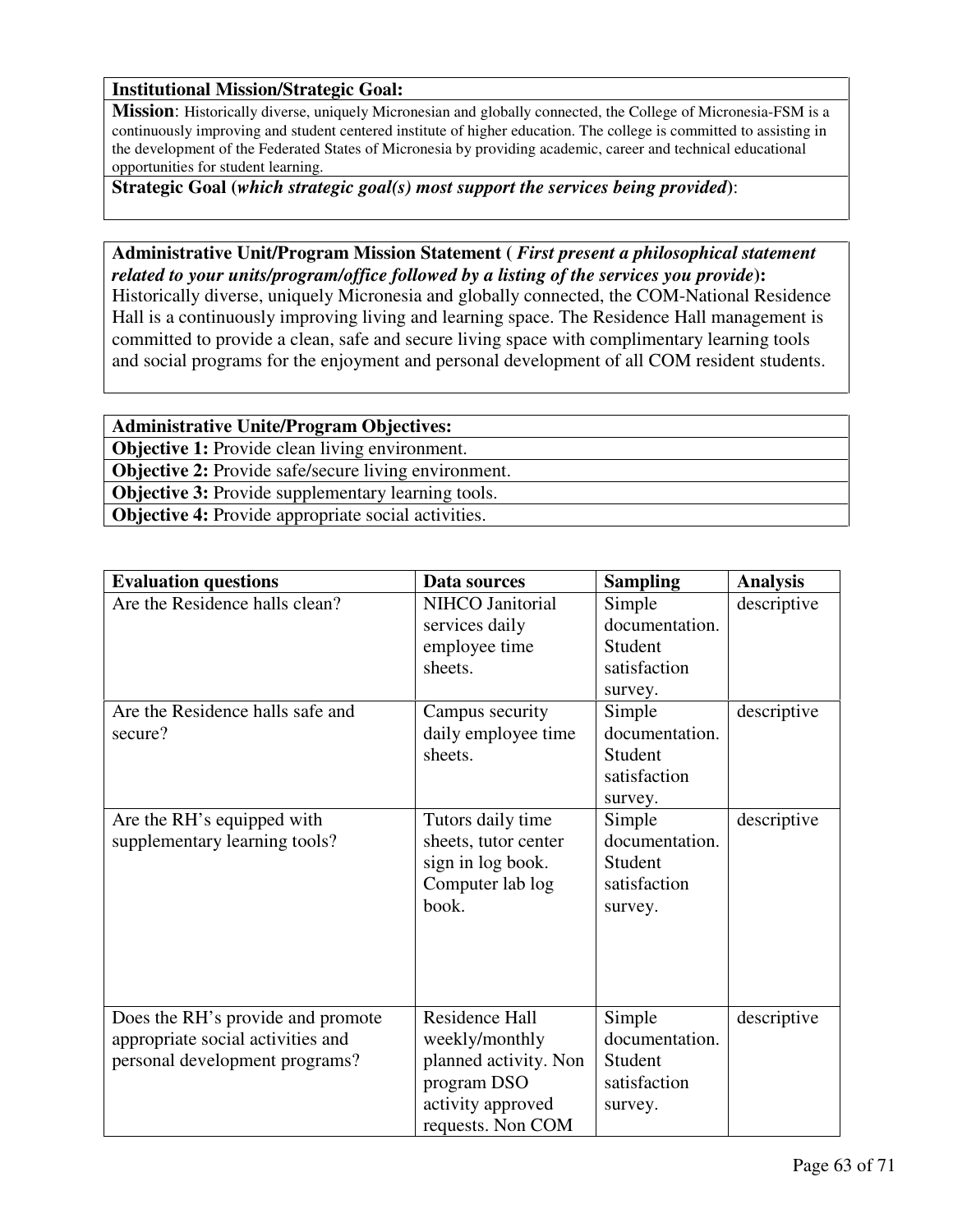| <b>Evaluation questions</b> | Data sources         | <b>Sampling</b> | <b>Analysis</b> |
|-----------------------------|----------------------|-----------------|-----------------|
|                             | sponsored activities |                 |                 |
|                             | invitation log book. |                 |                 |

#### **Timeline**

| <b>Activity</b>                      | <b>Who is Responsible?</b> | Date               |
|--------------------------------------|----------------------------|--------------------|
| Survey administration                | Residence halls staff      | Semester mid break |
| Survey analysis                      | <b>IRPO</b>                | Semester mid break |
| <b>Evaluation of Residence halls</b> | Residence halls staff/     | Move out. End of   |
|                                      | residents                  | semester           |
| Evaluation analysis                  | <b>IRPO</b>                | Semesterly         |
| Document review (log, roster, etc.)  | <b>Residence Halls</b>     | weekly             |
| Draft report                         | <b>Residence Halls</b>     | Mid break          |
| Final report                         | Residence Halls            | End of semester    |

#### **Comments:**

#### **Administrative and Support Units Assessment Plan**

Health Service FY 2008

**Unit/Office/Program: Assessment Period Covered**  (a) **Formative Assessment February 07,2008** 

(a) Summative Assessment Date Submitted

#### **Institutional Mission/Strategic Goal:**

**Mission**: Historically diverse, uniquely Micronesian and globally connected, the College of Micronesia-FSM is a continuously improving and student centered institute of higher education. The college is committed to assisting in the development of the Federated States of Micronesia by providing academic, career and technical educational opportunities for student learning.

**Strategic Goal (***which strategic goal(s) most support the services being provided***)**: SG 2: Provide institutional support to foster student success and satisfaction

 2d: Develop a student friendly campus environment that encourages and enables students to be health conscious

**Administrative Unit/Program Mission Statement : (Student Service Department Mission Statement)**

#### **Administrative Unite/Program Objectives:**

Objective 1: The dispensary will provide a wide variety of quality health care services in basic first aid care including assessment and treatment of minor acute and chronic illnesses, family planning, health care maintenance, personal and health-related counseling, health education awareness and referrals.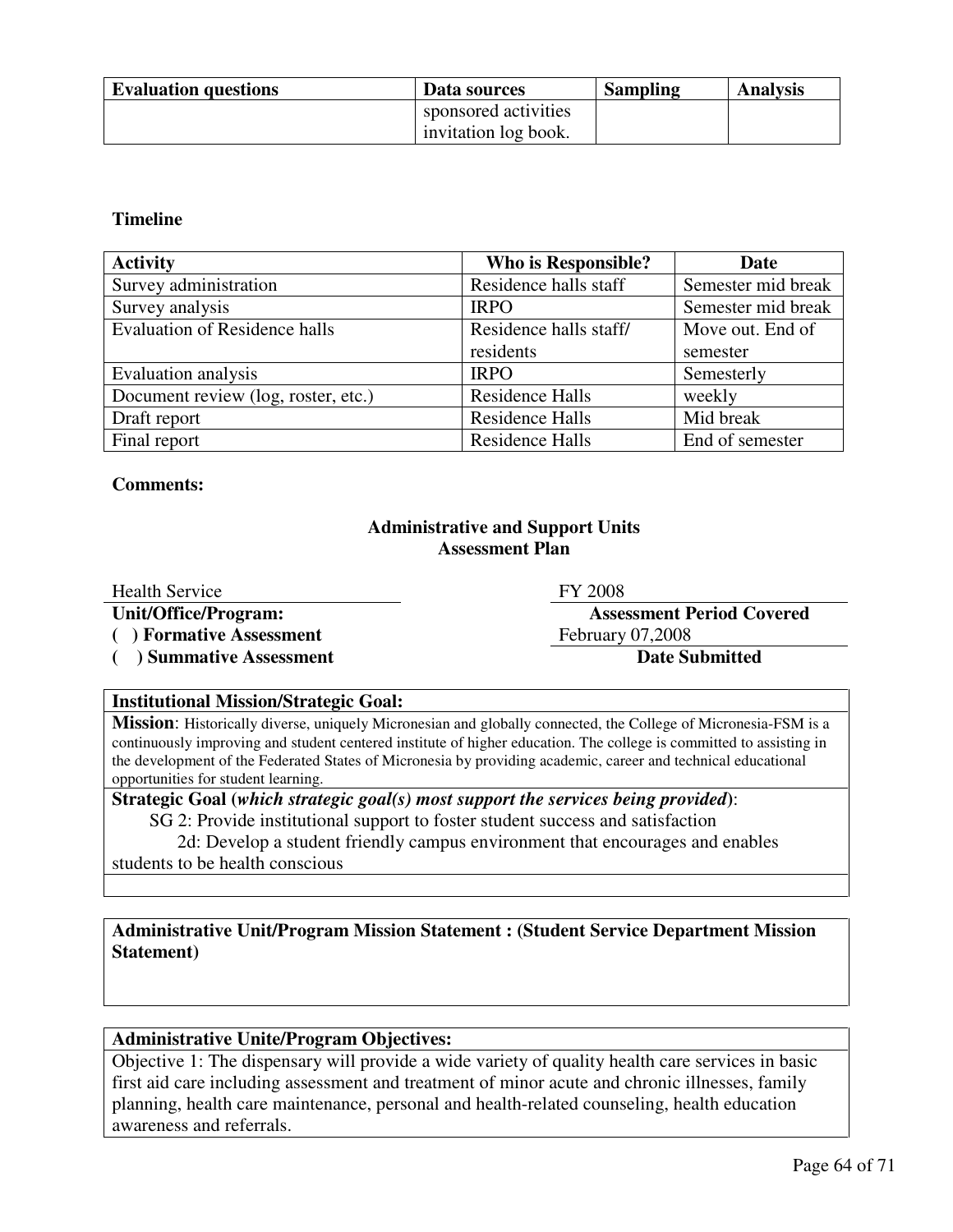Objective 2: The dispensary will increase students and staff awareness of health-related issues/problems through educational activities/events.

| <b>Evaluation questions</b>                                                                                                          | Data sources                                                                                                                                                                                                               | <b>Sampling</b>                         | <b>Analysis</b>                      |
|--------------------------------------------------------------------------------------------------------------------------------------|----------------------------------------------------------------------------------------------------------------------------------------------------------------------------------------------------------------------------|-----------------------------------------|--------------------------------------|
|                                                                                                                                      |                                                                                                                                                                                                                            | Approach                                |                                      |
| 1. Did the dispensary provide a wide<br>variety of health care services to meet<br>student and employee basic health<br>needs?       | • Daily log of visits<br>• Family Planning log<br>book<br>•Diabetes/Hypertension<br>& Health Maintenance<br>log book<br>• Immunization log<br>book<br>$\bullet$ Individual student &<br>employee health<br>records         | All records,<br>students &<br>employees | Descriptive<br>Analyses              |
| 2. Does the dispensary provide a wide<br>variety of educational activities that<br>promote awareness on health issues or<br>problems | $\bullet$ Student<br>Service/Dispensary<br>calendar of activities<br>• Daily log of visits<br>•Diabetes/Hypertension<br>& Health Maintenance<br>log book<br>• Immunization log<br>book<br>• Orientation<br>Survey $(Q#12)$ | All records,<br>students &<br>employees | Descriptive<br>& Content<br>Analyses |
| 3. What is the level of student and<br>employee satisfaction with the services<br>and activities provided by the<br>dispensary       | • Client Satisfaction<br>Survey                                                                                                                                                                                            | All students<br>$\&$<br>employees       | Descriptive<br>& Content<br>Analysis |

### **Timeline**

| <b>Activity</b>                                  | Who is                     | Date             |
|--------------------------------------------------|----------------------------|------------------|
|                                                  | <b>Responsible?</b>        |                  |
| <b>Orientation Survey</b>                        | <b>IRPO</b> staff          | Fall semester    |
| Family Planning individual presentation pre/post | Nurse, SSSP staff          | Sept-annual      |
| test                                             | & IRPO staff               |                  |
| Diabetes & Hypertension Screening Evaluation     | Nurse, Pohnpei             | November-annual  |
| Survey                                           | <b>Public Health staff</b> |                  |
|                                                  | & IRPO staff               |                  |
|                                                  |                            |                  |
| HIV/AIDS individual presentation pre/post test   | Nurse, SSSP staff          | October 23 & 26- |
|                                                  | & IRPO staff               | annual           |
|                                                  |                            |                  |
| World Aids Day Activity Evaluation Survey        | Nurse, members of          | December-annual  |
|                                                  | WAD committee $\&$         |                  |
|                                                  | <b>IRPO</b> staff          |                  |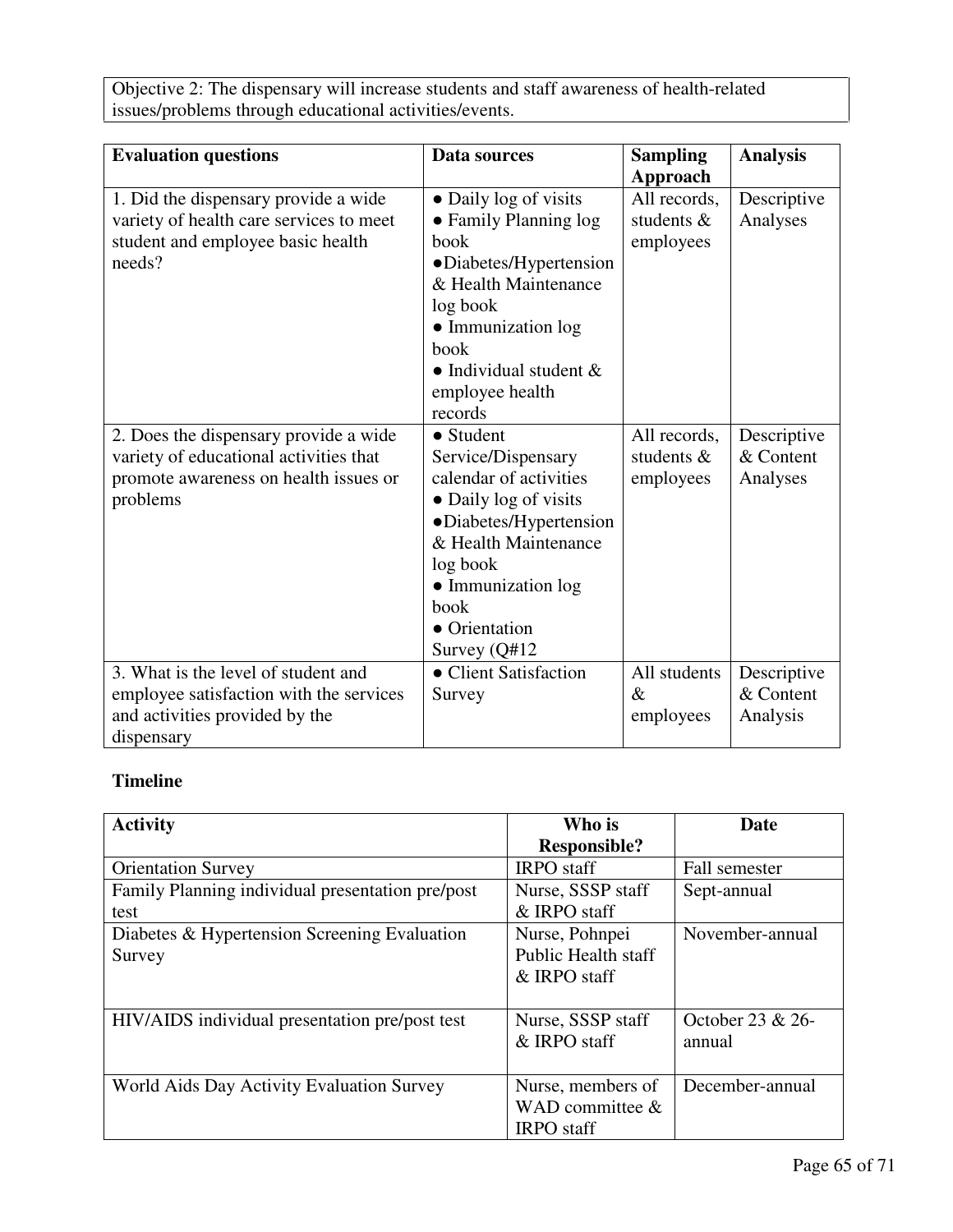| Leprosy Awareness Activity Evaluation Survey  | Nurse, Pohnpei<br><b>Public Health staff</b><br>& IRPO staff         | Jan-annual   |
|-----------------------------------------------|----------------------------------------------------------------------|--------------|
| TB Awareness Activity Evaluation Survey       | Nurse, Pohnpei<br><b>Public Health staff</b><br>& IRPO staff         | March-annual |
| <b>Health Fair Activity Evaluation Survey</b> | Nurse, members of<br><b>Health Fair</b><br>committee & IRPO<br>staff | April-annual |
| <b>Client Satisfaction Survey</b>             | Nurse, members of<br>the Health Fair<br>committee & IRPO<br>staff    | April-annual |

**Comments:**

#### **Administrative and Support Units Assessment Plan**

Recreation and Sports FY 2008 **Unit/Office/Program Assessment Period Covered**  (X) Formative Assessment **September 10, 2008 ( X ) Summative Assessment Date Submitted** 

#### **Institutional Mission/Strategic Goal:**

**Mission**: To enrich the educational experiences of tertiary students through sports and recreation in the FSM.

**Strategic Goal (***which strategic goal(s) most support the services being provided***)**:

SPG2: Provide institutional support to foster student success and retention.

- 9. Promote strategic enrollment management plan for the college.
- 10. Become more student centered in the development of specific college system policies, and procedures.
- 11. Promote timely college tenure and graduation of students with mastery of array of core learning objectives, including civic mindedness and self-value.
- 12. Develop a student-friendly campus environment that encourages and enables students to be health conscious.

#### **Administrative Unit/Program Mission Statement :**

The Department of Student Services promotes student success and supports student learning with an increased sense of value and importance this mission holds for the enhancement of all aspects of student life and learning at the College of Micronesia-FSM by:

- Offering high quality and accessible services that facilitate their transition or re-entry to College life and their progress through their studies, and to help them overcome obstacles that may impede their ability to have a successful and enjoyable student experience in a program at COM-FSM;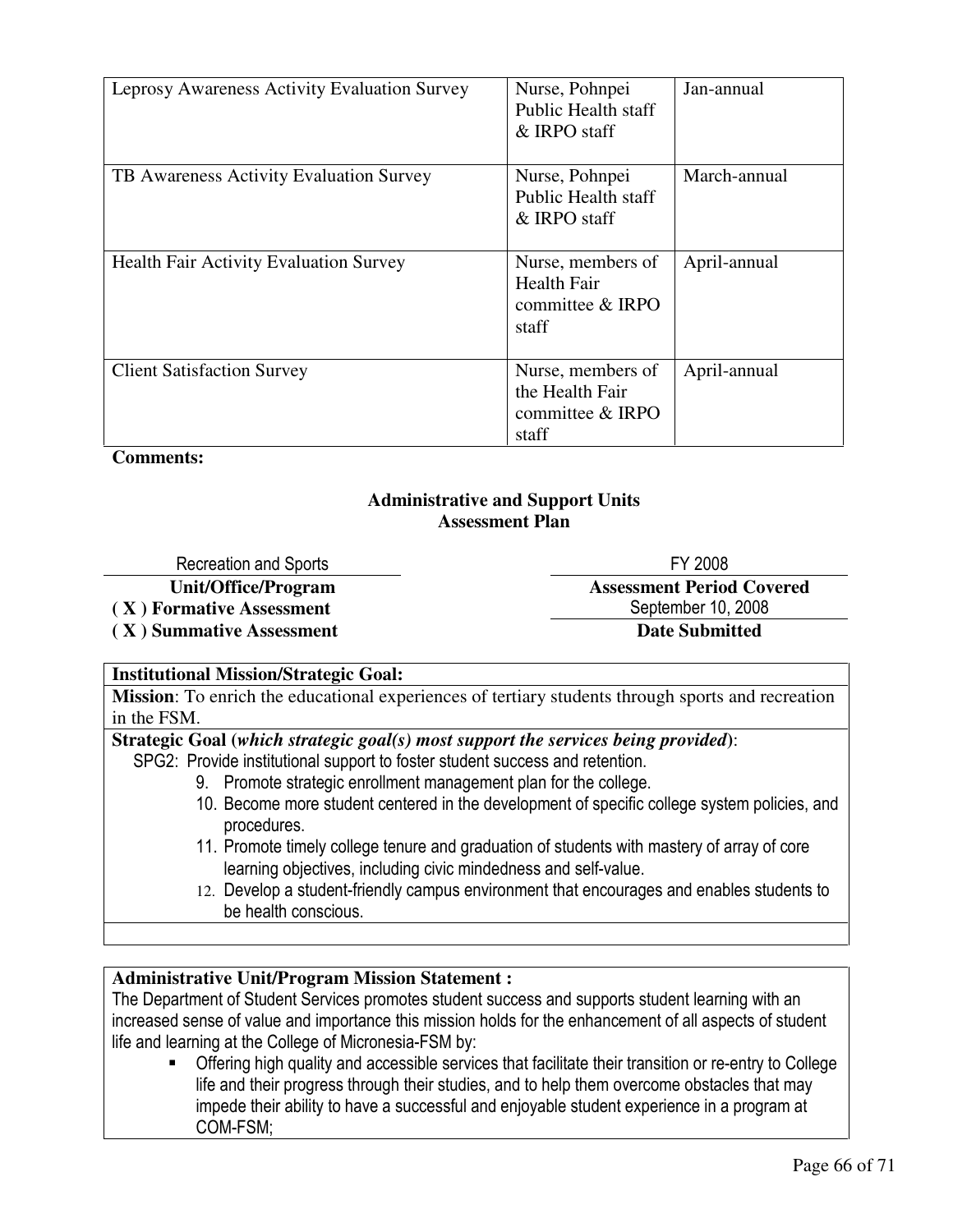- - Interacting with the College as a whole and its various levels of governance (e.g., student leadership, [student government and clubs], cabinet and the committees) to assure and enhance the quality of student life;
- Educating students to make seasoned and well-informed choices to acclimate students to the campus and surrounding community;
- **Providing information and assistance concerning academic policies, procedures, requirements,** programs, and registration;
- **EXERCT** Serving as a campus information and referral agent; and
- **•** Promoting student engagement through student life programs.

#### **Administrative Unit/Program Objectives:**

Objective 1: The recreation and sports office will provide a wide and appropriate series of activities and services to students, staff and the community.

Objective 2: : Maintain sports/activities and provide quality services to foster students, staff and faculty satisfaction.

| <b>Evaluation questions</b>                                                                                                          | Data<br>sources                                                                                                                         | <b>Sampling</b>                                         | <b>Analysis</b>                                           |
|--------------------------------------------------------------------------------------------------------------------------------------|-----------------------------------------------------------------------------------------------------------------------------------------|---------------------------------------------------------|-----------------------------------------------------------|
| Are there a wide range of recreation and sports activities and<br>services provided for students, staff and community as<br>planned? | Log book for<br>$\bullet$<br>sport<br>equipment<br>Reports of<br>$\bullet$<br>activities<br>List of sports<br>٠<br>clinics<br>conducted | Review of logs,<br>lists, reports,<br>etc. (stratified) | Descriptive<br>statistics<br>Content<br>statistics        |
| What is the level of student and staff satisfaction with the<br>gym and recreation?                                                  | Recreational<br>$\bullet$<br>survey (Q.<br>15)<br><b>Interviews</b>                                                                     | Survey of<br>students and<br>staff (stratified)         | Descriptive<br>statistics<br>Content<br><b>Statistics</b> |
| Does the recreation and sports encourage student, staff and<br>the community to participate in college tournaments?                  | Email<br>$\bullet$<br>invitations<br><b>Flyers</b><br>٠                                                                                 | Review of<br>emails, flyers,<br>etc. (full<br>census)   | Descriptive<br>statistics                                 |

#### **Timeline**

| <b>Activity</b>                      | Who is              | Date                 |  |
|--------------------------------------|---------------------|----------------------|--|
|                                      | <b>Responsible?</b> |                      |  |
| Survey administration                | Recreation          | April 14 - 18, 2008  |  |
| Survey analysis                      | <b>IRPO</b>         | April 28 - 30, 2008  |  |
| Interview                            | Recreation          | [Suggestions?]       |  |
| Evaluation of Gym as a meeting venue | Recreation / host   | Last day of meeting  |  |
| Evaluation analysis                  | Recreation / IRPO   | A week after meeting |  |
| Document review (log, rosters, etc.) | Recreation          | Weekly               |  |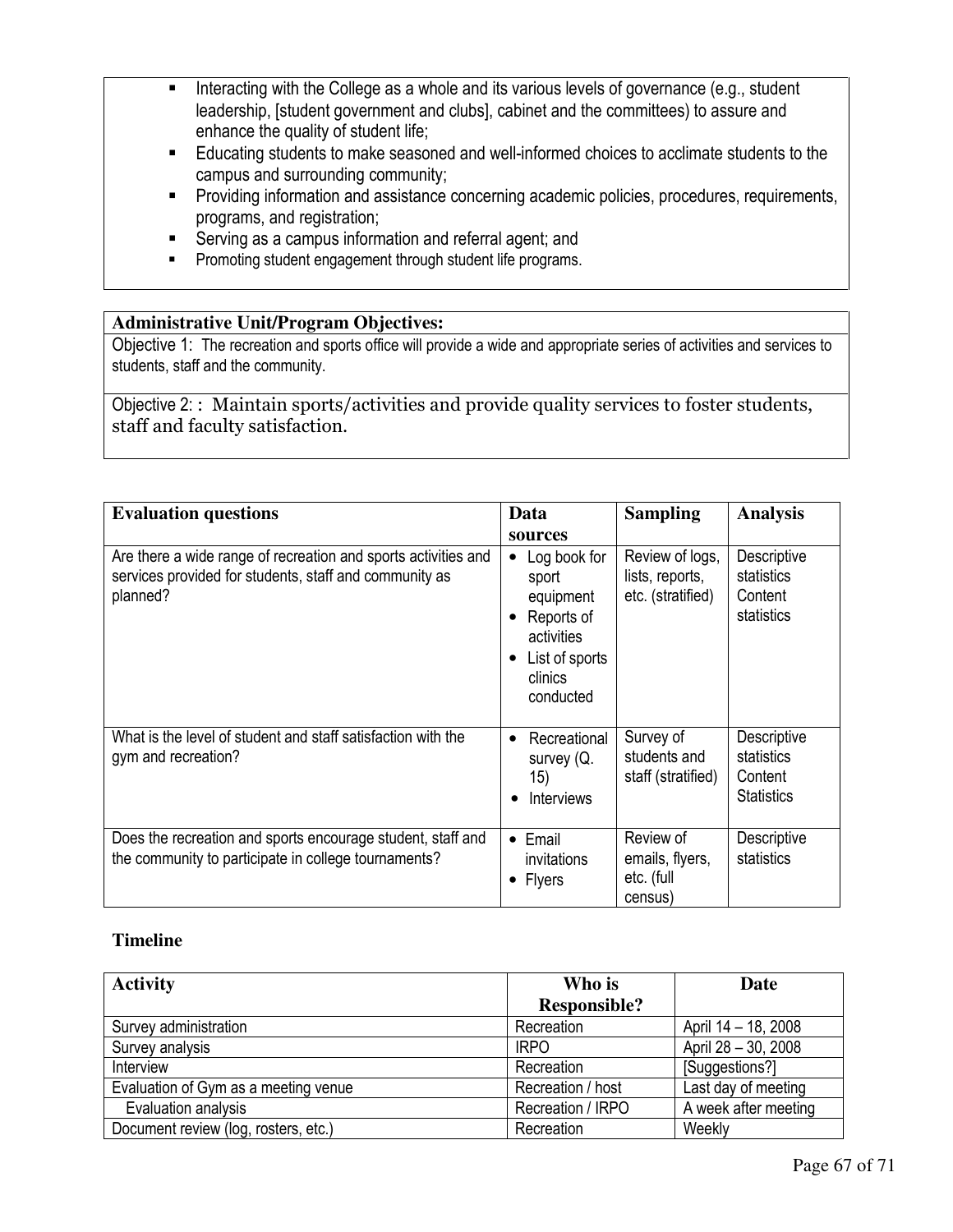| -                            | .              | 2008                          |
|------------------------------|----------------|-------------------------------|
| )rot                         | reation.       | <b>A f</b> .                  |
| epor                         | _              | ⊰ent                          |
| $- \cdot$<br>report<br>∙ınaı | ----<br>atior. | 2008<br>10<br>15<br>sept<br>- |

### **Section 3.01 Mission and Objectives Development Worksheet #1 Administrative and Support Units**

Student Services- Yap Campus Fall 2008 – Spring 2010

**Unit/Office/Program Assessment Period Covered**  June 24, 2008

 **Date Submitted** 

#### **Institutional Mission/Strategic Goal:**

**Mission**: Historically diverse, uniquely Micronesian and globally connected, the College of Micronesia-FSM is a continuously improving and student centered institute of higher education. The college is committed to assisting in the development of the Federated States of Micronesia by providing academic, career and technical educational opportunities for student learning.

**Strategic Goal (***which strategic goal(s) most support the services being provided***)**:

# 2. Provide institutional support to foster student success and satisfaction.

#9. Provide for continuous improvement of programs, services and college environment.

**Administrative Unit/Program Mission Statement (***First present a philosophical statement related to your units/program/office followed by a listing of the services you provide*

**Mission:** To foster student success and satisfaction at Yap Campus by providing learning centered student services:

- Maintain and manage student records
- Provide personal, academic, and financial aid advisement

Workshops to students

- Provide tutoring services to all students
- Promote college programs through recruitment efforts at the high schools, communities, agencies, organizations, groups, and other stakeholders.
- Plan and conduct testing of students (e.g., COMET, Placement Test)
- Plan, coordinate, and hold registration at the beginning of each semester.
- Conduct advisement and financial aid workshops to advisors (faculty & staff).
- Promote personal growth and enrichment through extracurricular activities, such as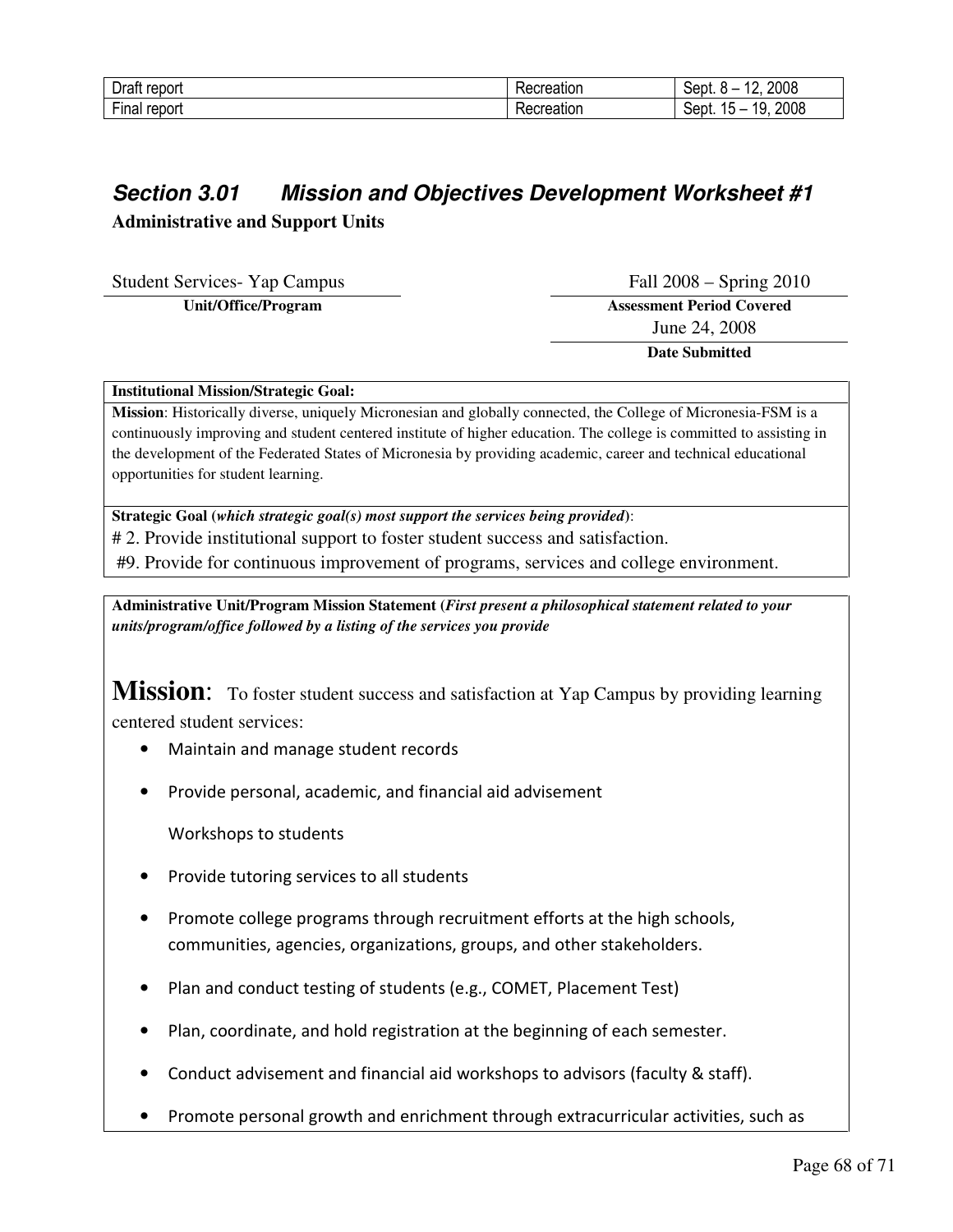cultural trips, sport events, seminars on study skills, time management, setting priorities, Job Fair, etc.

- Provide basic health care and increase understanding and practice of healthy lifestyles.
- Plan and coordinate each semester an Award Day for students, faculty, and staff.
- Hold a graduation ceremony at the end of each summer.
- Assist students to actively participate in decision making affecting the college and full participation in college life.
- Hold student orientation at the start of each semester to increase students' awareness of college's policies, regulations, and procedures.

#### **Administrative Unit/Program Objectives:**

**Objective 1**: Increase enrollment through development and implementation of enrollment management plan.

- Strategy 1: Improve and implement recruitment plan (schools, communities, youth clubs, agencies and organizations).
	- i) High schools, grades  $9 12$
	- ii) Communities
	- iii) Youth clubs / groups
	- iv) Government agencies
	- v) Other organizations
	- Campus brochure, posters, Island Chat, public announcements, newsletter, Yap Campus web page.
	- 2: Establish linkages with relevant agencies, such as DOE, Youth Services, R&D, DHS, Admin. Services.
		- i) Work closely with high school counselors to assist seniors in completing all documents for admissions
		- ii) Work closely with R & D, Scholarship Office
		- iii) Work closely with Youth Services to disseminate information about COM-FSM programs and services to all youth groups in Yap State.
		- iv)Work closely with Admin Services government agencies capacity building

**Objective 2:** Increase retention rate through enhanced counseling, tutoring program and campus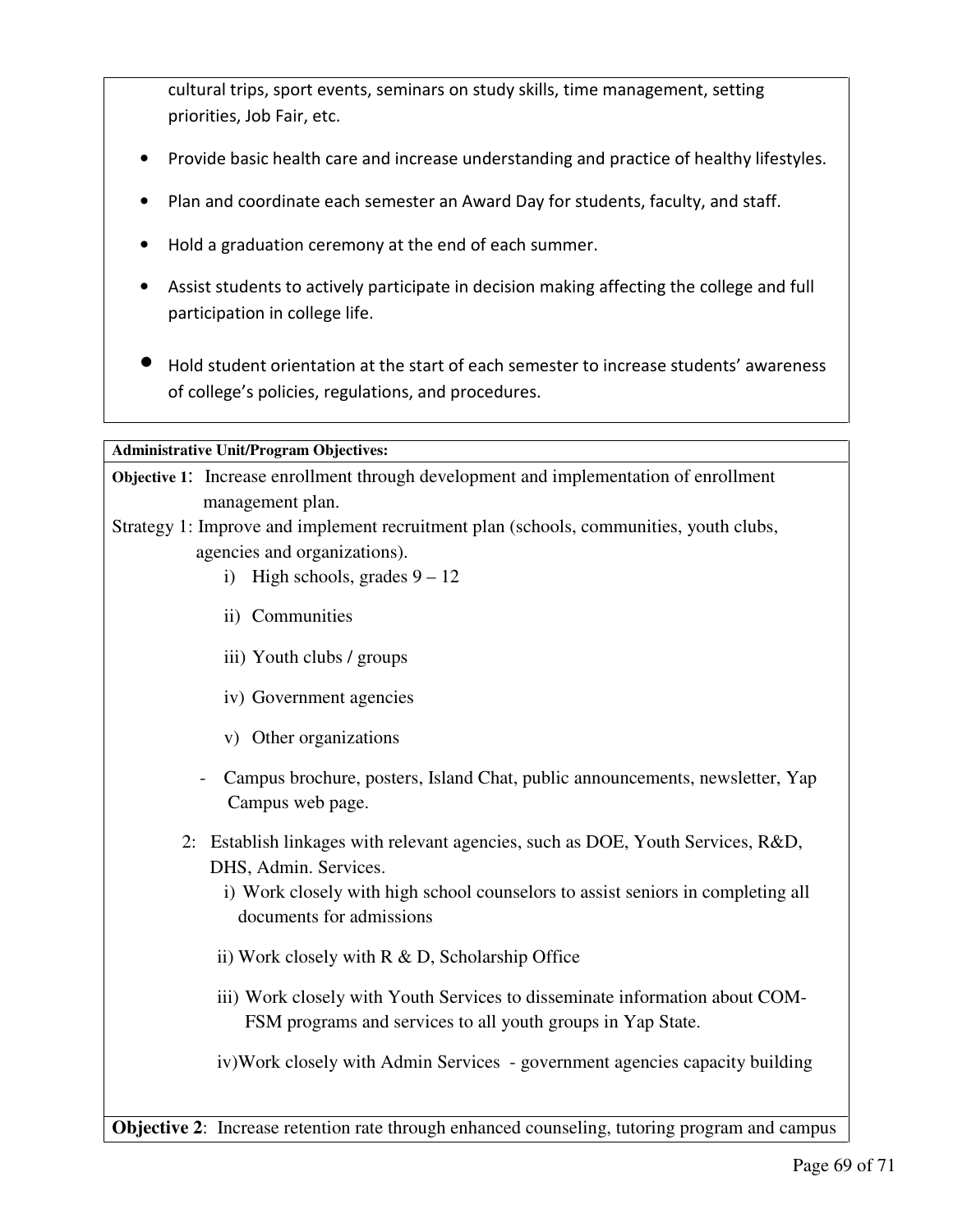#### life activities.

- Strategy 1: Improve and provide, at least 2 x per semester, academic advisement trainings to all advisors
	- 2: Provide training in counseling skills to all student services staff and advisors
	- 3: Work with Instructional to have training in active and cooperative learning techniques provided to all tutors
	- 4: Make improvements to the tutorial program to ensure increased participation by students.
	- 5: Develop and implement a campus life plan (sports, culture, fun & educational activities.)

#### **Administrative Objectives Should be Constructed Based on** *Currently* **Existing Services:**

| Name of Unit will   | Provide                                                    |            | Name of Current Service |  |                           |                        |  |                         |
|---------------------|------------------------------------------------------------|------------|-------------------------|--|---------------------------|------------------------|--|-------------------------|
|                     | Improve                                                    |            |                         |  |                           |                        |  |                         |
|                     | Decrease                                                   |            |                         |  |                           |                        |  |                         |
|                     | Increase<br>Provide quality<br>etc. (see Bloom's taxonomy) |            |                         |  |                           |                        |  |                         |
|                     |                                                            |            |                         |  | Client                    | will be satisfied with |  | Name of Current Service |
|                     |                                                            |            |                         |  | <b>Students attending</b> | <b>AES</b> Services    |  | Verb+ objective         |
| Tutoring            |                                                            | Improve    |                         |  |                           |                        |  |                         |
| Academic Advising   |                                                            | Increase   |                         |  |                           |                        |  |                         |
| Workshops           | will                                                       | Understand |                         |  |                           |                        |  |                         |
| Counseling Services |                                                            | Etc.       |                         |  |                           |                        |  |                         |
| Etc.                |                                                            |            |                         |  |                           |                        |  |                         |